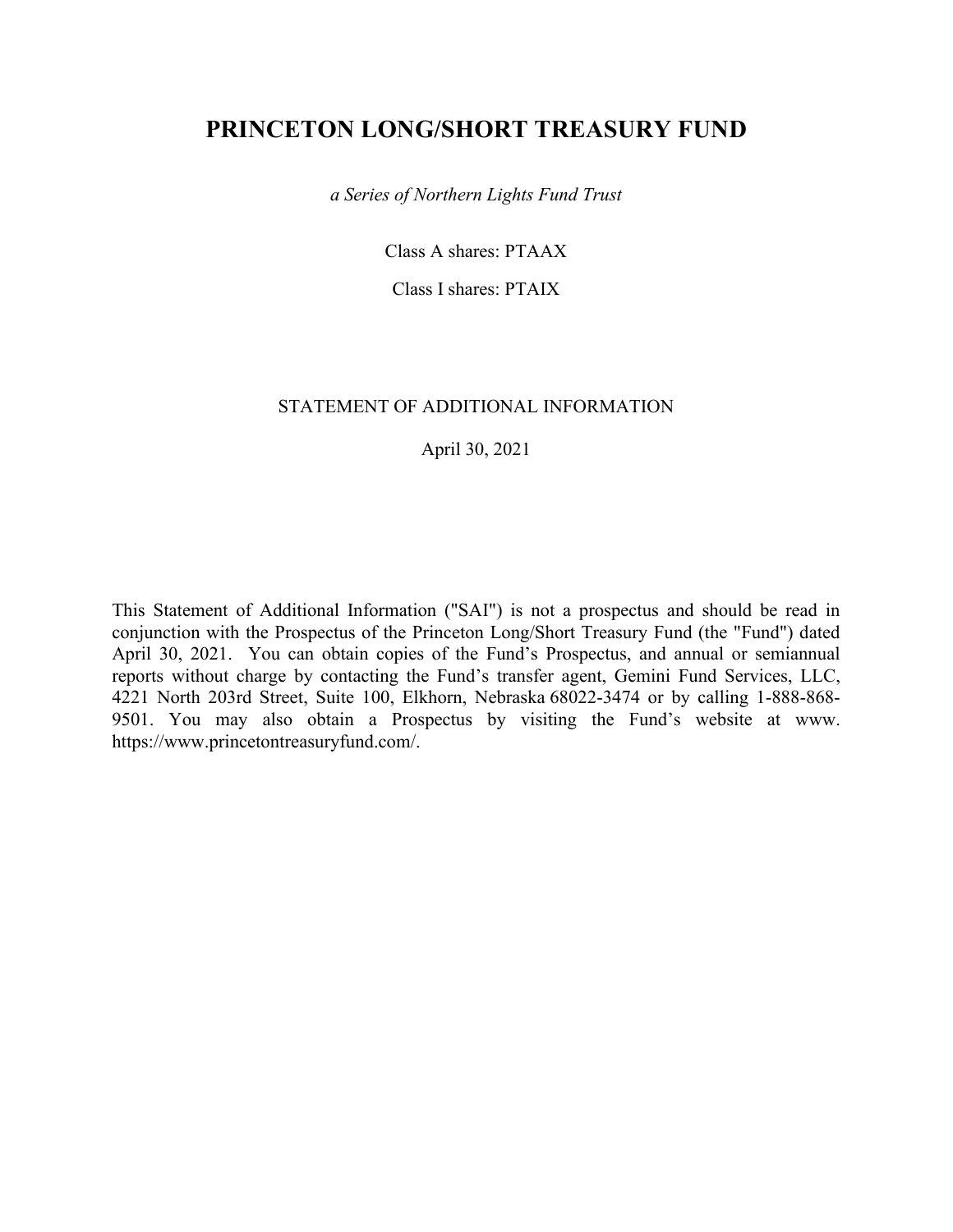# **TABLE OF CONTENTS**

| POLICIES AND PROCEDURES FOR DISCLOSURE OF PORTFOLIO HOLDINGS  20 |  |
|------------------------------------------------------------------|--|
|                                                                  |  |
|                                                                  |  |
|                                                                  |  |
|                                                                  |  |
|                                                                  |  |
|                                                                  |  |
|                                                                  |  |
|                                                                  |  |
|                                                                  |  |
|                                                                  |  |
|                                                                  |  |
|                                                                  |  |
|                                                                  |  |
|                                                                  |  |
|                                                                  |  |
|                                                                  |  |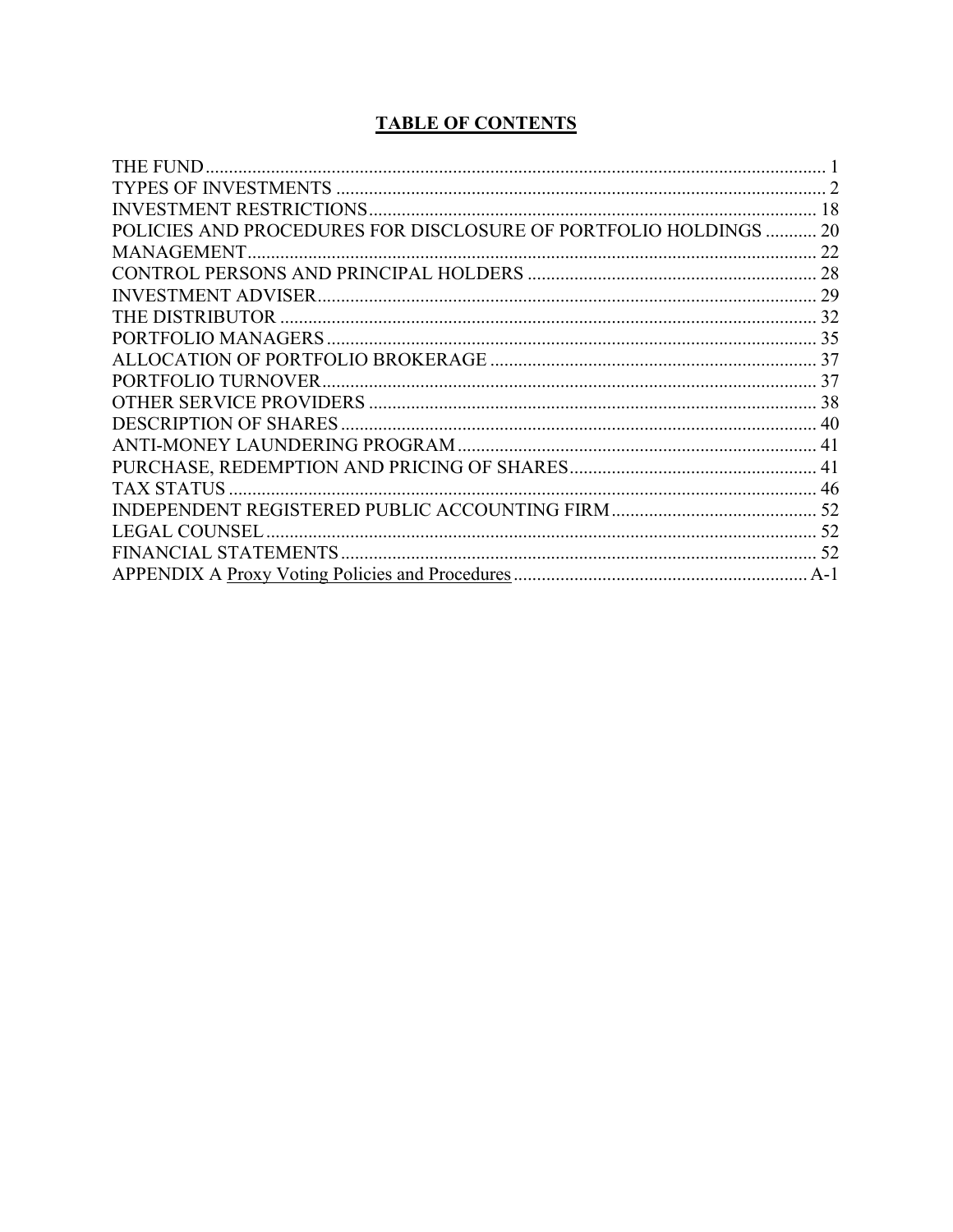# **THE FUND**

The Princeton Long/Short Treasury Fund (the "Fund") is a series of Northern Lights Fund Trust, a Delaware statutory trust organized on January 19, 2005 (the "Trust"). The Trust is registered as an open-end management investment company. The Trust is governed by its Board of Trustees (the "Board" or "Trustees" or "Board of Trustees"). The Fund may issue an unlimited number of shares of beneficial interest. All shares of the Fund have equal rights and privileges except as otherwise described below. Each share of the Fund is entitled to one vote on all matters as to which shares are entitled to vote. In addition, each share of the Fund is entitled to participate equally with other shares (i) in dividends and distributions declared by the Fund and (ii) on liquidation to its proportionate share of the assets remaining after satisfaction of outstanding liabilities. Shares of the Fund are fully paid, non-assessable and fully transferable when issued and have no pre-emptive, conversion or exchange rights. Fractional shares have proportionately the same rights, including voting rights, as are provided for a full share.

The Fund is a non-diversified series of the Trust. The Fund's investment objective, restrictions and policies are more fully described here and in the Prospectus. The Board may add classes to the Fund, start other series and offer shares of a new fund under the Trust at any time.

The Fund offers three classes of shares: Class A shares, Class C shares and Class I shares. Currently, Class C shares are not available for purchase. Each share class represents an interest in the same assets of the Fund, has the same rights and is identical in all material respects except that (i) each class of shares may be subject to different (or no) sales loads, (ii) each class of shares may bear different (or no) distribution fees; (iii) each class of shares may have different shareholder features, such as minimum investment amounts; (iv) certain other class-specific expenses will be borne solely by the class to which such expenses are attributable, including transfer agent fees attributable to a specific class of shares, printing and postage expenses related to preparing and distributing materials to current shareholders of a specific class, registration fees paid by a specific class of shares, the expenses of administrative personnel and services required to support the shareholders of a specific class, litigation or other legal expenses relating to a class of shares, Trustees' fees or expenses paid as a result of issues relating to a specific class of shares and accounting fees and expenses relating to a specific class of shares and (v) each class has exclusive voting rights with respect to matters relating to its own distribution arrangements. The Board of Trustees may classify and reclassify the shares of the Fund into additional classes of shares at a future date.

Under the Trust's Agreement and Declaration of Trust, each Trustee will continue in office until the termination of the Trust or his/her earlier death, incapacity, resignation or removal. Shareholders can remove a Trustee to the extent provided by the Investment Company Act of 1940, as amended (the "1940 Act") and the rules and regulations promulgated thereunder. Vacancies may be filled by a majority of the remaining Trustees, except insofar as the 1940 Act may require the election by shareholders. As a result, normally no annual or regular meetings of shareholders will be held unless matters arise requiring a vote of shareholders under the Agreement and Declaration of Trust or the 1940 Act.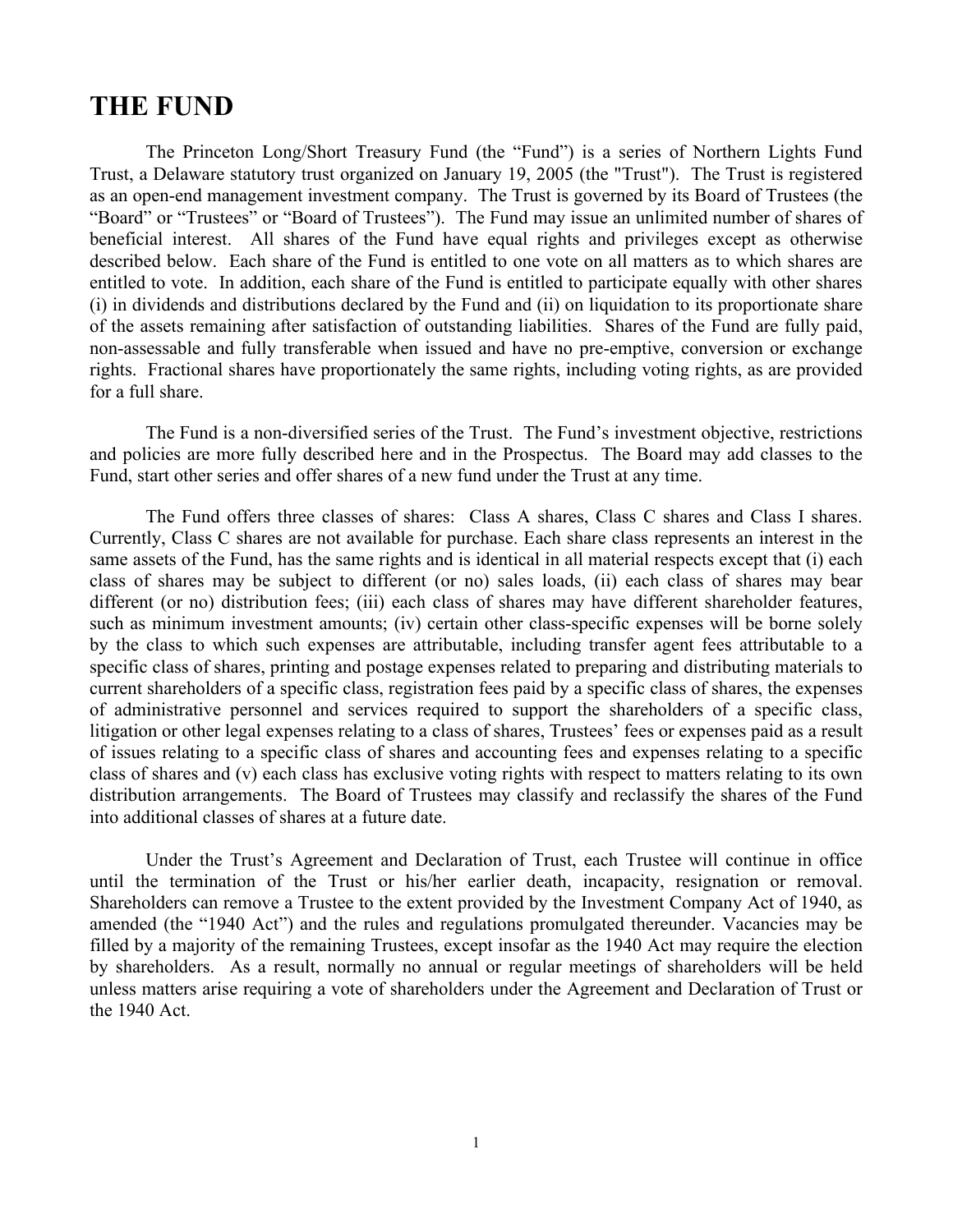# **TYPES OF INVESTMENTS**

The investment objective of the Fund and the descriptions of the Fund's principal investment strategies are set forth under "Investment Objectives," "Principal Investment Strategies," and "Principal Investment Risks" in the Prospectus. The Fund's investment objective and its policy to invest, under normal circumstances, at least 80% of its assets (net assets plus borrowings for investment purposes) in treasury securities, treasury-related securities or derivatives that provide exposure to treasury securities, and treasury money market funds or exchange-traded funds are not fundamental and may be changed without the approval of a majority of the outstanding voting securities of the Trust.

The following pages contain more detailed information about the types of instruments in which the Fund may invest, strategies Princeton Fund Advisors, LLC (the "Adviser") may employ in pursuit of the Fund's investment objective and a summary of related risks. To the extent that a type of investment is not discussed in the section of a Fund's prospectus titled "Principal Investment Strategies," such type of investment is not used by the Fund in executing its principal investment strategies.

## **Equity Securities**

Equity securities in which the Fund invests include common stocks, preferred stocks and securities convertible into common stocks, such as convertible bonds, warrants, rights and options. The value of equity securities varies in response to many factors, including the activities and financial condition of individual companies, the business market in which individual companies compete and general market and economic conditions. Equity securities fluctuate in value, often based on factors unrelated to the value of the issuer of the securities, and such fluctuations can be significant.

#### Common Stock

Common stock represents an equity (ownership) interest in a company, and usually possesses voting rights and earns dividends. Dividends on common stock are not fixed but are declared at the discretion of the issuer. Common stock generally represents the riskiest investment in a company. In addition, common stock generally has the greatest appreciation and depreciation potential because increases and decreases in earnings are usually reflected in a company's stock price.

### Preferred Stock

The Fund may invest in preferred stock with no minimum credit rating. Preferred stock is a class of stock having a preference over common stock as to the payment of dividends and the recovery of investment should a company be liquidated, although preferred stock is usually junior to the debt securities of the issuer. Preferred stock typically does not possess voting rights and its market value may change based on changes in interest rates.

The fundamental risk of investing in common and preferred stock is the risk that the value of the stock might decrease. Stock values fluctuate in response to the activities of an individual company or in response to general market and/or economic conditions. Historically, common stocks have provided greater long-term returns and have entailed greater short-term risks than preferred stocks, fixed-income securities and money market investments. The market value of all securities, including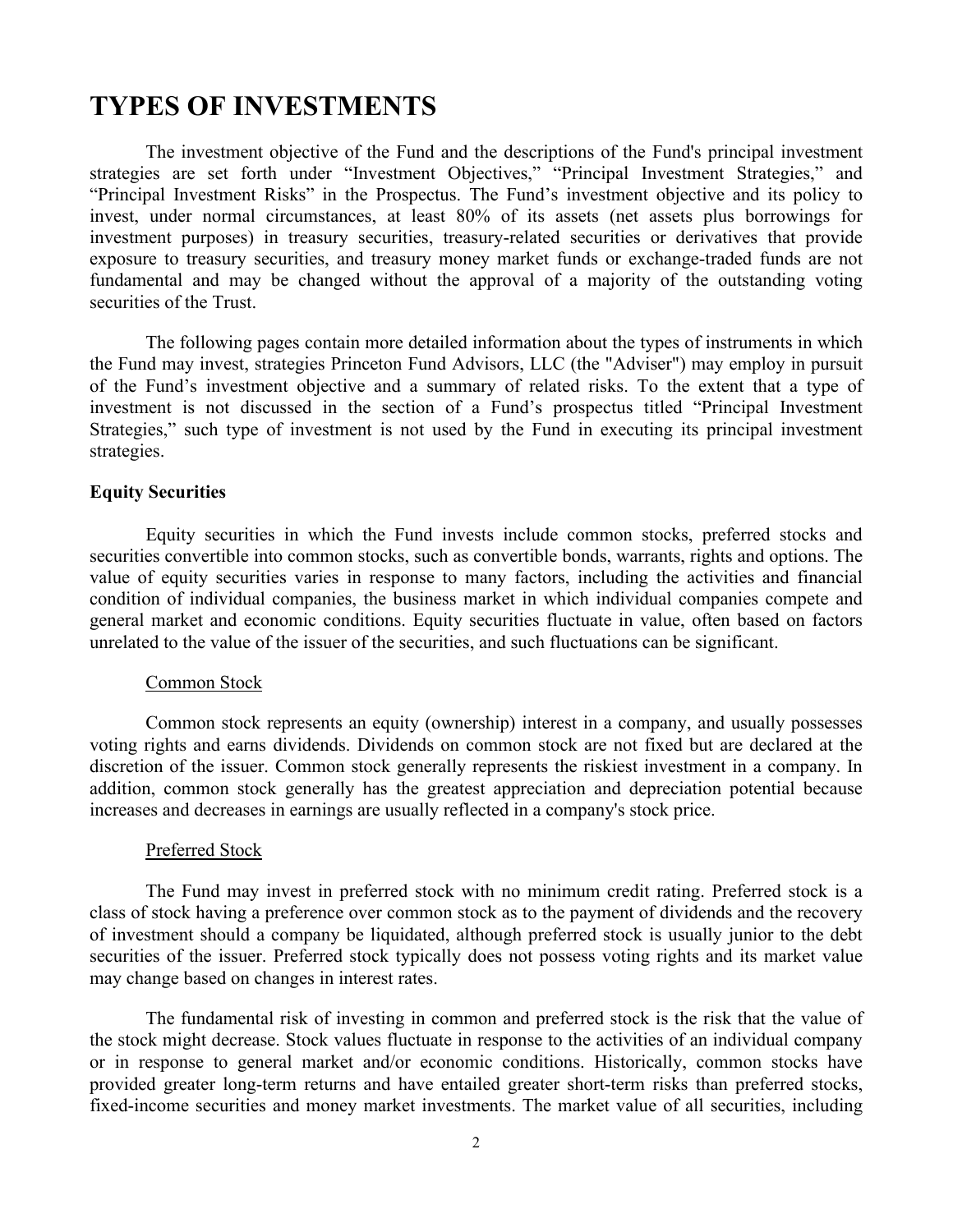common and preferred stocks, is based upon the market's perception of value and not necessarily the book value of an issuer or other objective measures of a company's worth.

### **Convertible Securities**

The Fund may invest in convertible securities with no minimum credit rating. Convertible securities include fixed income securities that may be exchanged or converted into a predetermined number of shares of the issuer's underlying common stock at the option of the holder during a specified period. Convertible securities may take the form of convertible preferred stock, convertible bonds or debentures, units consisting of "usable" bonds and warrants or a combination of the features of several of these securities. Convertible securities are senior to common stocks in an issuer's capital structure, but are usually subordinated to similar non-convertible securities. While providing a fixed-income stream (generally higher in yield than the income derivable from common stock but lower than that afforded by a similar nonconvertible security), a convertible security also gives an investor the opportunity, through its conversion feature, to participate in the capital appreciation of the issuing company depending upon a market price advance in the convertible security's underlying common stock.

### **Warrants**

The Fund may invest in warrants. Warrants are options to purchase common stock at a specific price (usually at a premium above the market value of the optioned common stock at issuance) valid for a specific period of time. Warrants may have a life ranging from less than one year to twenty years, or they may be perpetual. However, most warrants have expiration dates after which they are worthless. In addition, a warrant is worthless if the market price of the common stock does not exceed the warrant's exercise price during the life of the warrant. Warrants have no voting rights, pay no dividends, and have no rights with respect to the assets of the corporation issuing them. The percentage increase or decrease in the market price of the warrant may tend to be greater than the percentage increase or decrease in the market price of the optioned common stock.

#### **Depositary Receipts**

The Fund may invest in sponsored and unsponsored American Depositary Receipts ("ADRs"), which are receipts issued by an American bank or trust company evidencing ownership of underlying securities issued by a foreign issuer. ADRs, in registered form, are designed for use in U.S. securities markets. Unsponsored ADRs may be created without the participation of the foreign issuer. Holders of these ADRs generally bear all the costs of the ADR facility, whereas foreign issuers typically bear certain costs in a sponsored ADR. The bank or trust company depositary of an unsponsored ADR may be under no obligation to distribute shareholder communications received from the foreign issuer or to pass through voting rights. Many of the risks described below regarding foreign securities apply to investments in ADRs.

## **Foreign Securities**

General. The Fund may invest in exchange traded funds ("ETFs") and other investment companies that hold a portfolio of foreign securities. Investing in securities of foreign companies and countries involves certain considerations and risks that are not typically associated with investing in U.S. government securities and securities of domestic companies. There may be less publicly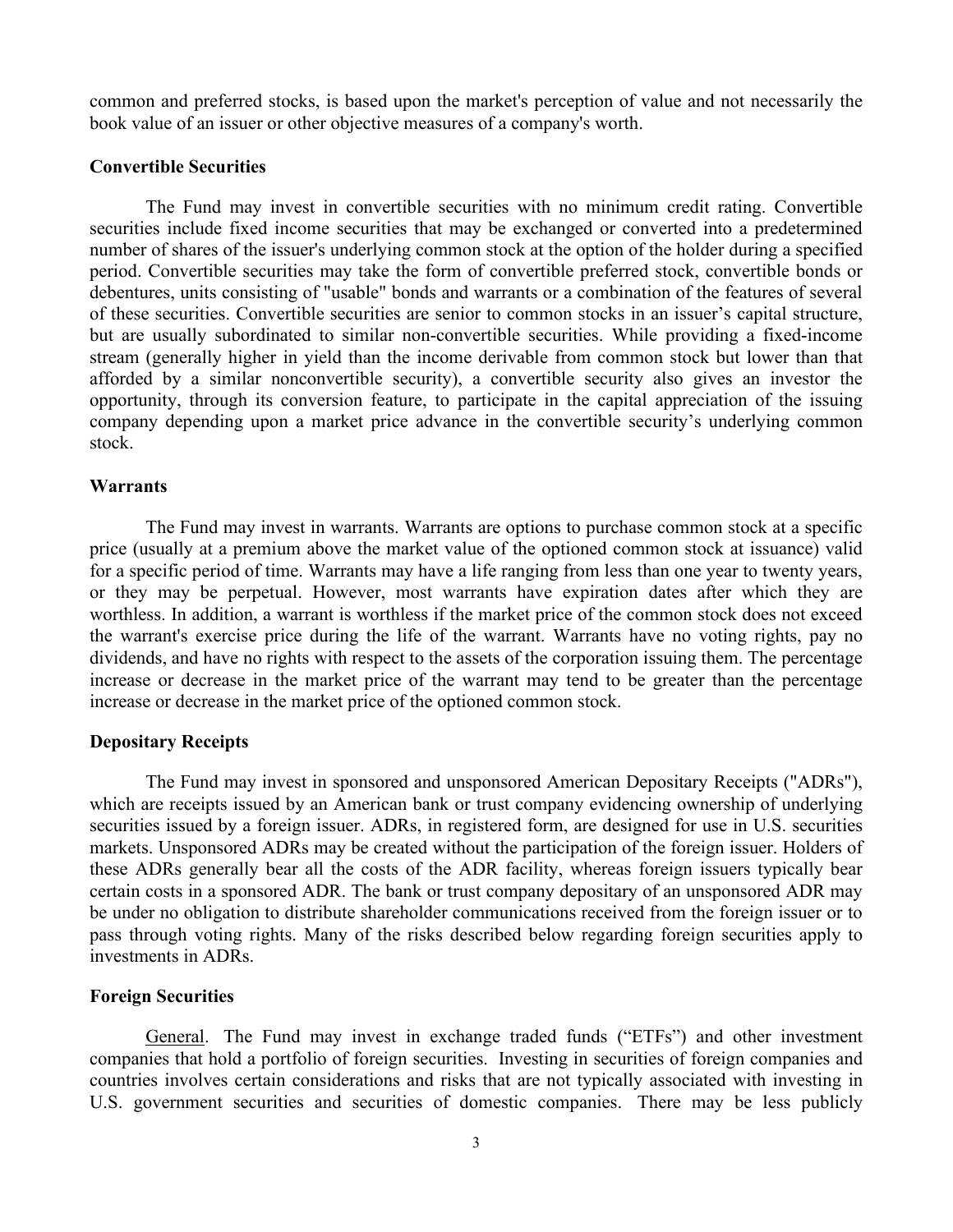available information about a foreign issuer than a domestic one, and foreign companies are not generally subject to uniform accounting, auditing and financial standards and requirements comparable to those applicable to U.S. companies. There may also be less government supervision and regulation of foreign securities exchanges, brokers and listed companies than exists in the United States. Interest and dividends paid by foreign issuers may be subject to withholding and other foreign taxes, which may decrease the net return on such investments as compared to dividends and interest paid to the Fund by domestic companies or the U.S. government. There may be the possibility of expropriations, seizure or nationalization of foreign deposits, confiscatory taxation, political, economic or social instability or diplomatic developments that could affect assets of the Fund held in foreign countries. Finally, the establishment of exchange controls or other foreign governmental laws or restrictions could adversely affect the payment of obligations.

To the extent the Fund's currency exchange transactions do not fully protect the Fund against adverse changes in currency exchange rates, decreases in the value of currencies of the foreign countries in which the Fund will invest relative to the U.S. dollar will result in a corresponding decrease in the U.S. dollar value of the Fund's assets denominated in those currencies (and possibly a corresponding increase in the amount of securities required to be liquidated to meet distribution requirements). Conversely, increases in the value of currencies of the foreign countries in which the Fund invests relative to the U.S. dollar will result in a corresponding increase in the U.S. dollar value of the Fund's assets (and possibly a corresponding decrease in the amount of securities to be liquidated).

Emerging Markets Securities. The Fund may purchase ETFs and other closed end funds that invest in emerging market securities. Investing in emerging market securities imposes risks different from, or greater than, risks of investing in foreign developed countries. These risks include: smaller market capitalization of securities markets, which may suffer periods of relative illiquidity; significant price volatility; restrictions on foreign investment; possible repatriation of investment income and capital. In addition, foreign investors may be required to register the proceeds of sales; future economic or political crises could lead to price controls, forced mergers, expropriation or confiscatory taxation, seizure, nationalization, or creation of government monopolies. The currencies of emerging market countries may experience significant declines against the U.S. dollar, and devaluation may occur subsequent to investments in these currencies by the Fund. Inflation and rapid fluctuations in inflation rates have had, and may continue to have, negative effects on the economies and securities markets of certain emerging market countries.

Additional risks of emerging markets securities may include: greater social, economic and political uncertainty and instability; more substantial governmental involvement in the economy; less governmental supervision and regulation; unavailability of currency hedging techniques; companies that are newly organized and small; differences in auditing and financial reporting standards, which may result in unavailability of material information about issuers; and less developed legal systems. In addition, emerging securities markets may have different clearance and settlement procedures, which may be unable to keep pace with the volume of securities transactions or otherwise make it difficult to engage in such transactions. Settlement problems may cause the Fund to miss attractive investment opportunities, hold a portion of its assets in cash pending investment, or be delayed in disposing of a portfolio security. Such a delay could result in possible liability to a purchaser of the security.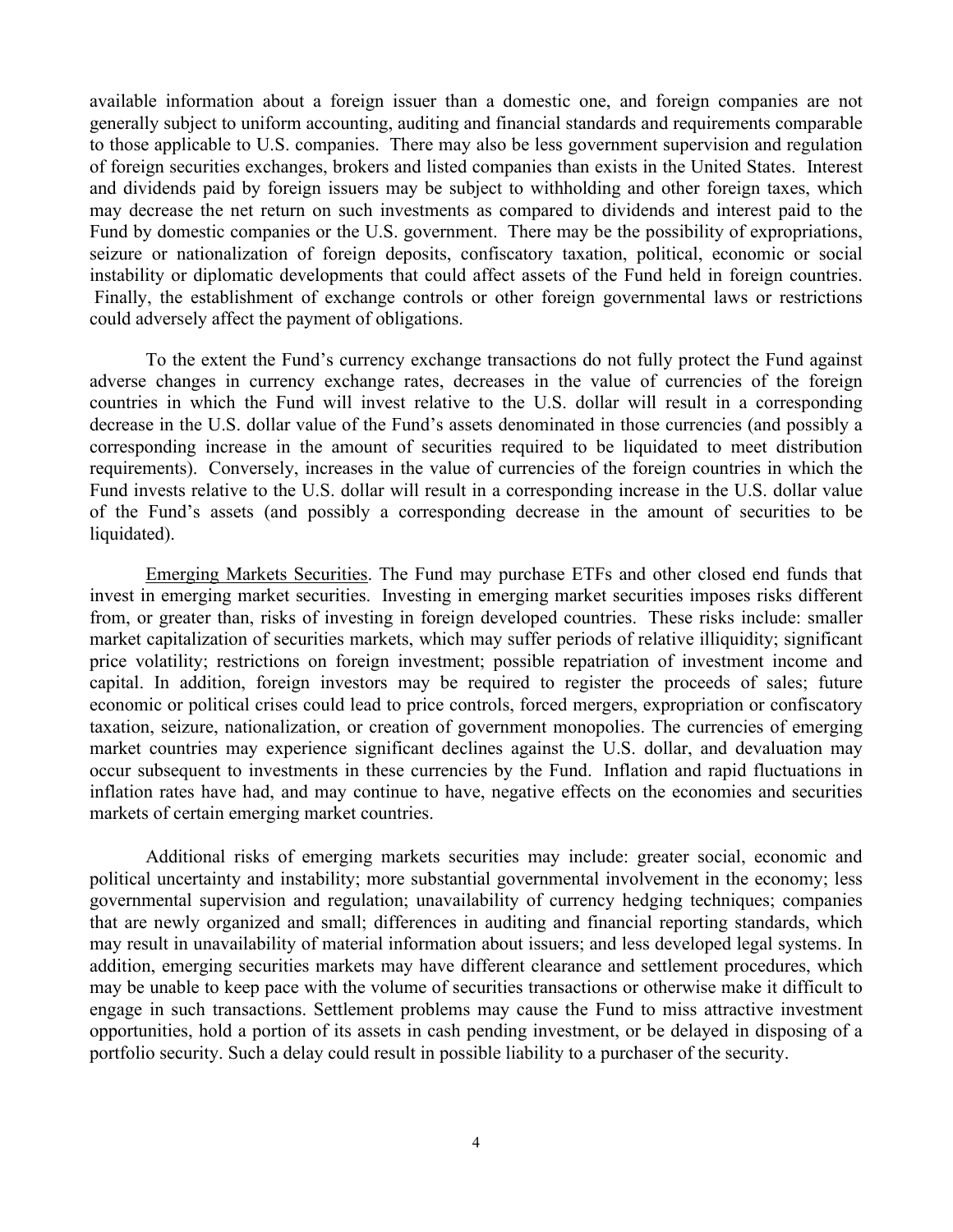## **Certificates of Deposit and Bankers' Acceptances**

The Fund may invest in certificates of deposit and bankers' acceptances, which are considered to be short-term money market instruments.

Certificates of deposit are receipts issued by a depository institution in exchange for the deposit of funds. The issuer agrees to pay the amount deposited plus interest to the bearer of the receipt on the date specified on the certificate. The certificate usually can be traded in the secondary market prior to maturity. Bankers' acceptances typically arise from short-term credit arrangements designed to enable businesses to obtain funds to finance commercial transactions. Generally, an acceptance is a time draft drawn on a bank by an exporter or an importer to obtain a stated amount of funds to pay for specific merchandise. The draft is then "accepted" by a bank that, in effect, unconditionally guarantees to pay the face value of the instrument on its maturity date. The acceptance may then be held by the accepting bank as an earning asset or it may be sold in the secondary market at the going rate of discount for a specific maturity. Although maturities for acceptances can be as long as 270 days, most acceptances have maturities of six months or less.

### Commercial Paper

The Fund may purchase commercial paper. Commercial paper consists of short-term (usually from 1 to 270 days) unsecured promissory notes issued by corporations in order to finance their current operations. It may be secured by letters of credit, a surety bond or other forms of collateral. Commercial paper is usually repaid at maturity by the issuer from the proceeds of the issuance of new commercial paper. As a result, investment in commercial paper is subject to the risk the issuer cannot issue enough new commercial paper to satisfy its outstanding commercial paper, also known as rollover risk. Commercial paper may become illiquid or may suffer from reduced liquidity in certain circumstances. Like all fixed income securities, commercial paper prices are susceptible to fluctuations in interest rates. If interest rates rise, commercial paper prices will decline. The short-term nature of a commercial paper investment makes it less susceptible to interest rate risk than many other fixed income securities because interest rate risk typically increases as maturity lengths increase. Commercial paper tends to yield smaller returns than longer-term corporate debt because securities with shorter maturities typically have lower effective yields than those with longer maturities. As with all fixed income securities, there is a chance that the issuer will default on its commercial paper obligation.

## Information on Time Deposits and Variable Rate Notes

The Fund may invest in fixed time deposits, whether or not subject to withdrawal penalties.

The commercial paper obligations which the Fund may buy are unsecured and may include variable rate notes. The nature and terms of a variable rate note (i.e., a "Master Note") permit the Fund to invest fluctuating amounts at varying rates of interest pursuant to a direct arrangement between the Fund as Lender, and the issuer, as borrower. It permits daily changes in the amounts borrowed. The Fund has the right at any time to increase, up to the full amount stated in the note agreement, or to decrease the amount outstanding under the note. The issuer may prepay at any time and without penalty any part of or the full amount of the note. The note may or may not be backed by one or more bank letters of credit. Because these notes are direct lending arrangements between the Fund and the issuer, it is not generally contemplated that they will be traded; moreover, there is currently no secondary market for them. Except as specifically provided in the Prospectus, there is no limitation on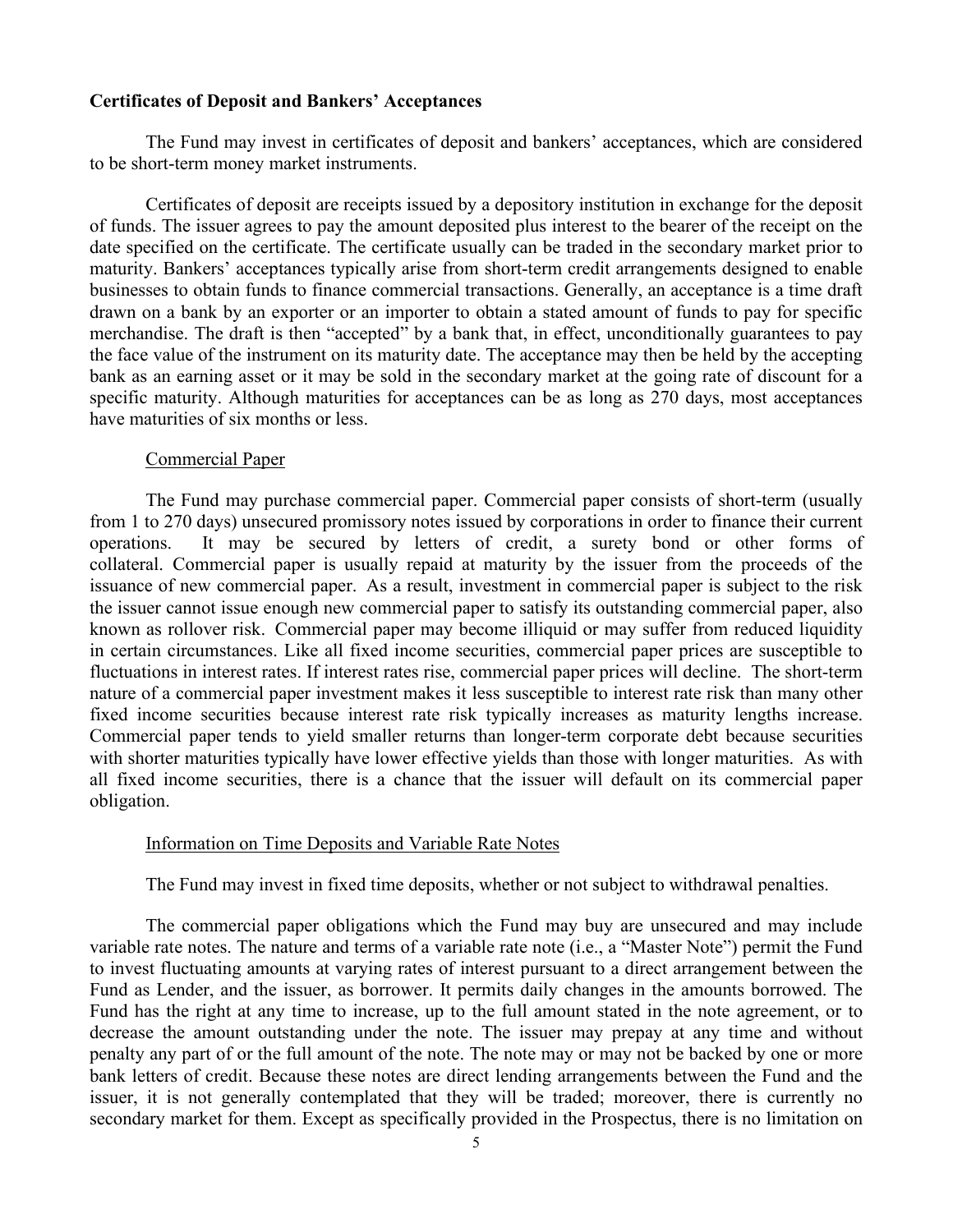the type of issuer from whom these notes may be purchased; however, in connection with such purchase and on an ongoing basis, the Adviser will consider the earning power, cash flow and other liquidity ratios of the issuer, and its ability to pay principal and interest on demand, including a situation in which all holders of such notes made demand simultaneously. Variable rate notes are subject to the Fund's investment restriction on illiquid securities unless such notes can be put back to the issuer on demand within seven days.

#### Insured Bank Obligations

The Fund may invest in insured bank obligations. The Federal Deposit Insurance Corporation ("FDIC") insures the deposits of federally insured banks and savings and loan associations (collectively referred to as "banks") up to \$250,000. The Fund may purchase bank obligations which are fully insured as to principal by the FDIC. Currently, to remain fully insured as to principal, these investments must be limited to \$250,000 per bank; if the principal amount and accrued interest together exceed \$250,000, the excess principal and accrued interest will not be insured. Insured bank obligations may have limited marketability.

#### Securities of Other Investment Companies

The Fund's investments in ETF's, mutual funds and closed-end funds involve certain additional expenses and certain tax results, which would not be present in a direct investment in the underlying fund. Due to legal limitations, the Fund will be prevented from: (1) purchasing more than 3% of an investment company's (including ETFs) outstanding shares; (2) investing more than 5% of the Fund's assets in any single such investment company, and (3) investing more than 10% of the Fund's assets in investment companies overall; unless: (i) the underlying investment company and/or the Fund has received an order for exemptive relief from such limitations from the Securities and Exchange Commission ("SEC"); and (ii) the underlying investment company and the Fund take appropriate steps to comply with any conditions in such order. In the alternative, the Fund may rely on Rule 12d1-3, which allows unaffiliated mutual funds to exceed the 5% limitation and the 10% limitation, provided the aggregate sales loads any investor pays (i.e., the combined distribution expenses of both the acquiring fund and the acquired fund) does not exceed the limits on sales loads established by FINRA for funds of funds. In addition to ETFs, the Fund may invest in other investment companies such as open-end mutual funds or exchange-traded closed-end funds, within the limitations described above.

#### Closed-End Investment Companies

The Fund may invest its assets in "closed-end" investment companies (or "closed-end funds"), subject to the investment restrictions set forth above. Shares of closed-end funds are typically offered to the public in a one-time initial public offering by a group of underwriters who retain a spread or underwriting commission of between 4% or 6% of the initial public offering price. Such securities are then listed for trading on the New York Stock Exchange, the National Association of Securities Dealers Automated Quotation System (commonly known as "NASDAQ") and, in some cases, may be traded in other over-the-counter markets. Because the shares of closed-end funds cannot be redeemed upon demand to the issuer like the shares of an open-end investment company (such as the Fund), investors seek to buy and sell shares of closed-end funds in the secondary market.

The Fund generally will purchase shares of closed-end funds only in the secondary market. The Fund will incur normal brokerage costs on such purchases similar to the expenses The Fund would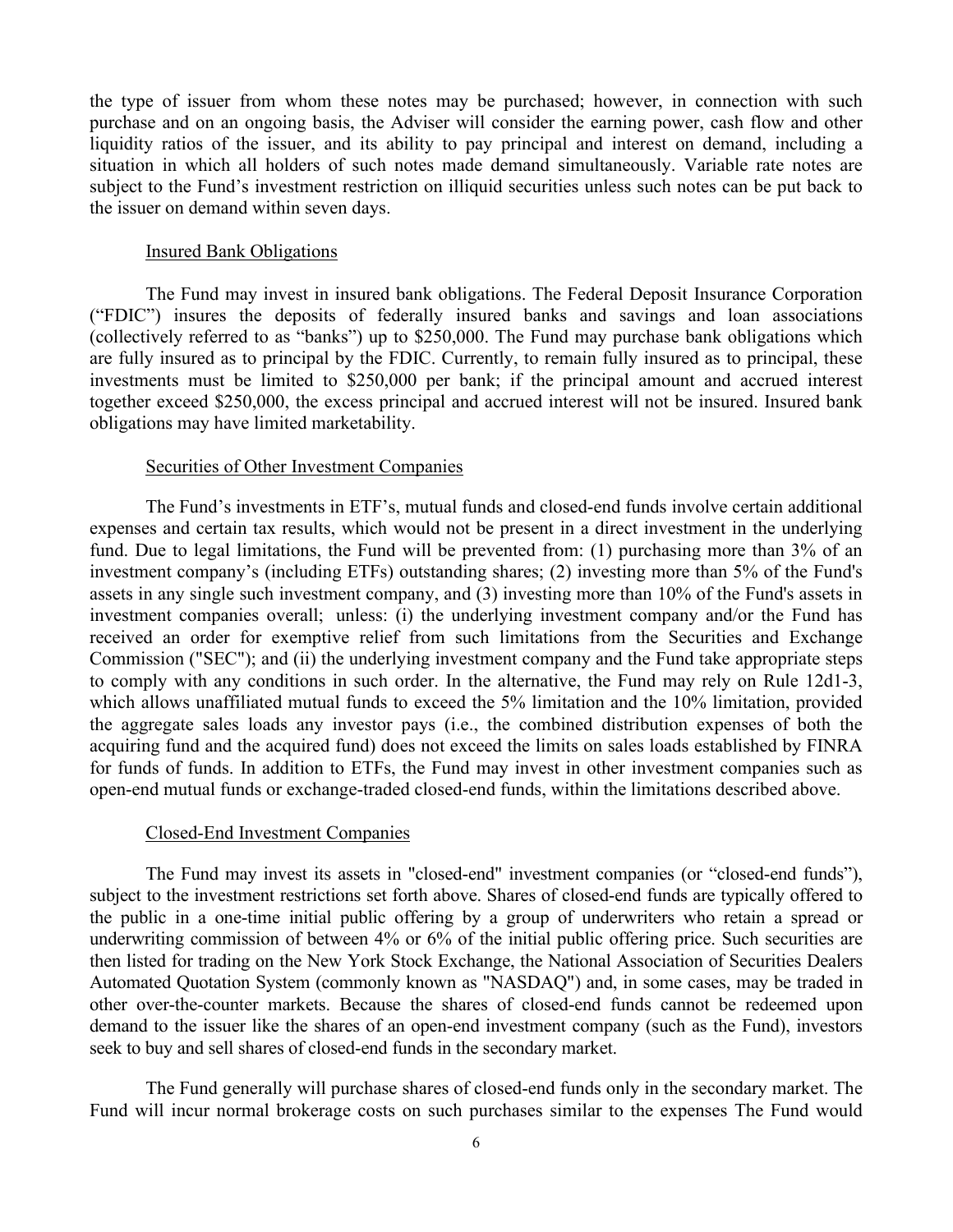incur for the purchase of securities of any other type of issuer in the secondary market. The Fund may, however, also purchase securities of a closed-end fund in an initial public offering when, in the opinion of the Adviser, based on a consideration of the nature of the closed-end fund's proposed investments, the prevailing market conditions and the level of demand for such securities, they represent an attractive opportunity for growth of capital. The initial offering price typically will include a dealer spread, which may be higher than the applicable brokerage cost if the Fund purchased such securities in the secondary market.

The shares of many closed-end funds, after their initial public offering, frequently trade at a price per share, which is less than the net asset value per share, the difference representing the "market discount" of such shares. This market discount may be due in part to the investment objective of longterm appreciation, which is sought by many closed-end funds, as well as to the fact that the shares of closed-end funds are not redeemable by the holder upon demand to the issuer at the next determined net asset value but rather are subject to the principles of supply and demand in the secondary market. A relative lack of secondary market purchasers of closed-end fund shares also may contribute to such shares trading at a discount to their net asset value.

The Fund may invest in shares of closed-end funds that are trading at a discount to net asset value or at a premium to net asset value. There can be no assurance that the market discount on shares of any closed-end fund purchased by the Fund will ever decrease. In fact, it is possible that this market discount may increase and the Fund may suffer realized or unrealized capital losses due to further decline in the market price of the securities of such closed-end funds, thereby adversely affecting the net asset value of the Fund's shares. Similarly, there can be no assurance that any shares of a closedend fund purchased by the Fund at a premium will continue to trade at a premium or that the premium will not decrease subsequent to a purchase of such shares by the Fund.

Closed-end funds may issue senior securities (including preferred stock and debt obligations) for the purpose of leveraging the closed-end fund's common shares in an attempt to enhance the current return to such closed-end fund's common shareholders. The Fund's investment in the common shares of closed-end funds that are financially leveraged may create an opportunity for greater total return on its investment, but at the same time may be expected to exhibit more volatility in market price and net asset value than an investment in shares of investment companies without a leveraged capital structure.

### Open-end Investment Companies

The Fund and any "affiliated persons," as defined by the 1940 Act, may purchase in the aggregate only up to 3% of the total outstanding securities of any underlying fund. Accordingly, when affiliated persons hold shares of any of the underlying fund, the Fund's ability to invest fully in shares of those funds is restricted, and the Adviser must then, in some instances, select alternative investments that would not have been its first preference. The 1940 Act also provides that an underlying fund whose shares are purchased by the Fund will be obligated to redeem shares held by the Fund only in an amount up to 1% of the underlying fund's outstanding securities during any period of less than 30 days. Shares held by the Fund in excess of 1% of an underlying fund's outstanding securities therefore, will be considered not readily marketable securities, which, together with other such securities, may not exceed 15% of the Fund's total assets.

Under certain circumstances an underlying fund may determine to make payment of a redemption by the Fund wholly or partly by a distribution in kind of securities from its portfolio, in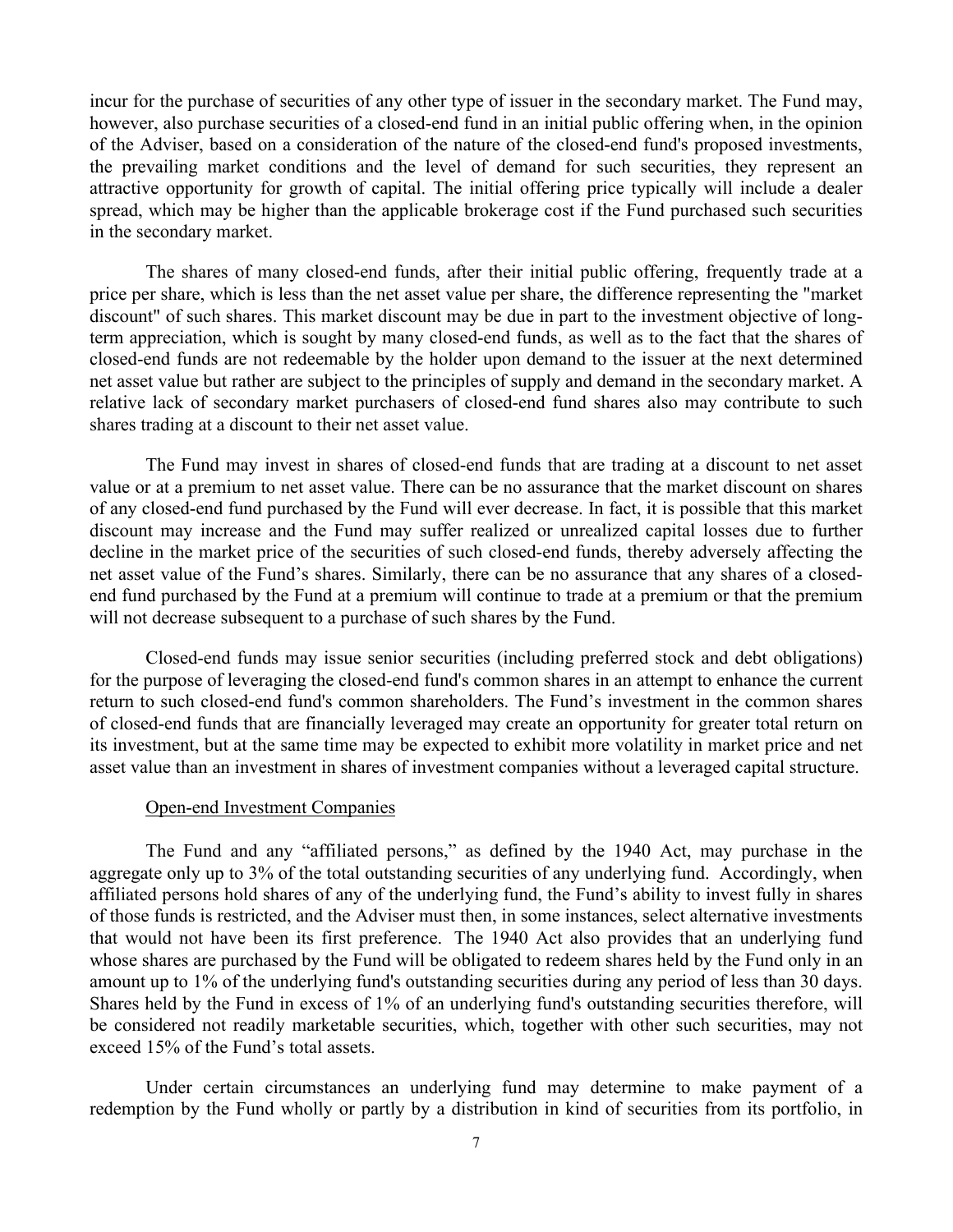lieu of cash, in conformity with the rules of the SEC. In such cases, The Fund may hold securities distributed by an underlying fund until the Adviser determines that it is appropriate to dispose of such securities.

Investment decisions by the investment advisers of the underlying fund(s) are made independently of the Fund and the Adviser. Therefore, the investment adviser of one underlying fund may be purchasing shares of the same issuer whose shares are being sold by the investment adviser of another such fund. The result would be an indirect expense to the Fund without accomplishing any investment purpose.

## Exchange Traded Funds

ETFs are generally passive funds that track their related index and have the flexibility of trading like a security. They are managed by professionals and provide the investor with diversification, cost and tax efficiency, liquidity, marginability, are useful for hedging, have the ability to go long and short, and some provide quarterly dividends. Additionally, some ETFs are unit investment trusts. ETFs typically have two markets. The primary market is where institutions swap "creation units" in block-multiples of, for example, 50,000 shares for in-kind securities and cash in the form of dividends. The secondary market is where individual investors can trade as little as a single share during trading hours on the exchange. This is different from open-ended mutual funds that are traded after hours once the net asset value ("NAV") is calculated. ETFs share many similar risks with open-end and closed-end funds.

### **United States Government Obligations**

These consist of various types of marketable securities issued by the United States Treasury, i.e., bills, notes and bonds. Such securities are direct obligations of the United States government and differ mainly in the length of their maturity. Treasury bills, the most frequently issued marketable government security, have a maturity of up to one year and are issued on a discount basis.

## United States Government Agencies

These consist of debt securities issued by agencies and instrumentalities of the United States government, including the various types of instruments currently outstanding or which may be offered in the future. Agencies include, among others, the Federal Housing Administration, Government National Mortgage Association ("Ginnie Mae"), Farmer's Home Administration, Export-Import Bank of the United States, Maritime Administration, and General Services Administration. Instrumentalities include, for example, each of the Federal Home Loan Banks, the National Bank for Cooperatives, the Federal Home Loan Mortgage Corporation ("Freddie Mac"), the Farm Credit Banks, the Federal National Mortgage Association ("Fannie Mae"), and the United States Postal Service. These securities are either: (i) backed by the full faith and credit of the United States government (e.g., United States Treasury Bills); (ii) guaranteed by the United States Treasury (e.g., Ginnie Mae mortgage-backed securities); (iii) supported by the issuing agency's or instrumentality's right to borrow from the United States Treasury (e.g., Fannie Mae Discount Notes); or (iv) supported only by the issuing agency's or instrumentality's own credit (e.g., Tennessee Valley Association).

Government-related guarantors (i.e. not backed by the full faith and credit of the United States Government) include Fannie Mae and Freddie Mac. Fannie Mae is a government-sponsored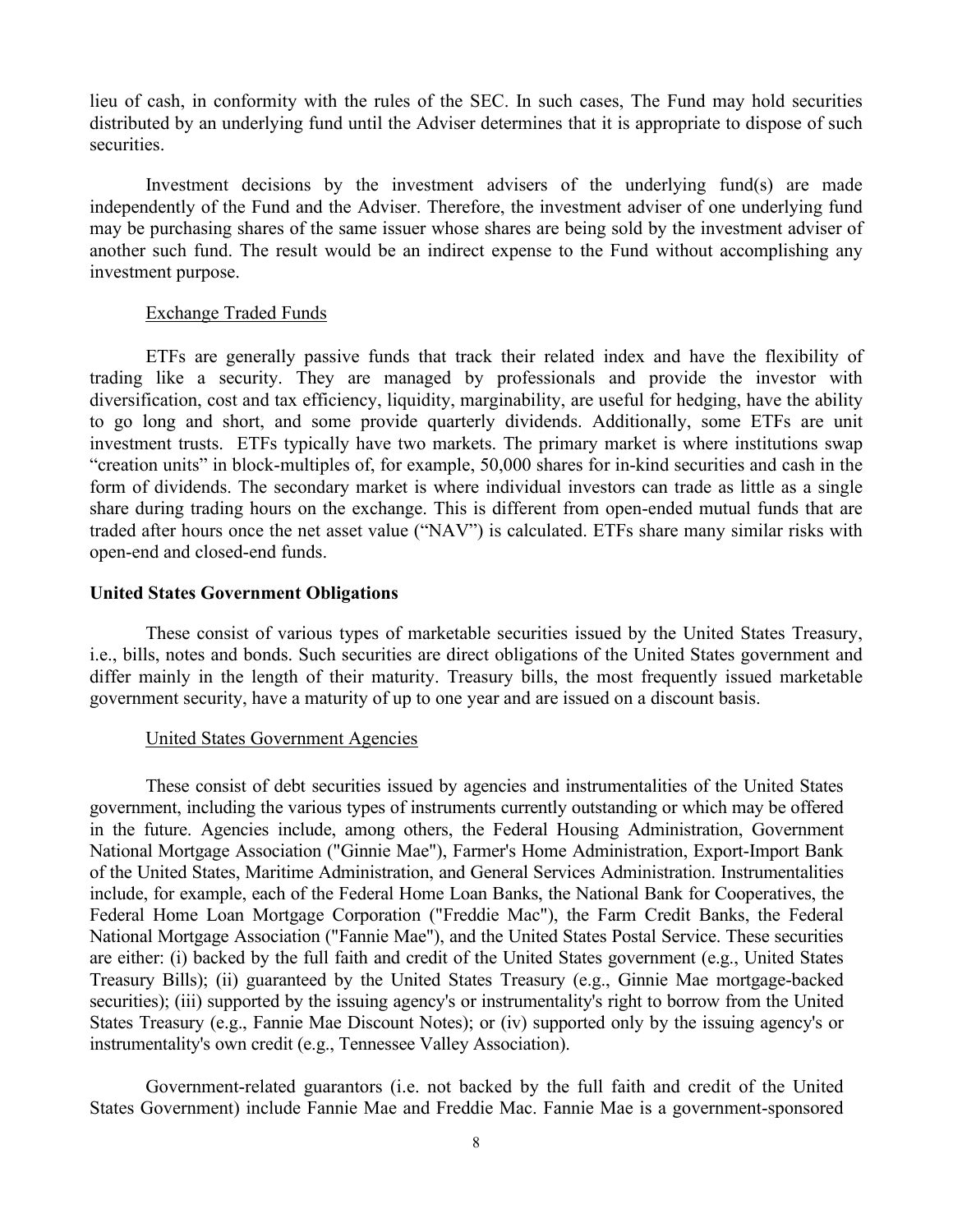corporation owned entirely by private stockholders. It is subject to general regulation by the Secretary of Housing and Urban Development. Fannie Mae purchases conventional (i.e., not insured or guaranteed by any government agency) residential mortgages from a list of approved seller/servicers which include state and federally chartered savings and loan associations, mutual savings banks, commercial banks and credit unions and mortgage bankers. Pass-through securities issued by Fannie Mae are guaranteed as to timely payment of principal and interest by Fannie Mae but are not backed by the full faith and credit of the United States Government.

Freddie Mac was created by Congress in 1970 for the purpose of increasing the availability of mortgage credit for residential housing. It is a government-sponsored corporation formerly owned by the twelve Federal Home Loan Banks and now owned entirely by private stockholders. Freddie Mac issues participation certificates ("PC"), which represent interests in conventional mortgages from Freddie Mac's national portfolio. Freddie Mac guarantees the timely payment of interest and ultimate collection of principal, but PCs are not backed by the full faith and credit of the United States Government. Commercial banks, savings and loan institutions, private mortgage insurance companies, mortgage bankers and other secondary market issuers also create pass-through pools of conventional residential mortgage loans. Such issuers may, in addition, be the originators and/or servicers of the underlying mortgage loans as well as the guarantors of the mortgage-related securities. Pools created by such nongovernmental issuers generally offer a higher rate of interest than government and government-related pools because there are no direct or indirect government or agency guarantees of payments in the former pools. However, timely payment of interest and principal of these pools may be supported by various forms of insurance or guarantees, including individual loan, title, pool and hazard insurance and letters of credit. The insurance and guarantees are issued by governmental entities, private insurers and the mortgage poolers.

### **Securities Options**

The Fund may purchase and write (*i.e.,* sell) put and call options. Such options may relate to particular securities or stock indices, and may or may not be listed on a domestic or foreign securities exchange and may or may not be issued by the Options Clearing Corporation. Options trading is a highly specialized activity that entails greater than ordinary investment risk. Options may be more volatile than the underlying instruments, and therefore, on a percentage basis, an investment in options may be subject to greater fluctuation than an investment in the underlying instruments themselves.

A call option for a particular security gives the purchaser of the option the right to buy, and the writer (seller) the obligation to sell, the underlying security at the stated exercise price at any time prior to the expiration of the option, regardless of the market price of the security. The premium paid to the writer is in consideration for undertaking the obligation under the option contract. A put option for a particular security gives the purchaser the right to sell the security at the stated exercise price at any time prior to the expiration date of the option, regardless of the market price of the security.

Stock index options are put options and call options on various stock indices. In most respects, they are identical to listed options on common stocks. The primary difference between stock options and index options occurs when index options are exercised. In the case of stock options, the underlying security, common stock, is delivered. However, upon the exercise of an index option, settlement does not occur by delivery of the securities comprising the index. The option holder who exercises the index option receives an amount of cash if the closing level of the stock index upon which the option is based is greater than, in the case of a call, or less than, in the case of a put, the exercise price of the option.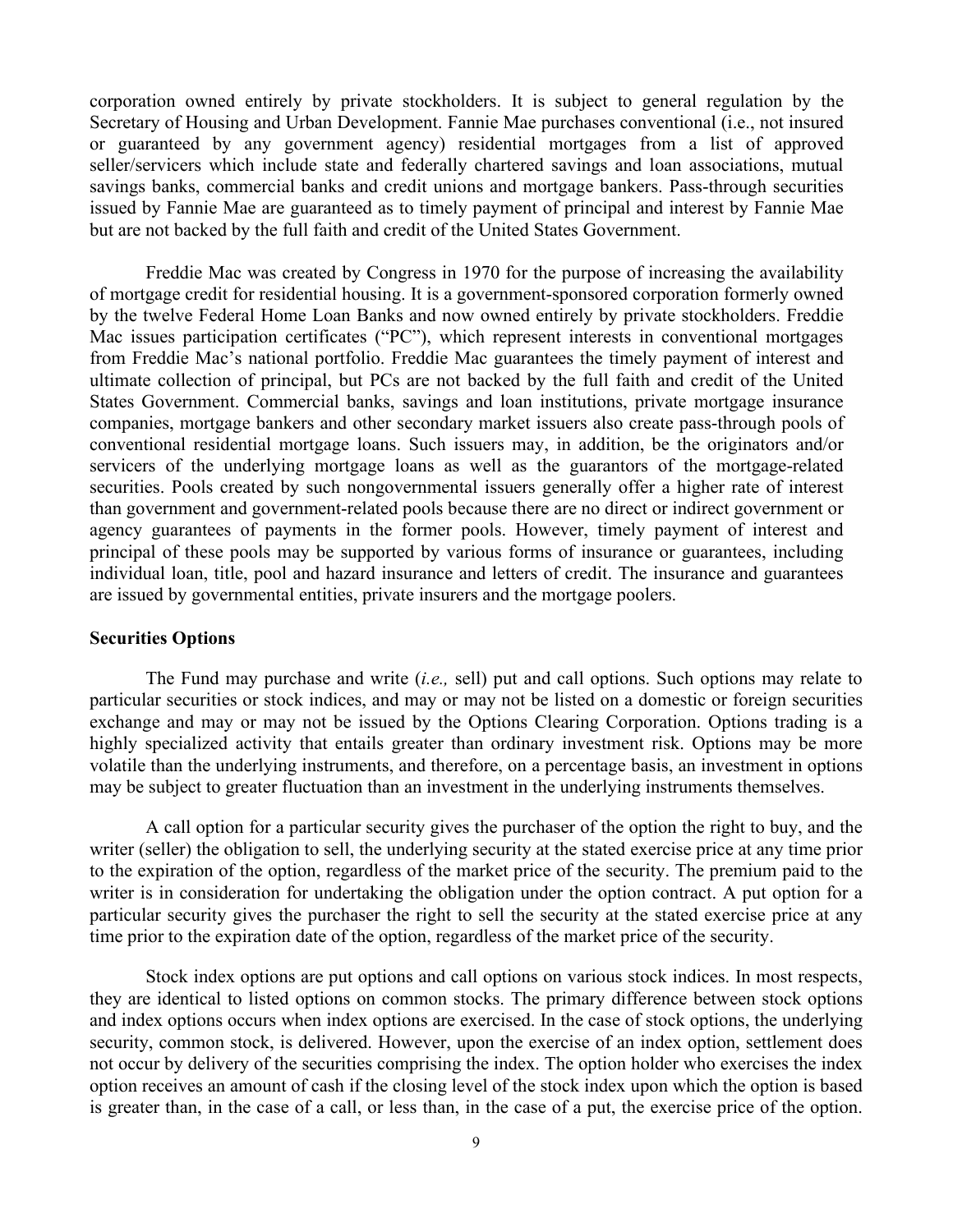This amount of cash is equal to the difference between the closing price of the stock index and the exercise price of the option expressed in dollars times a specified multiple. A stock index fluctuates with changes in the market value of the stocks included in the index. For example, some stock index options are based on a broad market index, such as the Standard & Poor's 500® Index or the Value Line Composite Index or a narrower market index, such as the Standard & Poor's 100®. Indices may also be based on an industry or market segment, such as the AMEX Oil and Gas Index or the Computer and Business Equipment Index. Options on stock indices are currently traded on the Chicago Board Options Exchange, the New York Stock Exchange, the American Stock Exchange, the Pacific Stock Exchange and the Philadelphia Stock Exchange.

The Fund's obligation to sell an instrument subject to a call option written by it, or to purchase an instrument subject to a put option written by it, may be terminated prior to the expiration date of the option by the Fund's execution of a closing purchase transaction, which is effected by purchasing on an exchange an option of the same series (*i.e.*, same underlying instrument, exercise price and expiration date) as the option previously written. A closing purchase transaction will ordinarily be effected to realize a profit on an outstanding option, to prevent an underlying instrument from being called, to permit the sale of the underlying instrument or to permit the writing of a new option containing different terms on such underlying instrument. The cost of such a liquidation purchase plus transactions costs may be greater than the premium received upon the original option, in which event the Fund will have paid a loss in the transaction. There is no assurance that a liquid secondary market will exist for any particular option. An option writer unable to effect a closing purchase transaction will not be able to sell the underlying instrument or liquidate the assets held in a segregated account, as described below, until the option expires or the optioned instrument is delivered upon exercise. In such circumstances, the writer will be subject to the risk of market decline or appreciation in the instrument during such period.

If an option purchased by the Fund expires unexercised, the Fund realizes a loss equal to the premium paid. If the Fund enters into a closing sale transaction on an option purchased by it, the Fund will realize a gain if the premium received by the Fund on the closing transaction is more than the premium paid to purchase the option, or a loss if it is less. If an option written by the Fund expires on the stipulated expiration date or if the Fund enters into a closing purchase transaction, it will realize a gain (or loss if the cost of a closing purchase transaction exceeds the net premium received when the option is sold). If an option written by the Fund is exercised, the proceeds of the sale will be increased by the net premium originally received and the Fund will realize a gain or loss.

### Certain Risks Regarding Options

There are several risks associated with transactions in options. For example, there are significant differences between the securities and options markets that could result in an imperfect correlation between these markets, causing a given transaction not to achieve its objectives. In addition, a liquid secondary market for particular options, whether traded over-the-counter or on an exchange, may be absent for reasons which include the following: there may be insufficient trading interest in certain options; restrictions may be imposed by an exchange on opening transactions or closing transactions or both; trading halts, suspensions or other restrictions may be imposed with respect to particular classes or series of options or underlying securities or currencies; unusual or unforeseen circumstances may interrupt normal operations on an exchange; the facilities of an exchange or the Options Clearing Corporation may not at all times be adequate to handle current trading value; or one or more exchanges could, for economic or other reasons, decide or be compelled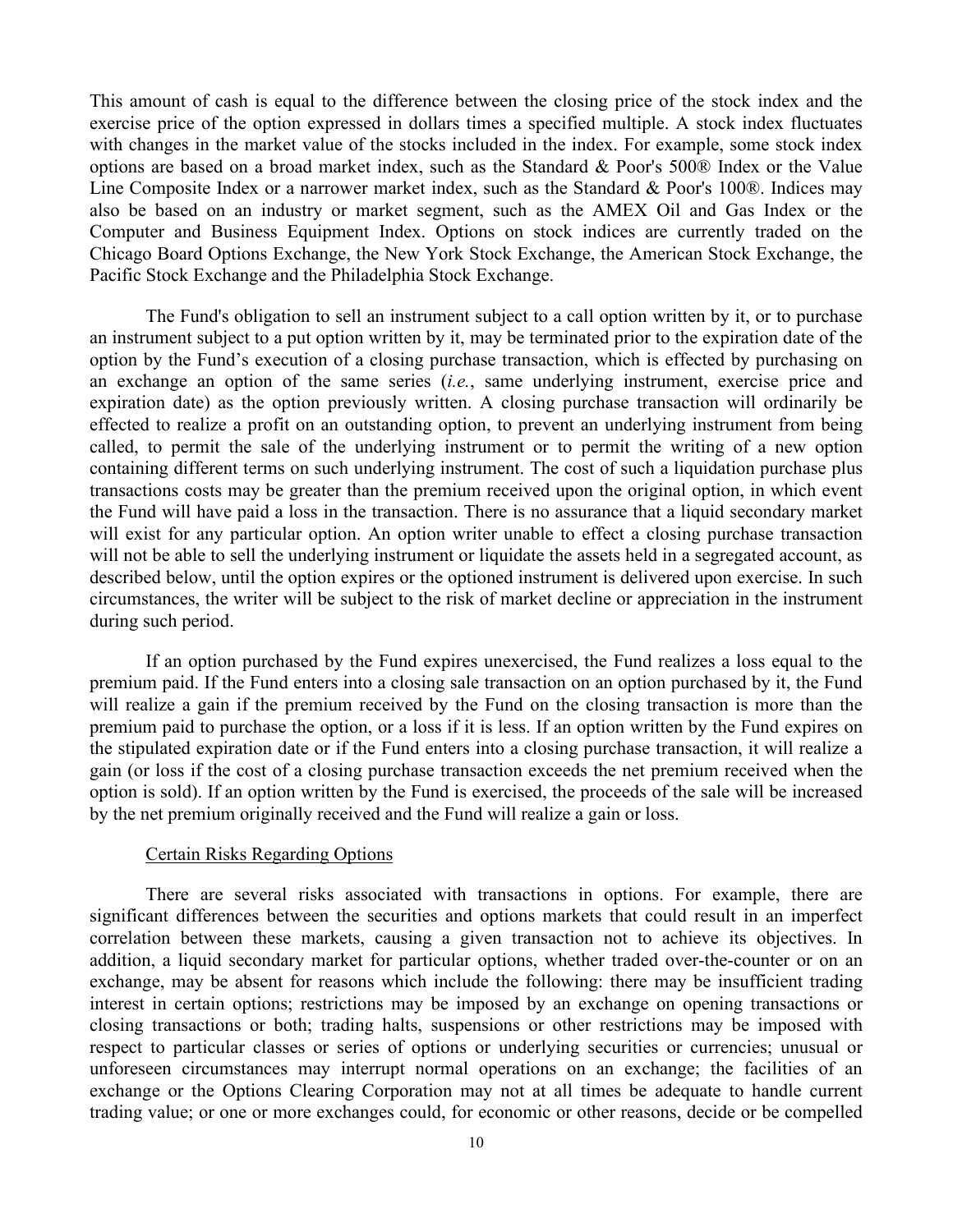at some future date to discontinue the trading of options (or a particular class or series of options), in which event the secondary market on that exchange (or in that class or series of options) would cease to exist, although outstanding options that had been issued by the Options Clearing Corporation as a result of trades on that exchange would continue to be exercisable in accordance with their terms.

Successful use by the Fund of options on stock indices will be subject to the ability of the Adviser to correctly predict movements in the directions of the stock market. This requires different skills and techniques than predicting changes in the prices of individual securities. In addition, the Fund's ability to effectively hedge all or a portion of the securities in its portfolio, in anticipation of or during a market decline, through transactions in put options on stock indices, depends on the degree to which price movements in the underlying index correlate with the price movements of the securities held by the Fund. Inasmuch as the Fund's securities will not duplicate the components of an index, the correlation will not be perfect. Consequently, the Fund bears the risk that the prices of its securities being hedged will not move in the same amount as the prices of its put options on the stock indices. It is also possible that there may be a negative correlation between the index and the Fund's securities that would result in a loss on both such securities and the options on stock indices acquired by the Fund.

The hours of trading for options may not conform to the hours during which the underlying securities are traded. To the extent that the options markets close before the markets for the underlying securities, significant price and rate movements can take place in the underlying markets that cannot be reflected in the options markets. The purchase of options is a highly specialized activity that involves investment techniques and risks different from those associated with ordinary portfolio securities transactions. The purchase of stock index options involves the risk that the premium and transaction costs paid by the Fund in purchasing an option will be lost as a result of unanticipated movements in prices of the securities comprising the stock index on which the option is based.

There is no assurance that a liquid secondary market on an options exchange will exist for any particular option, or at any particular time, and for some options no secondary market on an exchange or elsewhere may exist. If the Fund is unable to close out a call option on securities that it has written before the option is exercised, the Fund may be required to purchase the optioned securities in order to satisfy its obligation under the option to deliver such securities. If the Fund is unable to effect a closing sale transaction with respect to options on securities that it has purchased, it would have to exercise the option in order to realize any profit and would incur transaction costs upon the purchase and sale of the underlying securities.

## Cover for Options Positions

Transactions using options (other than options that the Fund has purchased) expose the Fund to an obligation to another party. The Fund will not enter into any such transactions unless it owns either (i) an offsetting ("covered") position in securities or other options or (ii) cash or liquid securities with a value sufficient at all times to cover its potential obligations not covered as provided in (i) above. The Fund will comply with SEC guidelines regarding cover for these instruments and, if the guidelines so require, set aside cash or liquid securities in a segregated account with the Fund's custodian in the prescribed amount. Under current SEC guidelines, the Fund will segregate assets to cover transactions in which the Fund writes or sells options.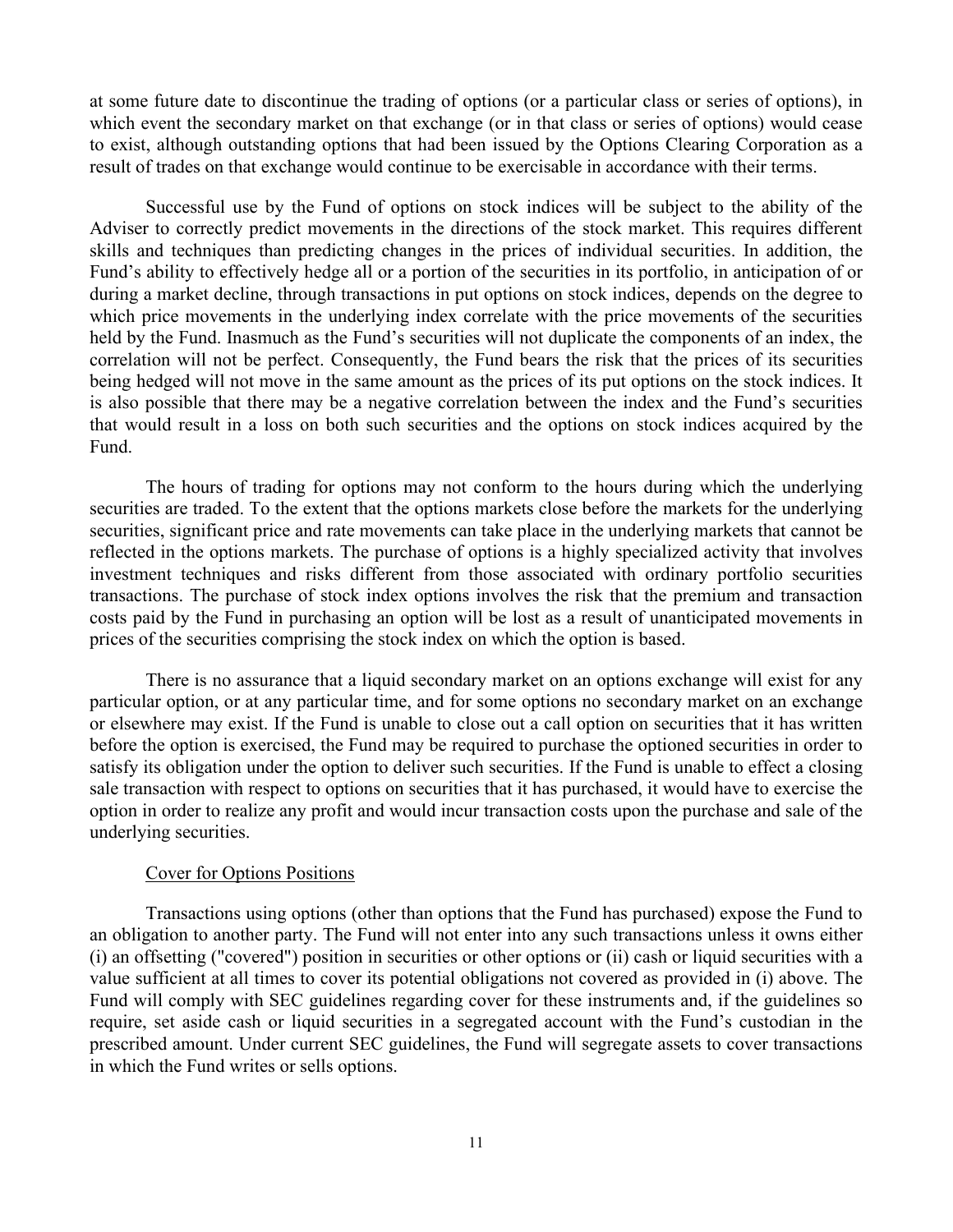Assets used as cover or held in a segregated account cannot be sold while the position in the corresponding option is open, unless they are replaced with similar assets. As a result, the commitment of a large portion of the Fund's assets to cover or segregated accounts could impede portfolio management or the Fund's ability to meet redemption requests or other current obligations.

### Options on Futures Contracts

The Fund may purchase and sell options on the same types of futures in which it may invest. Options on futures are similar to options on underlying instruments except that options on futures give the purchaser the right, in return for the premium paid, to assume a position in a futures contract (a long position if the option is a call and a short position if the option is a put), rather than to purchase or sell the futures contract, at a specified exercise price at any time during the period of the option. Upon exercise of the option, the delivery of the futures position by the writer of the option to the holder of the option will be accompanied by the delivery of the accumulated balance in the writer's futures margin account which represents the amount by which the market price of the futures contract, at exercise, exceeds (in the case of a call) or is less than (in the case of a put) the exercise price of the option on the futures contract. Purchasers of options who fail to exercise their options prior to the exercise date suffer a loss of the premium paid.

### Dealer Options

The Fund may engage in transactions involving dealer options as well as exchange-traded options. Certain additional risks are specific to dealer options. While the Fund might look to a clearing corporation to exercise exchange-traded options, if the Fund were to purchase a dealer option it would need to rely on the dealer from which it purchased the option to perform if the option were exercised. Failure by the dealer to do so would result in the loss of the premium paid by the Fund as well as loss of the expected benefit of the transaction.

Exchange-traded options generally have a continuous liquid market while dealer options may not. Consequently, the Fund may generally be able to realize the value of a dealer option it has purchased only by exercising or reselling the option to the dealer who issued it. Similarly, when the Fund writes a dealer option, it may generally be able to close out the option prior to its expiration only by entering into a closing purchase transaction with the dealer to whom the Fund originally wrote the option. While the Fund will seek to enter into dealer options only with dealers who will agree to and which are expected to be capable of entering into closing transactions with the Fund, there can be no assurance that the Fund will at any time be able to liquidate a dealer option at a favorable price at any time prior to expiration. Unless the Fund, as a covered dealer call option writer, is able to effect a closing purchase transaction, it will not be able to liquidate securities (or other assets) used as cover until the option expires or is exercised. In the event of insolvency of the other party, the Fund may be unable to liquidate a dealer option. With respect to options written by the Fund, the inability to enter into a closing transaction may result in material losses to the Fund. For example, because the Fund must maintain a secured position with respect to any call option on a security it writes, the Fund may not sell the assets, which it has segregated to secure the position while it is obligated under the option. This requirement may impair the Fund's ability to sell portfolio securities at a time when such sale might be advantageous.

The Staff of the SEC has taken the position that purchased dealer options are illiquid securities. The Fund may treat the cover used for written dealer options as liquid if the dealer agrees that the Fund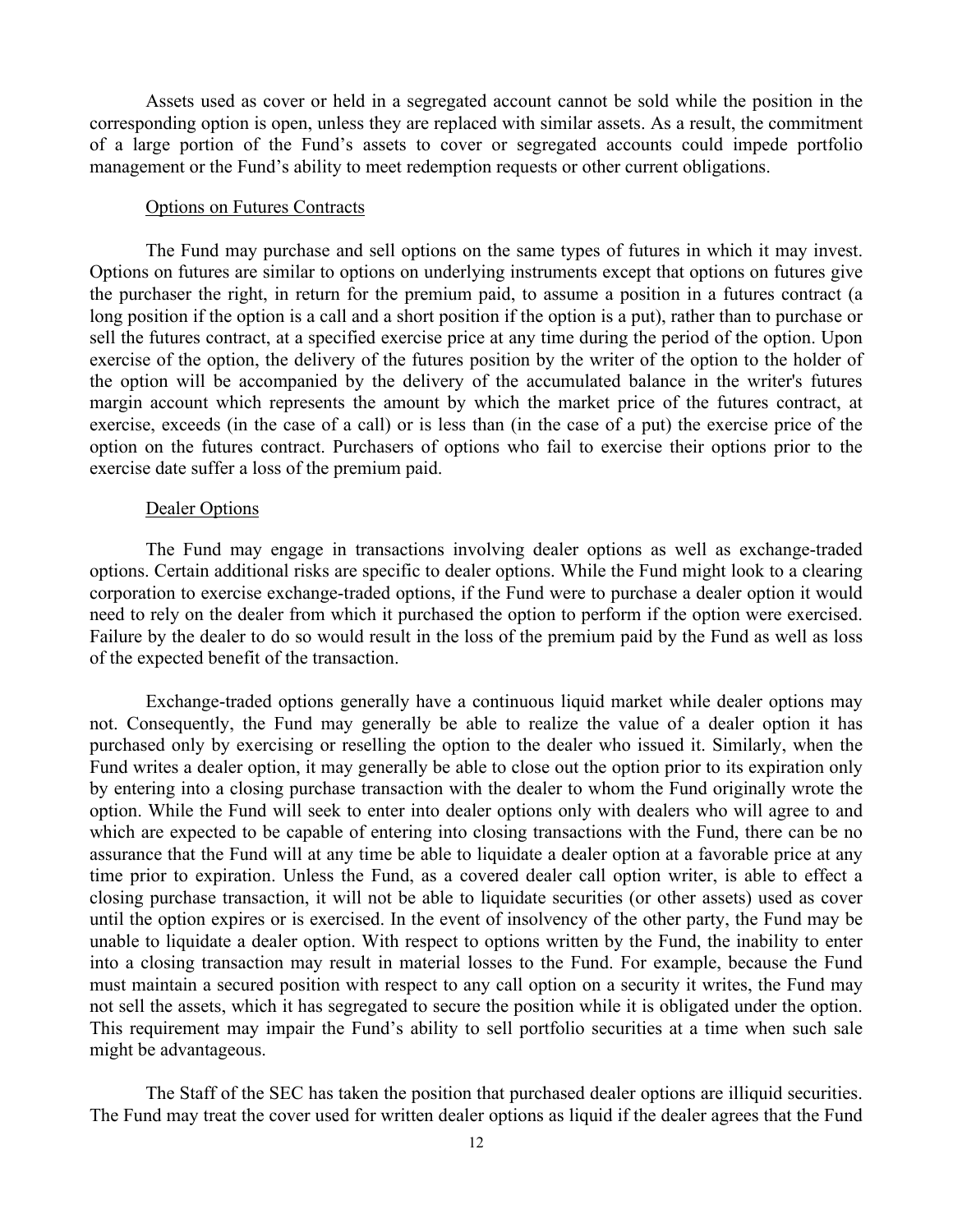may repurchase the dealer option it has written for a maximum price to be calculated by a predetermined formula. In such cases, the dealer option would be considered illiquid only to the extent the maximum purchase price under the formula exceeds the intrinsic value of the option. Accordingly, the Fund will treat dealer options as subject to the Fund's limitation on illiquid securities. If the SEC changes its position on the liquidity of dealer options, the Fund will change its treatment of such instruments accordingly.

# Spread Transactions

The Fund may purchase covered spread options from securities dealers. These covered spread options are not presently exchange-listed or exchange-traded. The purchase of a spread option gives the Fund the right to put securities that it owns at a fixed dollar spread or fixed yield spread in relationship to another security that the Fund does not own, but which is used as a benchmark. The risk to the Fund, in addition to the risks of dealer options described above, is the cost of the premium paid as well as any transaction costs. The purchase of spread options will be used to protect the Fund against adverse changes in prevailing credit quality spreads, *i.e.,* the yield spread between high quality and lower quality securities. This protection is provided only during the life of the spread options.

### **Repurchase Agreements**

The Fund may enter into repurchase agreements. In a repurchase agreement, an investor (such as the Fund) purchases a security (known as the "underlying security") from a securities dealer or bank. Any such dealer or bank must be deemed creditworthy by the Adviser. At that time, the bank or securities dealer agrees to repurchase the underlying security at a mutually agreed upon price on a designated future date. The repurchase price may be higher than the purchase price, the difference being income to the Fund, or the purchase and repurchase prices may be the same, with interest at an agreed upon rate due to the Fund on repurchase. In either case, the income to the Fund generally will be unrelated to the interest rate on the underlying securities. Repurchase agreements must be "fully collateralized," in that the market value of the underlying securities (including accrued interest) must at all times be equal to or greater than the repurchase price. Therefore, a repurchase agreement can be considered a loan collateralized by the underlying securities.

Repurchase agreements are generally for a short period of time, often less than a week, and will generally be used by the Fund to invest excess cash or as part of a temporary defensive strategy. Repurchase agreements that do not provide for payment within seven days will be treated as illiquid securities. In the event of a bankruptcy or other default by the seller of a repurchase agreement, the Fund could experience both delays in liquidating the underlying security and losses. These losses could result from: (a) possible decline in the value of the underlying security while the Fund is seeking to enforce its rights under the repurchase agreement; (b) possible reduced levels of income or lack of access to income during this period; and (c) expenses of enforcing its rights.

### **Futures Contracts**

A futures contract provides for the future sale by one party and purchase by another party of a specified amount of a specific financial instrument (e.g., units of a stock index) for a specified price, date, time and place designated at the time the contract is made. Brokerage fees are paid when a futures contract is bought or sold and margin deposits must be maintained. Entering into a contract to buy is commonly referred to as buying or purchasing a contract or holding a long position. Entering into a contract to sell is commonly referred to as selling a contract or holding a short position.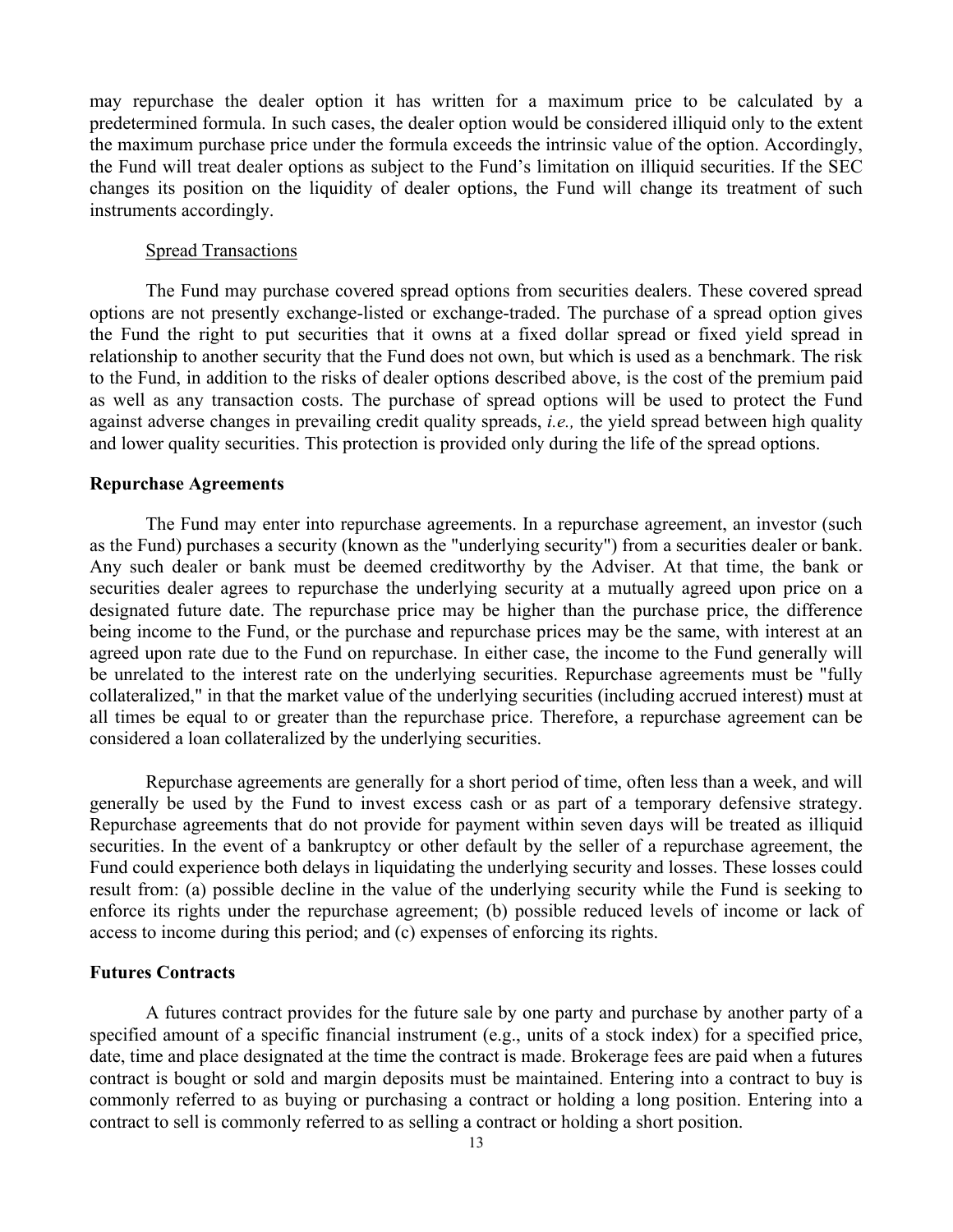Unlike when the Fund purchases or sells a security, no price would be paid or received by the Fund upon the purchase or sale of a futures contract. Upon entering into a futures contract, and to maintain the Fund's open positions in futures contracts, the Fund would be required to deposit with its custodian or futures broker in a segregated account in the name of the futures broker an amount of cash, U.S. government securities, suitable money market instruments, or other liquid securities, known as "initial margin." The margin required for a particular futures contract is set by the exchange on which the contract is traded, and may be significantly modified from time to time by the exchange during the term of the contract. Futures contracts are customarily purchased and sold on margins that may range upward from less than 5% of the value of the contract being traded.

If the price of an open futures contract changes (by increase in underlying instrument or index in the case of a sale or by decrease in the case of a purchase) so that the loss on the futures contract reaches a point at which the margin on deposit does not satisfy margin requirements, the broker will require an increase in the margin. However, if the value of a position increases because of favorable price changes in the futures contract so that the margin deposit exceeds the required margin, the broker will pay the excess to the Fund.

These subsequent payments, called "variation margin," to and from the futures broker, are made on a daily basis as the price of the underlying assets fluctuate making the long and short positions in the futures contract more or less valuable, a process known as "marking to the market." The Fund expects to earn interest income on its margin deposits.

Although certain futures contracts, by their terms, require actual future delivery of and payment for the underlying instruments, in practice most futures contracts are usually closed out before the delivery date. Closing out an open futures contract purchase or sale is effected by entering into an offsetting futures contract sale or purchase, respectively, for the same aggregate amount of the identical underlying instrument or index and the same delivery date. If the offsetting purchase price is less than the original sale price, the Fund realizes a gain; if it is more, the Fund realizes a loss. Conversely, if the offsetting sale price is more than the original purchase price, the Fund realizes a gain; if it is less, the Fund realizes a loss. The transaction costs must also be included in these calculations. There can be no assurance, however, that the Fund will be able to enter into an offsetting transaction with respect to a particular futures contract at a particular time. If the Fund is not able to enter into an offsetting transaction, the Fund will continue to be required to maintain the margin deposits on the futures contract.

For example, one contract in the Financial Times Stock Exchange 100 Index future is a contract to buy 25 pounds sterling multiplied by the level of the UK Financial Times 100 Share Index on a given future date. Settlement of a stock index futures contract may or may not be in the underlying instrument or index. If not in the underlying instrument or index, then settlement will be made in cash, equivalent over time to the difference between the contract price and the actual price of the underlying asset at the time the stock index futures contract expires.

#### Cover for Futures Contracts

Transactions involving futures contracts expose the Fund to an obligation to another party. The Fund will not enter into any such transactions unless it owns either: (1) an offsetting ("covered") position in other futures contracts; or (2) cash and liquid assets with a value, marked-to-market daily,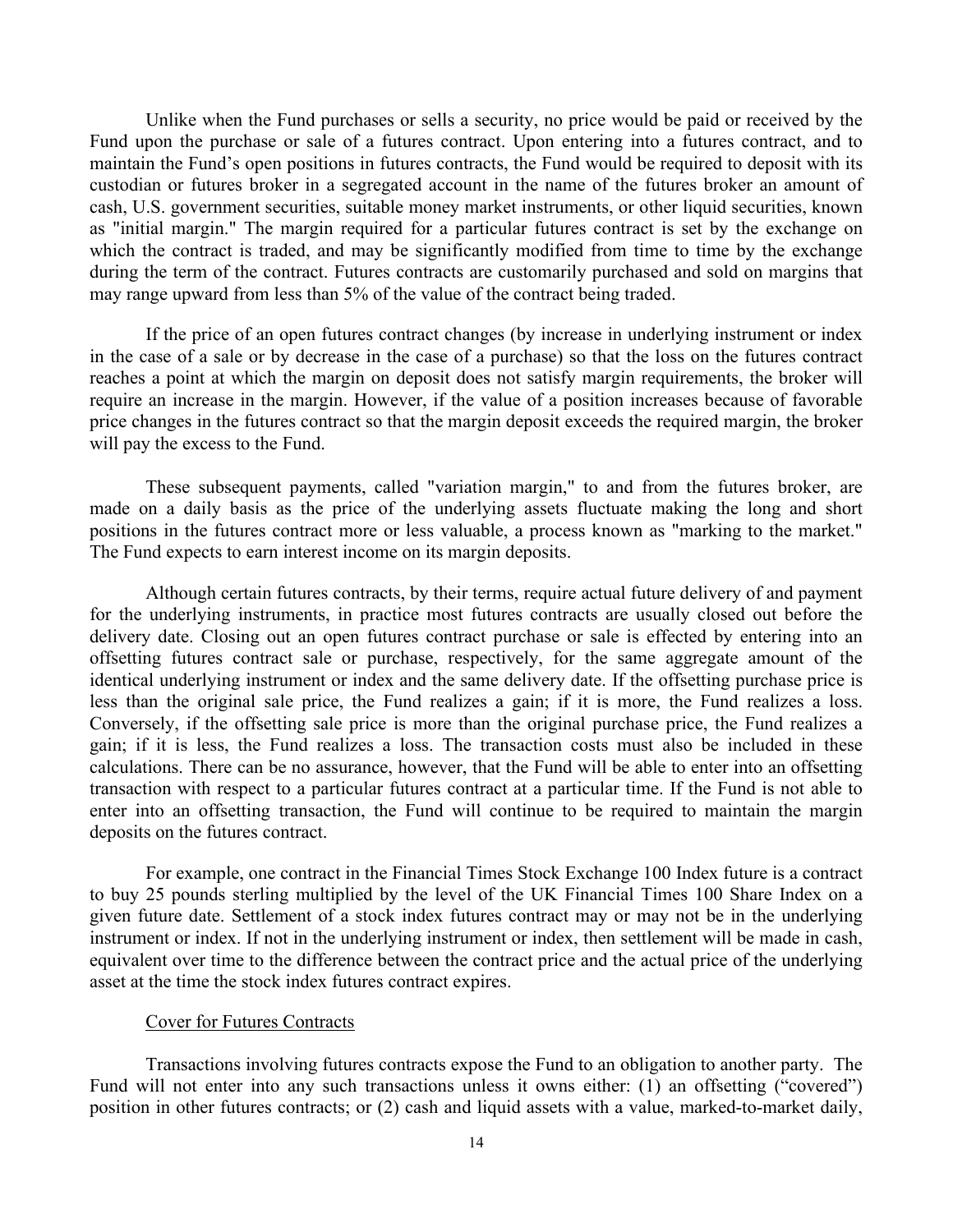sufficient to cover its potential obligations to the extent not covered as provided in (1) above. The Fund will comply with SEC guidelines regarding cover for these instruments and will, if the guidelines so require, set aside cash or liquid assets in an account with an approved custodian, in the prescribed amount as determined daily. The Fund may enter into agreements with broker-dealers, which require the broker-dealers to accept physical settlement for certain futures contracts. If this occurs, the Fund would treat the futures contract as being cash-settled for purposes of determining the Fund's coverage requirements.

### When-Issued, Forward Commitments and Delayed Settlements

The Fund may purchase and sell securities on a when-issued, forward commitment or delayed settlement basis. In this event, the Custodian (as defined under the section entitled "Custodian") will segregate liquid assets equal to the amount of the commitment in a separate account. Normally, the Custodian will set aside portfolio securities to satisfy a purchase commitment. In such a case, the Fund may be required subsequently to segregate additional assets in order to assure that the value of the account remains equal to the amount of the Fund's commitment. It may be expected that the Fund's net assets will fluctuate to a greater degree when it sets aside portfolio securities to cover such purchase commitments than when it sets aside cash.

The Fund does not intend to engage in these transactions for speculative purposes but only in furtherance of its investment objectives. Because the Fund will segregate liquid assets to satisfy its purchase commitments in the manner described, the Fund's liquidity and the ability of the Adviser to manage them may be affected in the event the Fund's forward commitments, commitments to purchase when-issued securities and delayed settlements ever exceeded 15% of the value of its net assets.

The Fund will purchase securities on a when-issued, forward commitment or delayed settlement basis only with the intention of completing the transaction. If deemed advisable as a matter of investment strategy, however, the Fund may dispose of or renegotiate a commitment after it is entered into, and may sell securities it has committed to purchase before those securities are delivered to the Fund on the settlement date. In these cases the Fund may realize a taxable capital gain or loss. When the Fund engages in when-issued, forward commitment and delayed settlement transactions, it relies on the other party to consummate the trade. Failure of such party to do so may result in the Fund incurring a loss or missing an opportunity to obtain a price credited to be advantageous.

The market value of the securities underlying a when-issued purchase, forward commitment to purchase securities, or a delayed settlement and any subsequent fluctuations in their market value is taken into account when determining the market value of the Fund starting on the day the Fund agrees to purchase the securities. The Fund does not earn interest on the securities it has committed to purchase until it has paid for and delivered on the settlement date.

### Illiquid and Restricted Securities

The Fund may invest up to 15% of its net assets in illiquid securities. Illiquid securities include securities subject to contractual or legal restrictions on resale (e.g., because they have not been registered under the Securities Act of 1933, as amended (the "Securities Act")) and securities that are otherwise not readily marketable (e.g., because trading in the security is suspended or because market makers do not exist or will not entertain bids or offers). Securities that have not been registered under the Securities Act are referred to as private placements or restricted securities and are purchased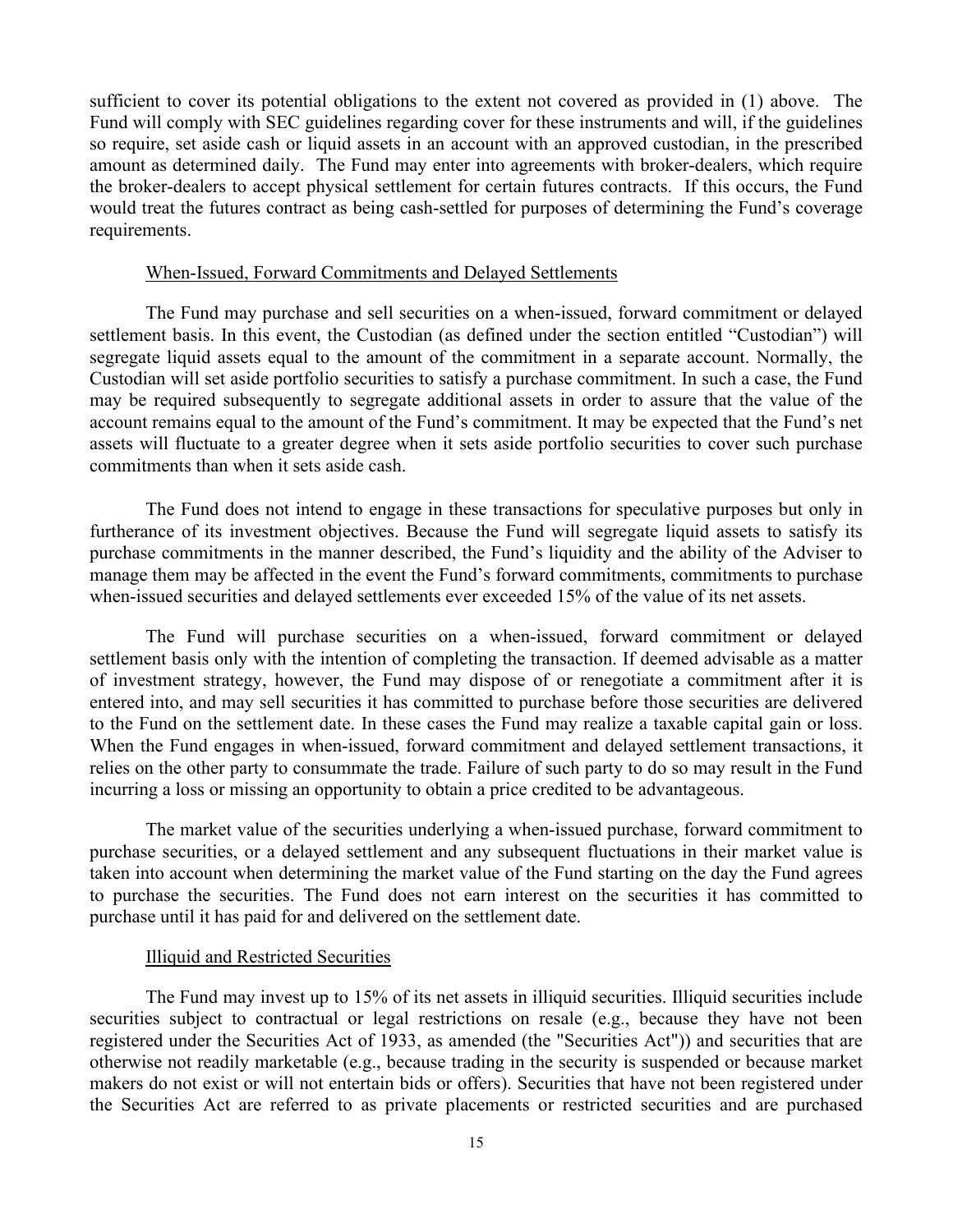directly from the issuer or in the secondary market. Foreign securities that are freely tradable in their principal markets are not considered to be illiquid.

Restricted and other illiquid securities may be subject to the potential for delays on resale and uncertainty in valuation. The Fund might be unable to dispose of illiquid securities promptly or at reasonable prices and might thereby experience difficulty in satisfying redemption requests from shareholders. The Fund might have to register restricted securities in order to dispose of them, resulting in additional expense and delay. Adverse market conditions could impede such a public offering of securities.

A large institutional market exists for certain securities that are not registered under the Securities Act, including foreign securities. The fact that there are contractual or legal restrictions on resale to the general public or to certain institutions may not be indicative of the liquidity of such investments. Rule 144A under the Securities Act allows such a broader institutional trading market for securities otherwise subject to restrictions on resale to the general public. Rule 144A establishes a "safe" harbor" from the registration requirements of the Securities Act for resale of certain securities to qualified institutional buyers. Rule 144A has produced enhanced liquidity for many restricted securities, and market liquidity for such securities may continue to expand as a result of this regulation and the consequent existence of the PORTAL system, which is an automated system for the trading, clearance and settlement of unregistered securities of domestic and foreign issuers sponsored by NASDAQ.

Under guidelines adopted by the Trust's Board, the Adviser may determine that particular Rule 144A securities, and commercial paper issued in reliance on the private placement exemption from registration afforded by Section 4(a)(2) of the Securities Act, are liquid even though they are not registered. A determination of whether such a security is liquid or not is a question of fact. In making this determination, the Adviser will consider, as it deems appropriate under the circumstances and among other factors: (1) the frequency of trades and quotes for the security; (2) the number of dealers willing to purchase or sell the security; (3) the number of other potential purchasers of the security; (4) dealer undertakings to make a market in the security; (5) the nature of the security (e.g., debt or equity, date of maturity, terms of dividend or interest payments, and other material terms) and the nature of the marketplace trades (e.g., the time needed to dispose of the security, the method of soliciting offers, and the mechanics of transfer); and (6) the rating of the security and the financial condition and prospects of the issuer. In the case of commercial paper, the Adviser will also determine that the paper (1) is not traded flat or in default as to principal and interest, and (2) is rated in one of the two highest rating categories by at least two National Statistical Rating Organizations ("NRSROs") or, if only one NRSRO rates the security, by that NRSRO, or, if the security is unrated, the Adviser determines that it is of equivalent quality.

Rule 144A securities and Section  $4(a)(2)$  commercial paper that have been deemed liquid as described above will continue to be monitored by the Adviser to determine if the security is no longer liquid as the result of changed conditions. Investing in Rule 144A securities or Section 4(a)(2) commercial paper could have the effect of increasing the amount of the Fund's assets invested in illiquid securities if institutional buyers are unwilling to purchase such securities.

## Lending Portfolio Securities

For the purpose of achieving income, the Fund may lend its portfolio securities, provided (1) the loan is secured continuously by collateral consisting of U.S. Government securities or cash or cash equivalents (cash, U.S. Government securities, negotiable certificates of deposit, bankers' acceptances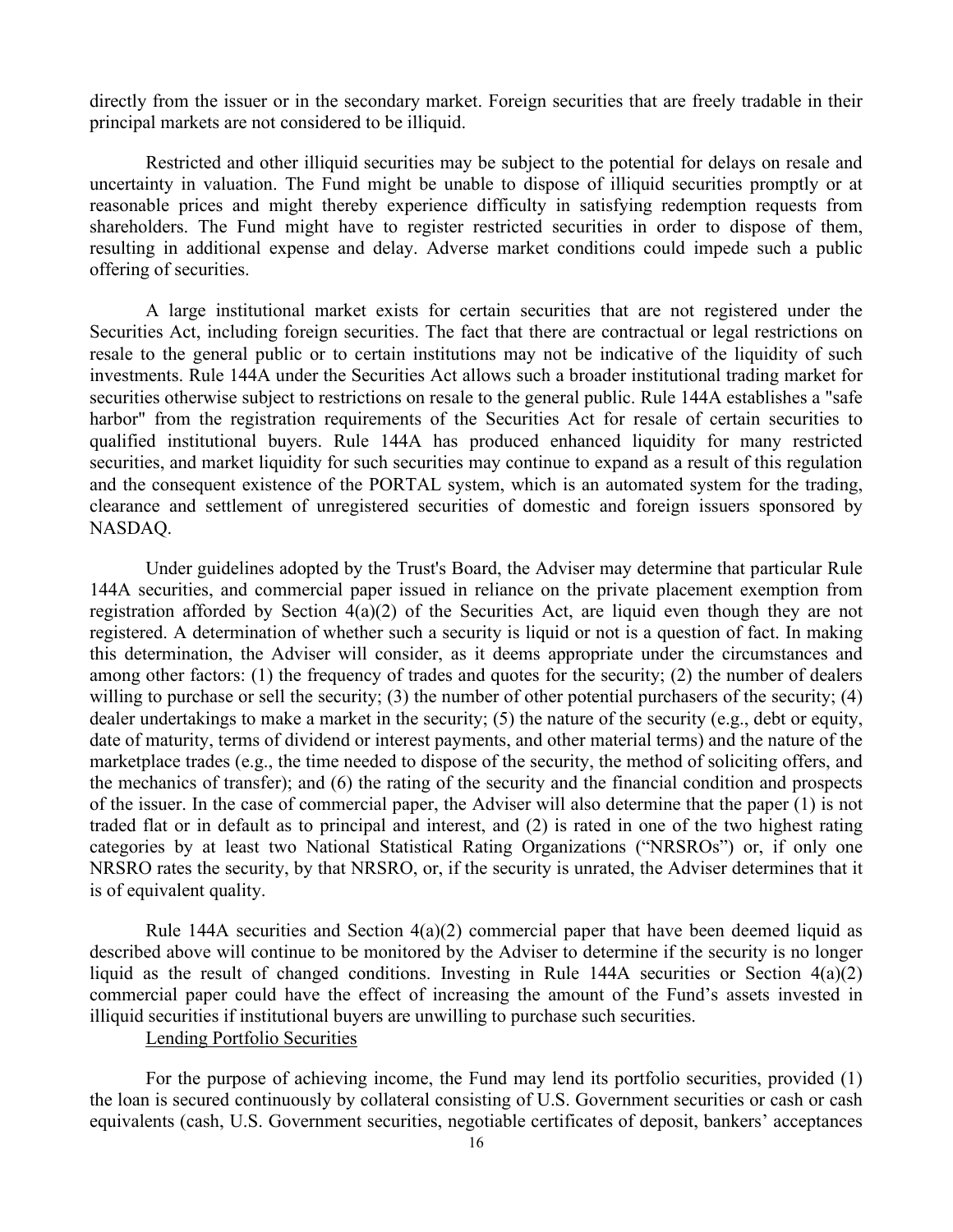or letters of credit) maintained on a daily mark-to-market basis in an amount at least equal to the current market value of the securities loaned, (2) the Fund may at any time call the loan and obtain the return of securities loaned, (3) the Fund will receive any interest or dividends received on the loaned securities, and (4) the aggregate value of the securities loaned will not at any time exceed one-third of the total assets of the Fund.

### Short Sales

The Fund may sell securities short as an outright investment strategy and to offset potential declines in long positions in similar securities. A short sale is a transaction in which the Fund sells a security it does not own or have the right to acquire (or that it owns but does not wish to deliver) in anticipation that the market price of that security will decline.

When the Fund makes a short sale, the broker-dealer through which the short sale is made must borrow the security sold short and deliver it to the party purchasing the security. The Fund is required to make a margin deposit in connection with such short sales; the Fund may have to pay a fee to borrow particular securities and will often be obligated to pay over any dividends and accrued interest on borrowed securities.

If the price of the security sold short increases between the time of the short sale and the time the Fund covers its short position, the Fund will incur a loss; conversely, if the price declines, the Fund will realize a capital gain. Any gain will be decreased, and any loss increased, by the transaction costs described above. The successful use of short selling may be adversely affected by imperfect correlation between movements in the price of the security sold short and the securities being hedged.

To the extent the Fund sells securities short, it will provide collateral to the broker-dealer and (except in the case of short sales "against the box") will maintain additional asset coverage in the form of cash, U.S. government securities or other liquid securities with its custodian in a segregated account in an amount at least equal to the difference between the current market value of the securities sold short and any amounts required to be deposited as collateral with the selling broker (not including the proceeds of the short sale). The Fund does not intend to enter into short sales (other than short sales "against the box") if immediately after such sales the aggregate of the value of all collateral plus the amount in such segregated account exceeds 30% of the value of the Fund's net assets. This percentage may be varied by action of the Board of Trustees. A short sale is "against the box" to the extent the Fund contemporaneously owns, or has the right to obtain at no added cost, securities identical to those sold short.

### Underlying Funds

The Fund invests a portion of its assets directly in limited partnerships, corporations, limited liability companies and other types of pooled investment vehicles ("Underlying Funds"). Each Underlying Fund, or share class of the Underlying Fund, is managed by its own manager or trading adviser, pursuant to a proprietary strategy. The Underlying Funds use a form of leverage often referred to as "notional funding" - that is the nominal trading level for an Underlying Fund will exceed the cash deposited in its trading accounts. For example, if the Underling Fund manager wants the Underlying Fund to trade a \$200,000,000 portfolio (the "nominal trading level") the Underlying Fund's initial margin requirement may be \$10,000,000. The Underlying Fund can either deposit \$200,000,000 to "fully fund" the account or can deposit only a portion of the \$200,000,000, provided that the amount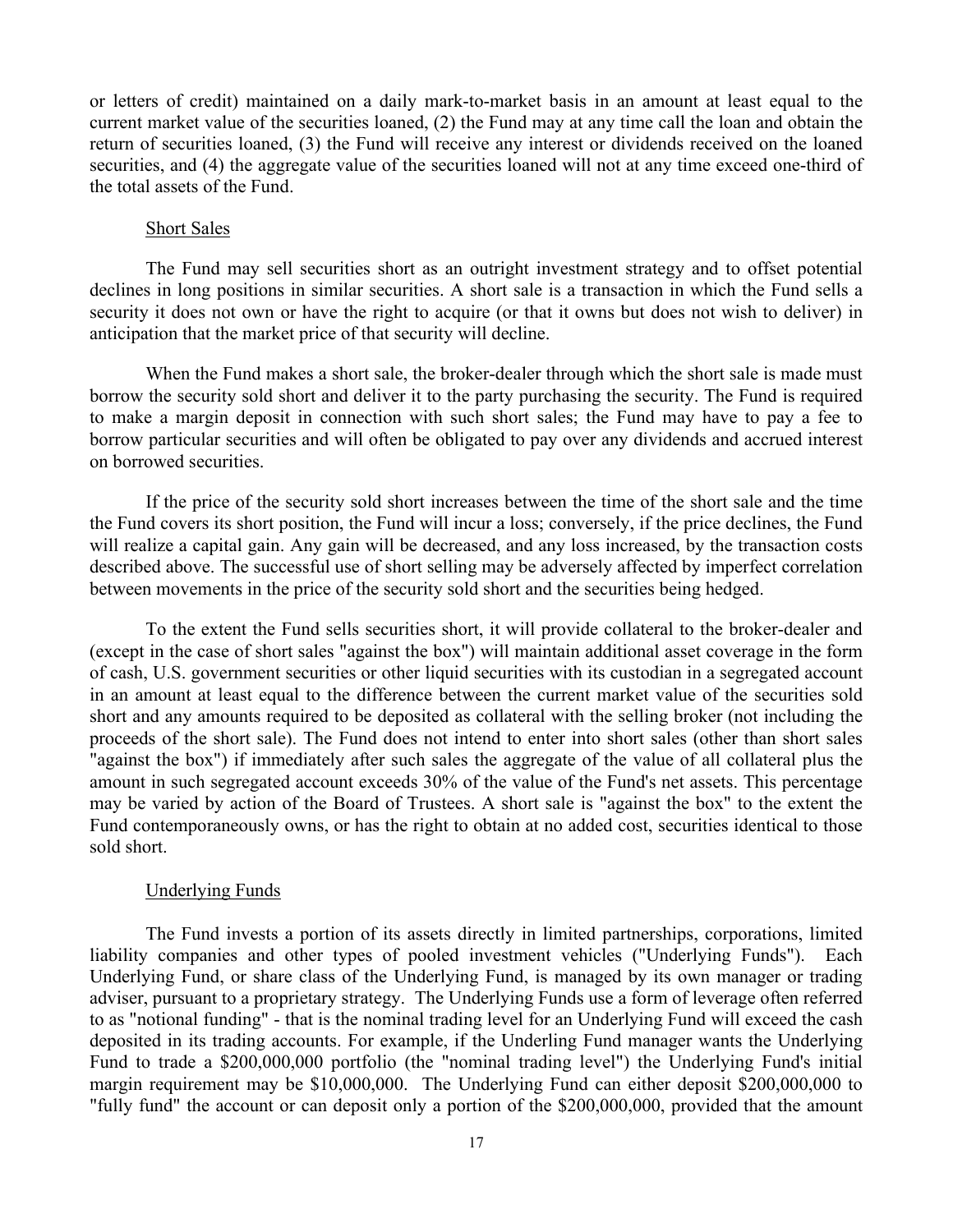deposited meets the account's ongoing minimum margin requirements. The difference between the amount of cash deposited in the account and the nominal trading level of the account is referred to as notional funding. The use of notional funding (i.e., leverage) will increase the volatility of the Underlying Funds. In addition, the leverage may make the Underlying Funds subject to more frequent margin calls. Being forced to raise cash at inopportune times to meet margin calls may prevent the Underlying Fund manager from making investments it considers optimal. As currently structured, the cash deposited in the trading account for each Underlying Fund will be available to meet the margin requirements of any share class of the Underlying Fund. However, additional funds to meet margin calls are available only to the extent of the Underlying Fund's assets and not from the Fund. Underlying Fund management fees may be based on the nominal trading level and not the cash deposited in the trading account. For illustration purposes only, assume an Underlying Fund trades on a notional funding amount and has assets of \$50 million. The Underlying Fund is notionally funded and uses a nominal trading level of \$200 million. The Underlying Fund pays its manager an annual management fee of 2% of the nominal account size, or \$4,000,000. While the management fee represents 2% of the nominal account size (\$200 million), the management fee represents 8% of the cash deposited (\$50 million) in the Underlying Fund's trading account.

The Underlying Funds are typically offered privately and no public market for such securities will exist. However, shares of the Underlying Funds are redeemable at intervals of one week or less. See, "Illiquid and Restricted Securities."

# **INVESTMENT RESTRICTIONS**

The Fund has adopted the following investment restrictions that may not be changed without approval by a "majority of the outstanding shares" of the Fund which, as used in this SAI, means the vote of the lesser of (a) 67% or more of the shares of the Fund represented at a meeting, if the holders of more than 50% of the outstanding shares of the Fund are present or represented by proxy, or (b) more than 50% of the outstanding shares of the Fund. The Fund may not:

1. Issue senior securities. This limitation is not applicable to activities that may be deemed to involve the issuance or sale of a senior security by the Fund, provided that the Fund's engagement in such activities is consistent with or permitted by the 1940 Act, as amended, the rules and regulations promulgated thereunder or interpretations of the SEC or its staff;

2. Borrow money, except (a) from a bank, provided that immediately after such borrowing there is an asset coverage of 300% for all borrowings of the Fund; or (b) from a bank or other persons for temporary purposes only, provided that such temporary borrowings are in an amount not exceeding 5% of the Fund's total assets at the time when the borrowing is made. This limitation does not preclude the Fund from entering into reverse repurchase transactions, provided that the Fund has an asset coverage of 300% for all borrowings and repurchase commitments of the Fund pursuant to reverse repurchase transactions;

3. Purchase securities on margin, participate on a joint or joint and several basis in any securities trading account, or underwrite securities. (Does not preclude the Fund from obtaining such short-term credit as may be necessary for the clearance of purchases and sales of its portfolio securities, and except to the extent that the Fund may be deemed an underwriter under the Securities Act of 1933, by virtue of disposing of portfolio securities);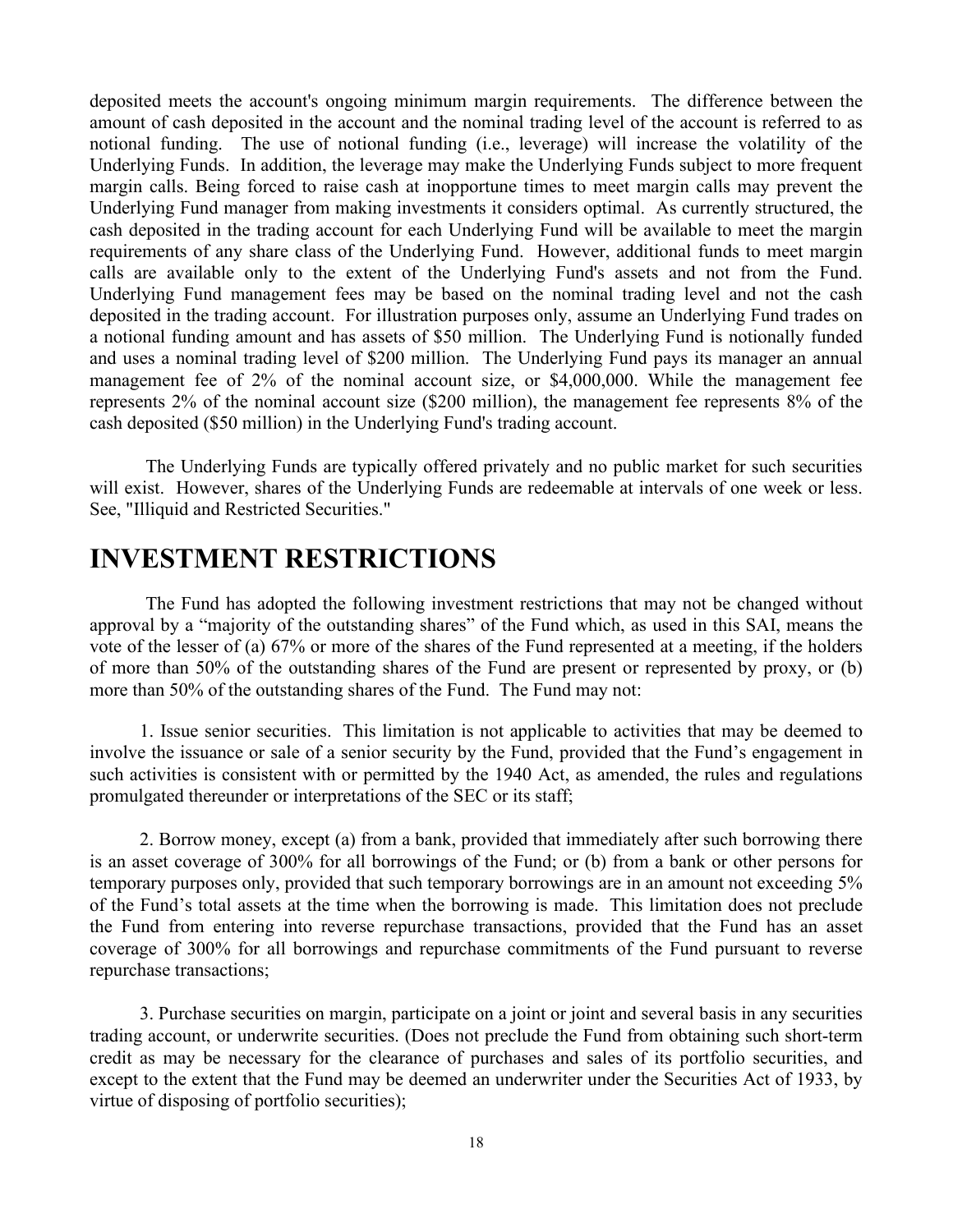4. Purchase or sell real estate or interests in real estate. This limitation is not applicable to investments in marketable securities that are secured by or represent interests in real estate. This limitation does not preclude the Fund from investing in mortgage-related securities or investing in companies engaged in the real estate business or that have a significant portion of their assets in real estate (including real estate investment trusts);

5. Invest 25% or more of the market value of its assets in the securities of companies engaged in any one industry or group of industries. (Does not apply to investment in the securities of the U.S. Government, its agencies or instrumentalities.);

6. Purchase or sell commodities (unless acquired as a result of ownership of securities or other investments) or commodity futures contracts, except that the Fund may purchase and sell futures contracts and options to the full extent permitted under the 1940 Act, sell foreign currency contracts in accordance with any rules of the Commodity Futures Trading Commission, invest in securities or other instruments backed by commodities, and invest in companies that are engaged in a commodities business or have a significant portion of their assets in commodities; or

7. Make loans to others, except (a) through the purchase of debt securities in accordance with its investment objectives and policies, (b) to the extent the entry into a repurchase agreement is deemed to be a loan, and (c) by loaning portfolio securities.

The Fund observes the following policies, which are not deemed fundamental and which may be changed without shareholder vote. The Fund may not:

- 1. Invest in any issuer for purposes of exercising control or management;
- 2. Invest in securities of other investment companies except as permitted under the 1940 Act;

3. Invest, in the aggregate, more than 15% of its net assets in securities with legal or contractual restrictions on resale, securities, which are not readily marketable and repurchase agreements with more than seven days to maturity However, if more than 15% of Fund assets (defined as net assets plus the amount of any borrowing for investment purposes) are illiquid, the Fund's investment adviser will reduce illiquid assets such that they do not represent more than 15% of Fund assets, subject to timing and other considerations which are in the best interests of the Fund and its shareholders; or

4. Mortgage, pledge, hypothecate or in any manner transfer, as security for indebtedness, any assets of the Fund except as may be necessary in connection with borrowings described in limitation (1) above. Margin deposits, security interests, liens and collateral arrangements with respect to transactions involving options, futures contracts, short sales and other permitted investments and techniques are not deemed to be a mortgage, pledge or hypothecation of assets for purposes of this limitation.

If a restriction on the Fund's investments is adhered to at the time an investment is made, a subsequent change in the percentage of Fund assets invested in certain securities or other instruments, or change in average duration of the Fund's investment portfolio, resulting from changes in the value of the Fund's total assets, will not be considered a violation of the restriction; provided, however, that the asset coverage requirement applicable to borrowings shall be maintained in the manner contemplated by applicable law.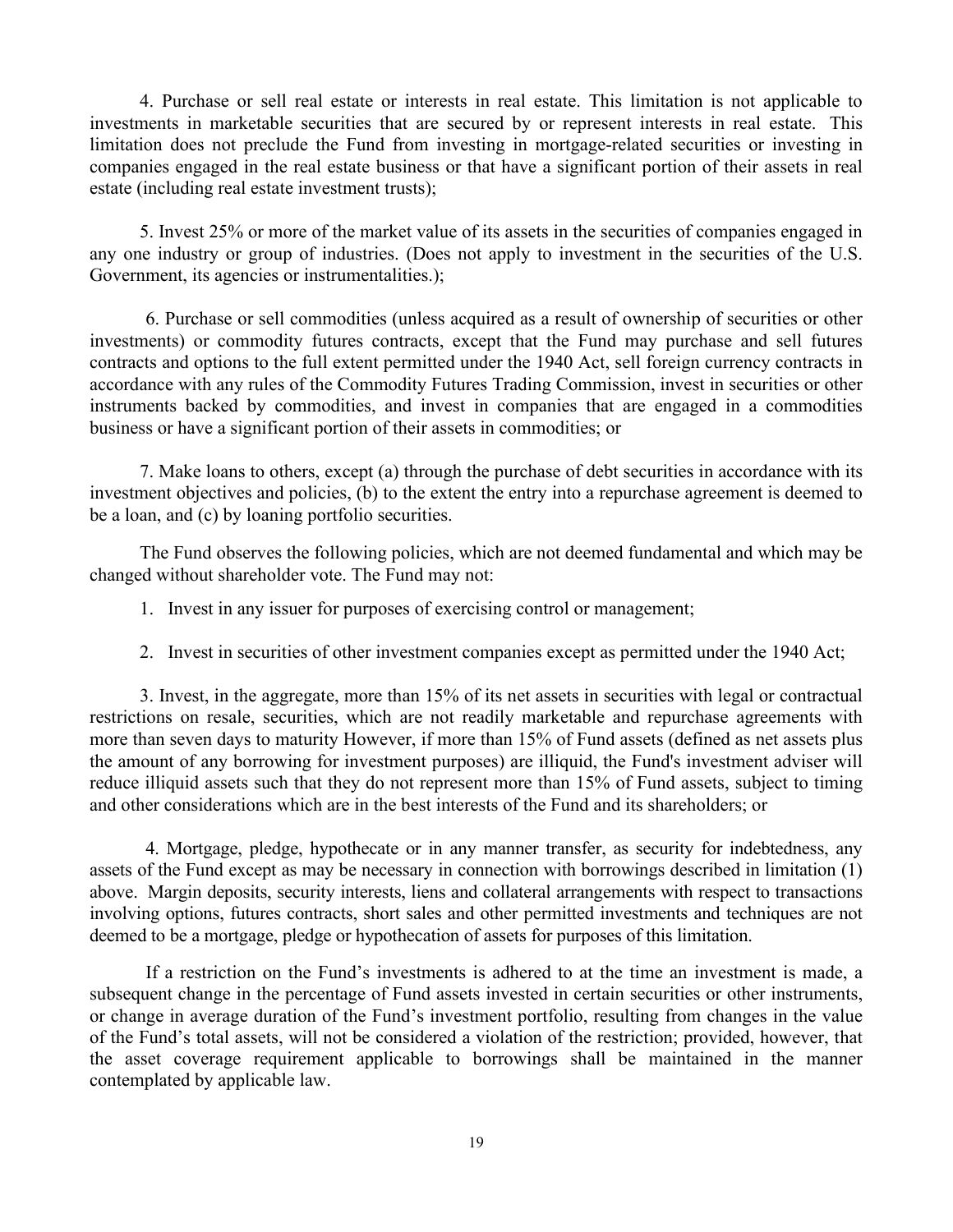# **POLICIES AND PROCEDURES FOR DISCLOSURE OF PORTFOLIO HOLDINGS**

The Trust has adopted policies and procedures that govern the disclosure of the Fund's portfolio holdings. These policies and procedures are designed to ensure that such disclosure is in the best interests of Fund shareholders.

It is the Trust's policy to: (1) ensure that any disclosure of portfolio holdings information is in the best interest of Trust shareholders; (2) protect the confidentiality of portfolio holdings information; (3) have procedures in place to guard against personal trading based on the information; and (4) ensure that the disclosure of portfolio holdings information does not create conflicts between the interests of the Trust's shareholders and those of the Trust's affiliates.

The Fund discloses its portfolio holdings by mailing the annual and semi-annual reports to shareholders approximately two months after the end of the fiscal year and semi-annual period. In addition, the Fund discloses its portfolio holdings reports on Forms N-CSR and Form N-PORT two months after the end of each quarter/semi-annual period.

The Fund may choose to make portfolio holdings information available to rating agencies such as Lipper, Morningstar or Bloomberg earlier and more frequently on a confidential basis.

Under limited circumstances, as described below, the Fund's portfolio holdings may be disclosed to, or known by, certain third parties in advance of their filing with the Securities and Exchange Commission on Form N-CSR or Form N-PORT. In each case, a determination has been made that such advance disclosure is supported by a legitimate business purpose and that the recipient is subject to a duty to keep the information confidential and to not trade on such material non-public information.

**The Adviser**. Personnel of the Adviser, including personnel responsible for managing the Fund's portfolio, may have full daily access to Fund portfolio holdings because that information is necessary in order for the Adviser to provide its management, administrative, and investment services to the Fund. As required for purposes of analyzing the impact of existing and future market changes on the prices, availability, demand and liquidity of such securities, as well as for the assistance of portfolio managers in the trading of such securities, Adviser personnel may also release and discuss certain portfolio holdings with various brokerdealers.

**Gemini Fund Services, LLC.** Gemini Fund Services, LLC is the transfer agent, fund accountant, administrator and custody administrator for the Fund; therefore, its personnel have full daily access to the Fund's portfolio holdings because that information is necessary in order for them to provide the agreed-upon services for the Trust.

**MUFG Union Bank, N.A.** is custodian for the Fund; therefore, its personnel have full daily access to the Fund's portfolio holdings because that information is necessary in order for them to provide the agreed-upon services for the Trust.

**RSM US LLP** is the Fund's independent registered public accounting firm; therefore, its personnel have access to the Fund's portfolio holdings in connection with auditing of the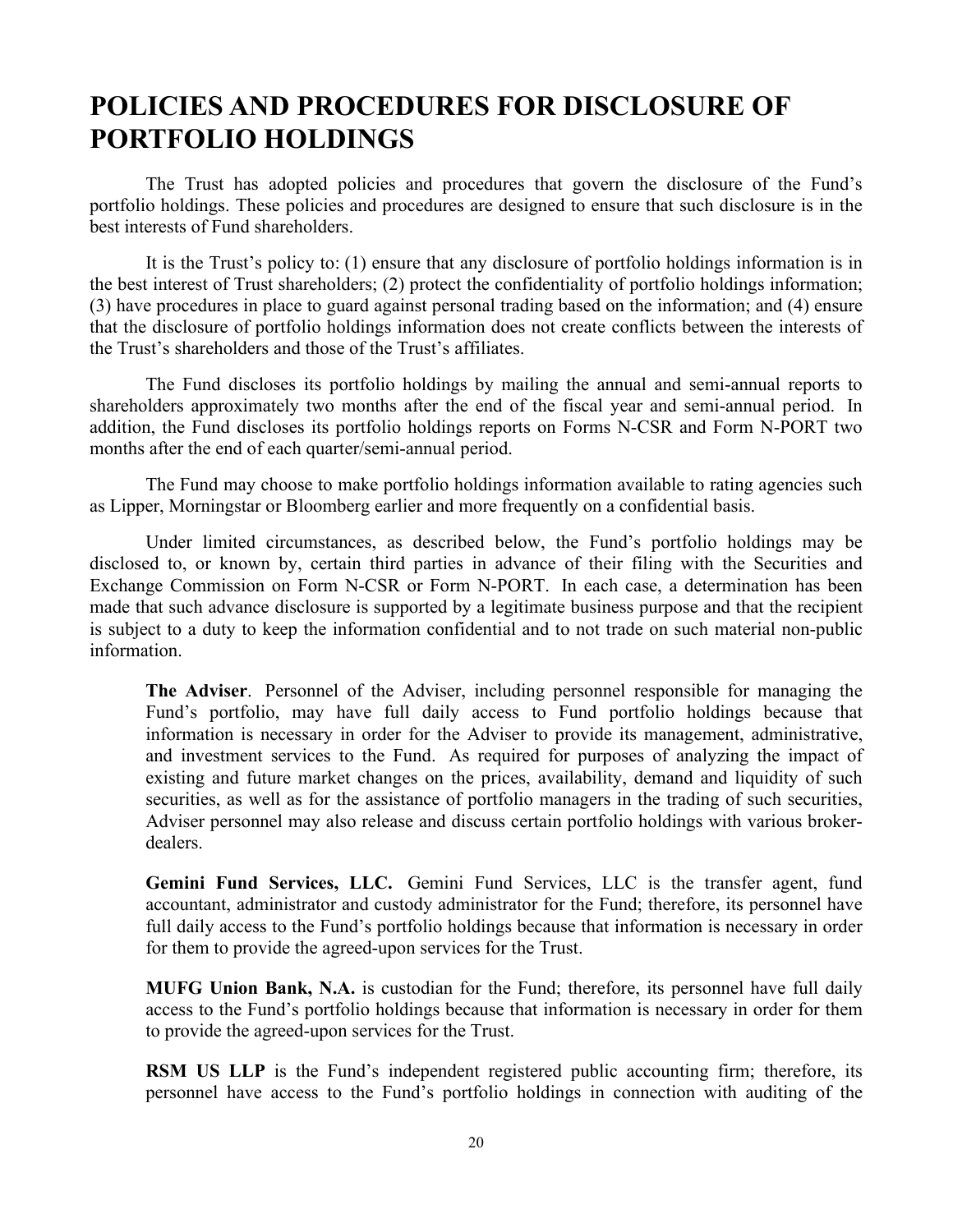Fund's annual financial statements and providing other audit, tax and related services to the Fund.

**Thompson Hine LLP.** Thompson Hine LLP is counsel to the Fund; therefore, its personnel have access to the Fund's portfolio holdings in connection with review of the Fund's annual and semi-annual shareholder reports and SEC filings.

**Counsel to the Independent Trustees.** Counsel to the Fund's Independent Trustees and its personnel have access to the Fund's portfolio holdings in connection with review of the Fund's annual and semi-annual shareholder reports and SEC filings.

## **Additions to List of Approved Recipients**

The Trust's Chief Compliance Officer is the person responsible, and whose prior approval is required, for any disclosure of the Fund's portfolio securities at any time or to any persons other than those described above. In such cases, the recipient must have a legitimate business need for the information and must be subject to a duty to keep the information confidential and to not trade on any confidential information. There are no ongoing arrangements in place with respect to the disclosure of portfolio holdings. In no event shall the Fund, the Adviser, or any other party receive any direct or indirect compensation in connection with the disclosure of information about the Fund's portfolio holdings.

### **Compliance with Portfolio Holdings Disclosure Procedures**

The Trust's Chief Compliance Officer will report periodically to the Board with respect to compliance with the Fund's portfolio holdings disclosure procedures, and from time to time will provide the Board any updates to the portfolio holdings disclosure policies and procedures.

There is no assurance that the Trust's policies on disclosure of portfolio holdings will protect the Fund from the potential misuse of holdings information by individuals or firms in possession of that information.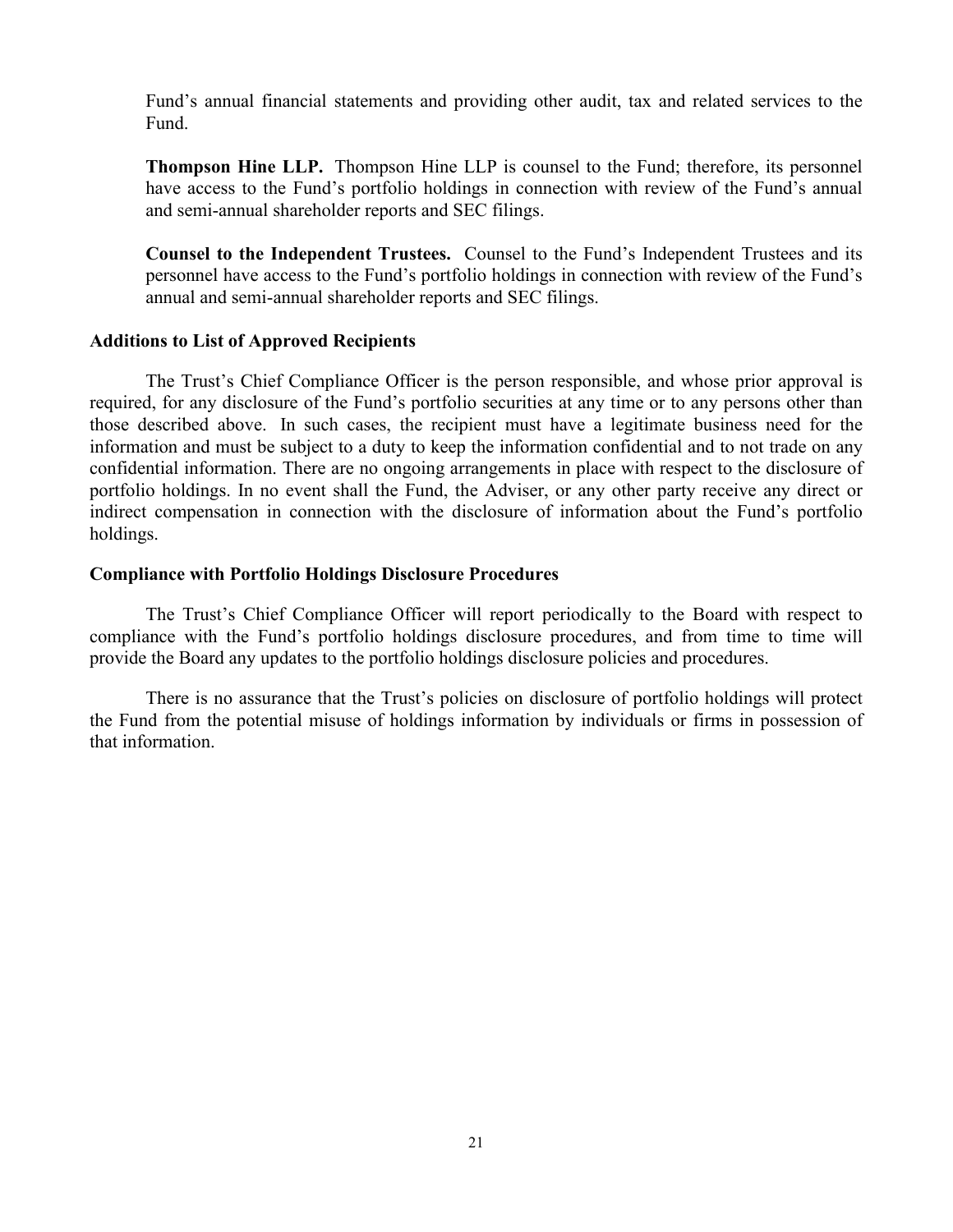# **MANAGEMENT**

The business of the Trust is managed under the direction of the Board in accordance with the Agreement and Declaration of Trust and the Trust's By-laws (the "Governing Documents"), which have been filed with the Securities and Exchange Commission. The Board consists of six (6) individuals, none of whom are "interested persons" (as defined under the 1940 Act) of the Trust, or any investment adviser to any series of the Trust ("Independent Trustees"). Pursuant to the Governing Documents of the Trust, the Trustees shall elect officers including a President, a Secretary, a Treasurer, a Principal Executive Officer and a Principal Accounting Officer. The Board retains the power to conduct, operate and carry on the business of the Trust and has the power to incur and pay any expenses, which, in the opinion of the Board, are necessary or incidental to carry out any of the Trust's purposes. The Trustees, officers, employees and agents of the Trust, when acting in such capacities, shall not be subject to any personal liability except for his or her own bad faith, willful misfeasance, gross negligence or reckless disregard of his or her duties.

### **Board Leadership Structure**

The Trust is led by Anthony Hertl, an Independent Trustee, who has served as the Chairman of the Board since July 2013. The Board of Trustees is comprised of Mr. Hertl and five (5) additional Independent Trustees. Additionally, under certain 1940 Act governance guidelines that apply to the Trust, the Independent Trustees will meet in executive session, at least quarterly. Under the Trust's Agreement and Declaration of Trust and By-Laws, the Chairman of the Board is responsible for (a) presiding at Board meetings, (b) calling special meetings on an as-needed basis, (c) execution and administration of Trust policies including (i) setting the agendas for Board meetings and (ii) providing information to Board members in advance of each Board meeting and between Board meetings. Generally, the Trust believes it best to have a non-executive Chairman of the Board, who together with the President (principal executive officer), are seen by its shareholders, business partners and other stakeholders as providing strong leadership. The Trust believes that its Chairman, the independent chair of the Audit Committee, and, as an entity, the full Board of Trustees, provide effective leadership that is in the best interests of the Trust, its Funds and each shareholder.

### **Board Risk Oversight**

The Board of Trustees has a standing independent Audit Committee with a separate chair, Mark H. Taylor. The Board is responsible for overseeing risk management, and the full Board regularly engages in discussions of risk management and receives compliance reports that inform its oversight of risk management from its Chief Compliance Officer at quarterly meetings and on an ad hoc basis, when and if necessary. The Audit Committee considers financial and reporting risk within its area of responsibilities. Generally, the Board believes that its oversight of material risks is adequately maintained through the compliance-reporting chain where the Chief Compliance Officer is the primary recipient and communicator of such risk-related information.

## **Trustee Qualifications**

Generally, the Trust believes that each Trustee is competent to serve because of their individual overall merits including: (i) experience, (ii) qualifications, (iii) attributes and (iv) skills.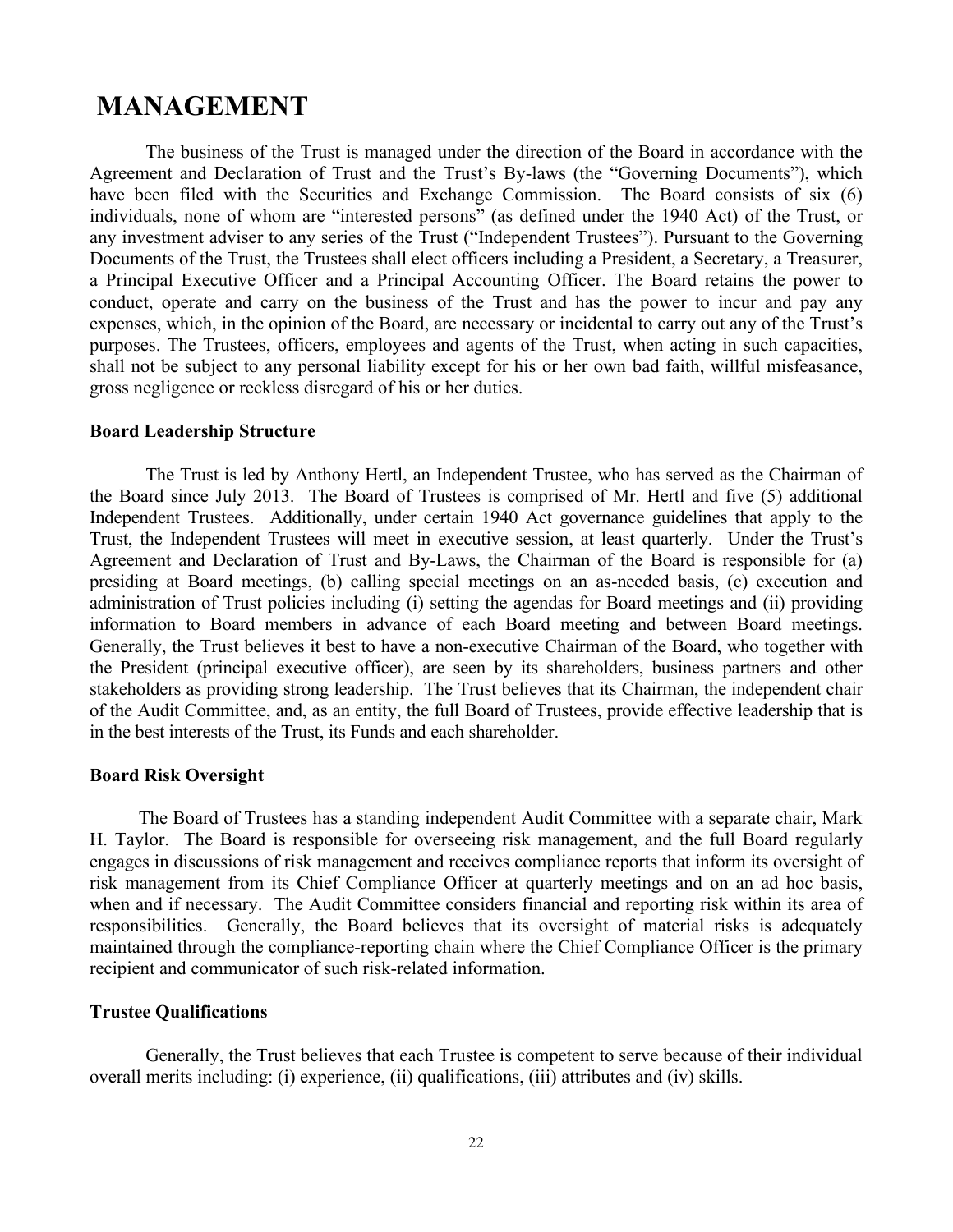Anthony J. Hertl has over 20 years of business experience in the financial services industry and related fields including serving as chair of the finance committee for the Borough of Interlaken, New Jersey and Vice President-Finance and Administration of Marymount College, holds a Certified Public Accountant designation, serves or has served as a member of other mutual fund boards outside of the group of Funds managed by the Adviser (the "Fund Complex") and possesses a strong understanding of the regulatory framework under which investment companies must operate based on his years of service to this Board and other fund boards.

Gary W. Lanzen has over 20 years of business experience in the financial services industry, holds a Master's degree in Education Administration, is a Certified Financial Planner, serves as a member of two other mutual fund boards outside of the Fund Complex and possesses a strong understanding of the regulatory framework under which investment companies must operate based on his years of service to this Board and other mutual fund boards.

Mark H. Taylor has over two decades of academic and professional experience in the accounting and auditing areas, has Doctor of Philosophy, Master's and Bachelor's degrees in Accounting, is a Certified Public Accountant and is a Director of the Lynn Pippenger School of Accountancy, Muma College of Business, University of South Florida, Tampa FL. He serves as a member of two other mutual fund boards outside of the Fund Complex, has served a fellowship in the Office of the Chief Accountant at the headquarters of the United States Securities Exchange Commission, served a threeyear term on the AICPA Auditing Standards Board (2008-2011), and like the other Board members, possesses a strong understanding of the regulatory framework under which investment companies must operate based on his years of service to this Board and other mutual fund boards.

John V. Palancia has over 30 years of business experience in financial services industry including serving as the Director of Futures Operations for Merrill Lynch, Pierce, Fenner & Smith, Inc. Mr. Palancia holds a Bachelor of Science degree in Economics. He also possesses a strong understanding of risk management, balance sheet analysis and the regulatory framework under which regulated financial entities must operate based on service to Merrill Lynch. Additionally, he is well versed in the regulatory framework under which investment companies must operate and serves as a member of three other fund boards.

Mark D. Gersten has more than 30 years of experience in the financial services industry, having served in executive roles at AllianceBernstein LP and holding key industry positions at Prudential-Bache Securities and PriceWaterhouseCoopers. He also serves as a member of two other mutual fund boards outside of the Fund Complex. Mr. Gersten is a certified public accountant and holds an MBA in accounting. Like other Trustees, his experience has given him a strong understanding of the regulatory framework under which investment companies operate.

Mark S. Garbin has more than 30 years of experience in corporate balance sheet and income statement risk management for large asset managers, serving as Managing Principal of Coherent Capital Management LLC since 2007. Mr. Garbin has extensive derivatives experience and has provided consulting services to alternative asset managers. He is both a Chartered Financial Analyst and Professional Risk Manager charterholder and holds advanced degrees in international business. The Trust does not believe any one factor is determinative in assessing a Trustee's qualifications, but that the collective experience of each Trustee makes them each highly qualified.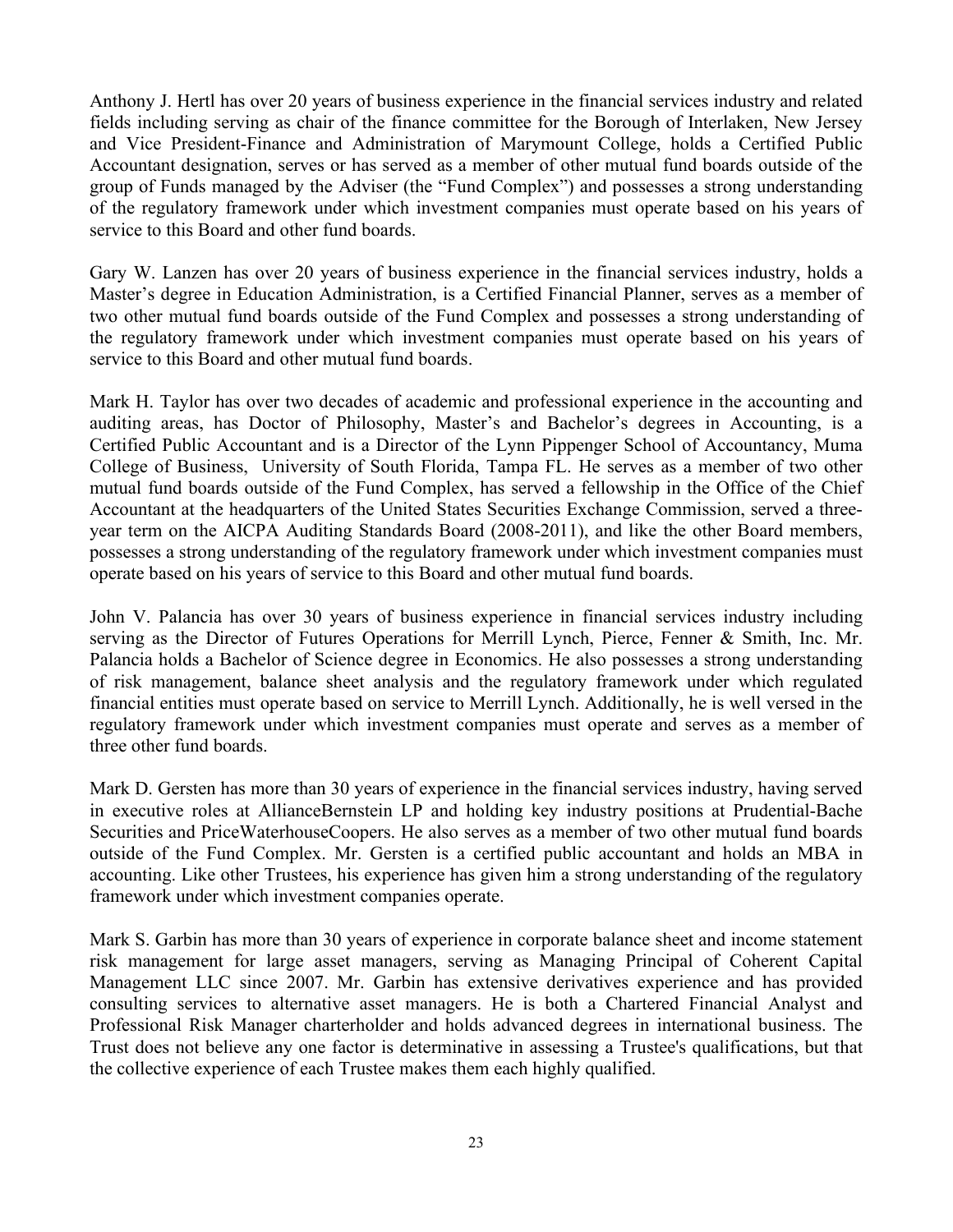The Trustees and the executive officers of the Trust are listed below with their present positions with the Trust and principal occupations over at least the last five years. The business address of each Trustee and Officer is 225 Pictoria Drive, Suite 450, Cincinnati, OH 45246. All correspondence to the Trustees and Officers should be directed to c/o Gemini Fund Services, LLC, P.O. Box 541150, Omaha, Nebraska 68154.

| Name, Address and<br><b>Year of Birth</b> | <b>Position/Term</b><br>of Office*                               | <b>Principal Occupation</b><br>During the Past Five<br>Years                                                                                                                                           | Number of<br>Portfolios in<br>Fund<br>Complex**<br>Overseen by<br><b>Trustee</b> | <b>Other Directorships held by</b><br><b>Trustee During the Past Five</b><br>Years                                                                                                                                                                                                                                                                                                                                                       |
|-------------------------------------------|------------------------------------------------------------------|--------------------------------------------------------------------------------------------------------------------------------------------------------------------------------------------------------|----------------------------------------------------------------------------------|------------------------------------------------------------------------------------------------------------------------------------------------------------------------------------------------------------------------------------------------------------------------------------------------------------------------------------------------------------------------------------------------------------------------------------------|
| Mark Garbin<br>Born in 1951               | Trustee<br>Since 2013                                            | Managing Principal,<br>Coherent Capital<br>Management LLC (since<br>2007).                                                                                                                             | 5                                                                                | Northern Lights Fund Trust (for<br>series not affiliated with the Funds<br>since 2013); Two Roads Shared<br>Trust (since 2012); Forethought<br>Variable Insurance Trust (since<br>2013); Northern Lights Variable<br>Trust (since 2013); OHA Mortgage<br>Strategies Fund (offshore), Ltd.<br>(2014 - 2017); and Altegris KKR<br>Commitments Master Fund (since<br>2014); and Carlyle Tactical Private<br>Credit Fund (since March 2018). |
| Mark D. Gersten<br>Born in 1950           | Trustee<br>Since 2013                                            | Independent Consultant<br>(since 2012).                                                                                                                                                                | 5                                                                                | Northern Lights Fund Trust (for<br>series not affiliated with the Funds<br>since 2013); Northern Lights<br>Variable Trust (since 2013); Two<br>Roads Shared Trust (since 2012);<br>Altegris<br>KKR<br>Commitments<br>Fund<br>(since<br>Master<br>2014);<br>previously,<br>Ramius<br>Archview<br>Credit and Distressed Fund (2015-<br>2017); and Schroder Global Series<br>Trust (2012 to 2017).                                          |
| Anthony J. Hertl<br>Born in 1950          | Trustee<br>Since 2005;<br>Chairman of the<br>Board since<br>2013 | Retired, previously held<br>several positions in a<br>major Wall Street firm<br>including Capital Markets<br>Controller, Director of<br>Global Taxation, and<br>CFO of the Specialty<br>Finance Group. | 5                                                                                | Northern Lights Fund Trust (for<br>series not affiliated with the Funds<br>2005); Northern<br>since<br>Lights<br>Variable<br>Trust (since<br>2006);<br>Alternative Strategies Fund (since<br>2010); Satuit Capital Management<br>Trust (2007-2019).                                                                                                                                                                                      |
| Gary W. Lanzen<br>Born in 1954            | Trustee<br>Since 2005                                            | Retired (since 2012)<br>Formerly, Founder,<br>President, and Chief<br>Investment Officer,<br>Orizon Investment<br>Counsel, Inc. (2000-<br>$2012$ ).                                                    | 5                                                                                | Northern Lights Fund Trust (for<br>series not affiliated with the Funds<br>2005) Northern<br>since<br>Lights<br>Variable<br>Trust (since<br>2006);<br>AdvisorOne Funds (since 2003);<br>Alternative Strategies Fund (since<br>$2010$ ;<br>and previously,<br><b>CLA</b><br>Strategic Allocation Fund (2014-<br>$2015$ ).                                                                                                                 |

# *Independent Trustees*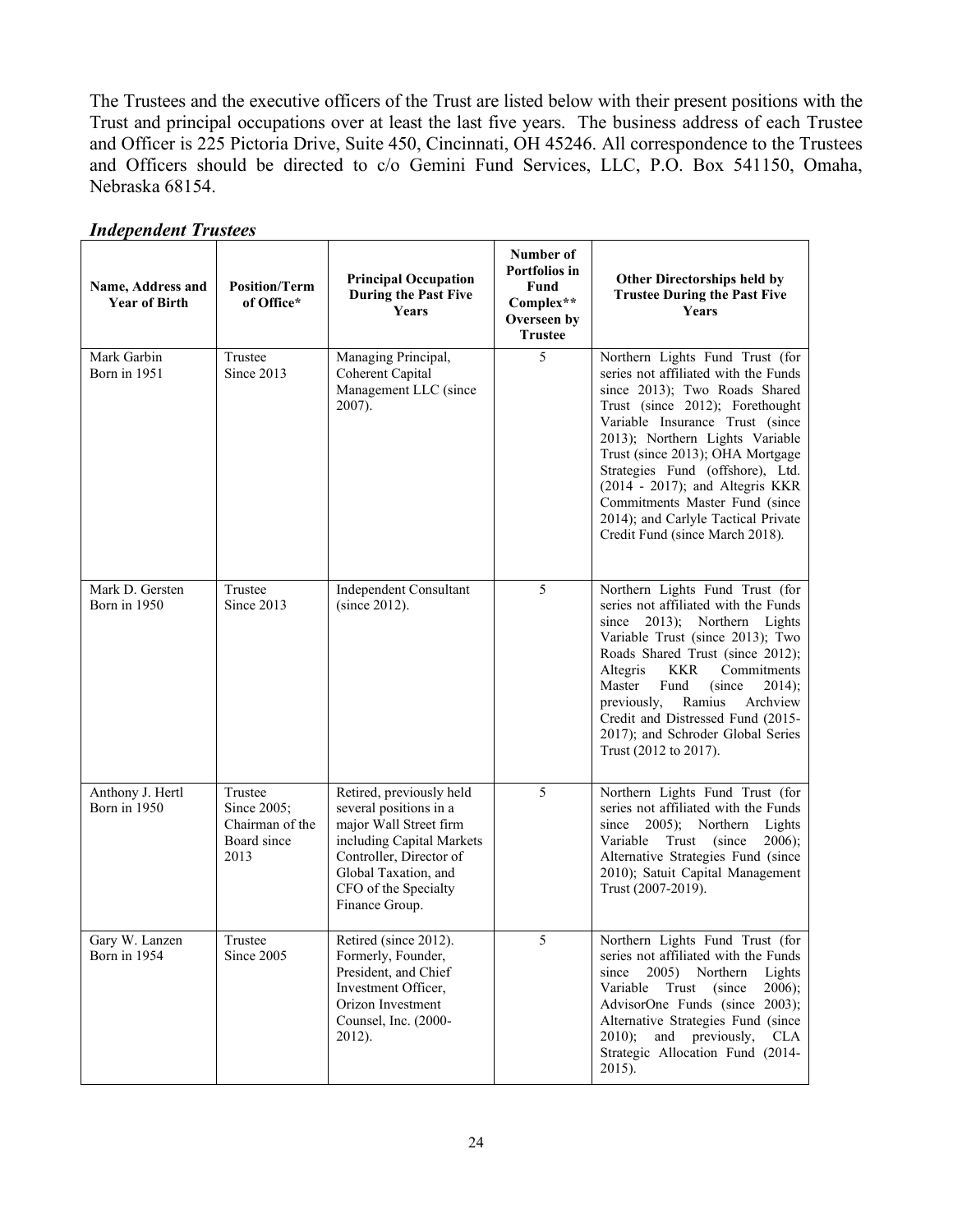| John V. Palancia<br>Born in 1954 | Trustee<br>Since 2011                                                         | Retired (since 2011).<br>Formerly, Director of<br>Futures Operations,<br>Merrill Lynch, Pierce,<br>Fenner & Smith Inc.<br>$(1975 - 2011)$ .                                                                                                                                                                                                                                                                                                                                                                                                                                                      | 5 | Northern Lights Fund Trust (for<br>series not affiliated with the Funds<br>since 2011); Northern Lights Fund<br>Trust III (since February 2012);<br>Alternative Strategies Fund (since<br>2012)<br>and<br>Northern<br>Lights<br>Variable Trust (since 2011). |
|----------------------------------|-------------------------------------------------------------------------------|--------------------------------------------------------------------------------------------------------------------------------------------------------------------------------------------------------------------------------------------------------------------------------------------------------------------------------------------------------------------------------------------------------------------------------------------------------------------------------------------------------------------------------------------------------------------------------------------------|---|--------------------------------------------------------------------------------------------------------------------------------------------------------------------------------------------------------------------------------------------------------------|
| Mark H. Taylor<br>Born in 1964   | Trustee<br>Since 2007;<br>Chairman of the<br>Audit<br>Committee since<br>2013 | Director, Lynn Pippenger<br>School of Accountancy<br>Muma College of<br>Business, University of<br>South Florida, Tampa FL<br>$(since 2019)$ ; Chair,<br>Department of<br>Accountancy and Andrew<br>D. Braden Professor of<br>Accounting and Auditing,<br>Weatherhead School of<br>Management, Case<br><b>Western Reserve</b><br>University (2009-2019);<br>Vice President-Finance,<br>American Accounting<br>Association (2017-2020);<br>President, Auditing<br>Section of the American<br><b>Accounting Association</b><br>(2012-15). AICPA<br>Auditing Standards Board<br>Member (2009-2012). | 5 | Northern Lights Fund Trust (for<br>series not affiliated with the Funds<br>since 2007); Alternative Strategies<br>Fund (since 2010); Northern Lights<br>Fund Trust III (since 2012); and<br>Northern Lights Variable Trust<br>(since 2007).                  |

# *Officers*

| Name, Address and<br><b>Year of Birth</b> | <b>Position/Term of</b><br>Office* | <b>Principal Occupation During</b><br>the Past Five Years                                                                                                                                                                                                                                                                                                              | Number of<br><b>Portfolios in</b><br>Fund<br>Complex**<br>Overseen by<br><b>Trustee</b> | <b>Other Directorships held by</b><br><b>Trustee During the Past Five</b><br><b>Years</b> |
|-------------------------------------------|------------------------------------|------------------------------------------------------------------------------------------------------------------------------------------------------------------------------------------------------------------------------------------------------------------------------------------------------------------------------------------------------------------------|-----------------------------------------------------------------------------------------|-------------------------------------------------------------------------------------------|
| Kevin E. Wolf<br>Born in 1969             | President<br>Since June 2017       | Vice President, The Ultimus<br>Group, LLC and Executive Vice<br>President, Gemini Fund<br>Services, LLC (since 2019);<br>President, Gemini Fund<br>Services, LLC (2012-2019)<br>Treasurer of the Trust<br>$(2006$ -June 2017); Director of<br>Fund Administration, Gemini<br>Fund Services, LLC (2006 -<br>2012); and Vice-President, Blu<br>Giant, LLC, (2004 -2013). | N/A                                                                                     | N/A                                                                                       |
| Richard Malinowski<br><b>Born</b> in 1983 | Vice President<br>Since March 2018 | Senior Vice President (since)<br>2017); Vice President and<br>Counsel (2016-2017) and<br>Assistant Vice President,<br>Gemini Fund Services, LLC<br>$(2012 - 2016).$                                                                                                                                                                                                    | N/A                                                                                     | N/A                                                                                       |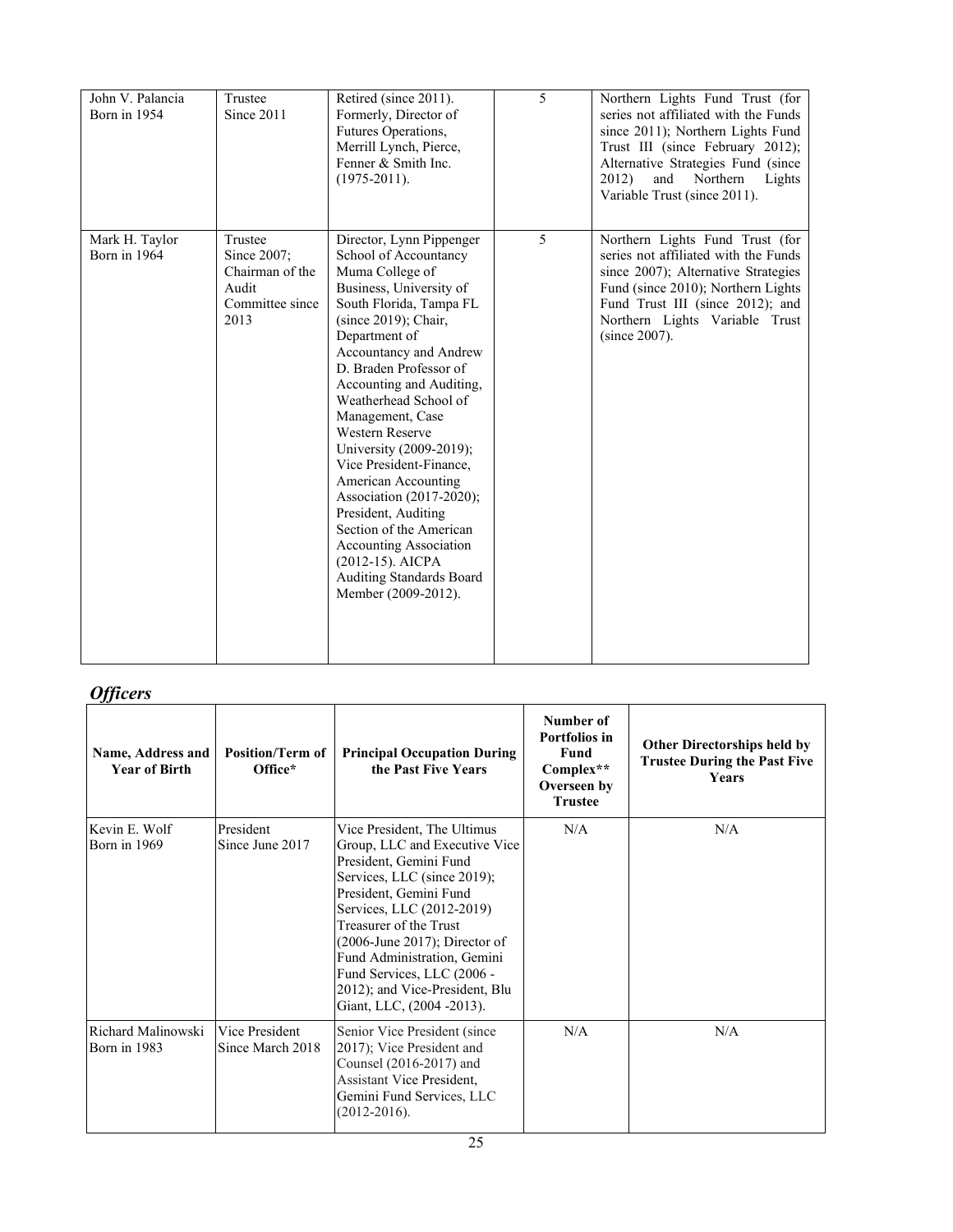| James Colantino<br>Born in 1969           | Assistant Treasurer of the Trust<br>Treasurer<br>Since June 2017<br>(2006-June 2017); Senior Vice<br>President - Fund Administration,<br>Gemini Fund Services, LLC (since<br>2012). |                                                                                                                                                                                                                                                                                                                                                  | N/A | N/A |
|-------------------------------------------|-------------------------------------------------------------------------------------------------------------------------------------------------------------------------------------|--------------------------------------------------------------------------------------------------------------------------------------------------------------------------------------------------------------------------------------------------------------------------------------------------------------------------------------------------|-----|-----|
| Stephanie Shearer<br><b>Born</b> in 1979  | Secretary<br>Since February<br>2017                                                                                                                                                 | Assistant Secretary of the Trust<br>(2012-February 2017); Manager<br>of Legal Administration, Gemini<br>Fund Services, LLC (since<br>2018); Senior Paralegal, Gemini<br>Fund Services, LLC (from 2013<br>- 2018); Paralegal, Gemini Fund<br>Services, LLC (2010-2013).                                                                           | N/A | N/A |
| Michael J. Nanosky<br><b>Born</b> in 1966 | Chief Compliance<br>Officer<br>Since January 2021                                                                                                                                   | Chief Compliance Officer, of<br>the Trust (since January 2021);<br>Vice President-Senior<br>Compliance Officer, Ultimus<br>Fund Solutions (since 2020);<br>Vice President, Chief<br>Compliance Officer for<br>Williamsburg Investment Trust<br>(2020-current); Senior Vice<br>President- Chief Compliance<br>Officer, PNC Funds (2014-<br>2019). | N/A | N/A |

\*The term of office for each Trustee and officer listed above will continue indefinitely until the individual resigns or is removed.

\*\*As of February 28, 2021, the Trust was comprised of 69 active portfolios managed by unaffiliated investment advisers. The term "Fund Complex" applies only to the Funds in the Trust advised by the Fund's Adviser. The Funds do not hold themselves out as related to any other series within the Trust that is not advised by the Fund's Adviser.

## **Board Committees**

### Audit Committee

The Board has an Audit Committee that consists of all the Trustees who are not "interested persons" of the Trust within the meaning of the 1940 Act. The Audit Committee's responsibilities include: (i) recommending to the Board the selection, retention or termination of the Trust's independent auditors; (ii) reviewing with the independent auditors the scope, performance and anticipated cost of their audit; (iii) discussing with the independent auditors certain matters relating to the Trust's financial statements, including any adjustment to such financial statements recommended by such independent auditors, or any other results of any audit; (iv) reviewing on a periodic basis a formal written statement from the independent auditors with respect to their independence, discussing with the independent auditors any relationships or services disclosed in the statement that may impact the objectivity and independence of the Trust's independent auditors and recommending that the Board take appropriate action in response thereto to satisfy itself of the auditor's independence; and (v) considering the comments of the independent auditors and management's responses thereto with respect to the quality and adequacy of the Trust's accounting and financial reporting policies and practices and internal controls. The Audit Committee operates pursuant to an Audit Committee Charter. The Audit Committee is responsible for seeking and reviewing nominee candidates for consideration as Independent Trustees as is from time to time considered necessary or appropriate. The Audit Committee generally will not consider shareholder nominees. The Audit Committee is also responsible for reviewing and setting Independent Trustee compensation from time to time when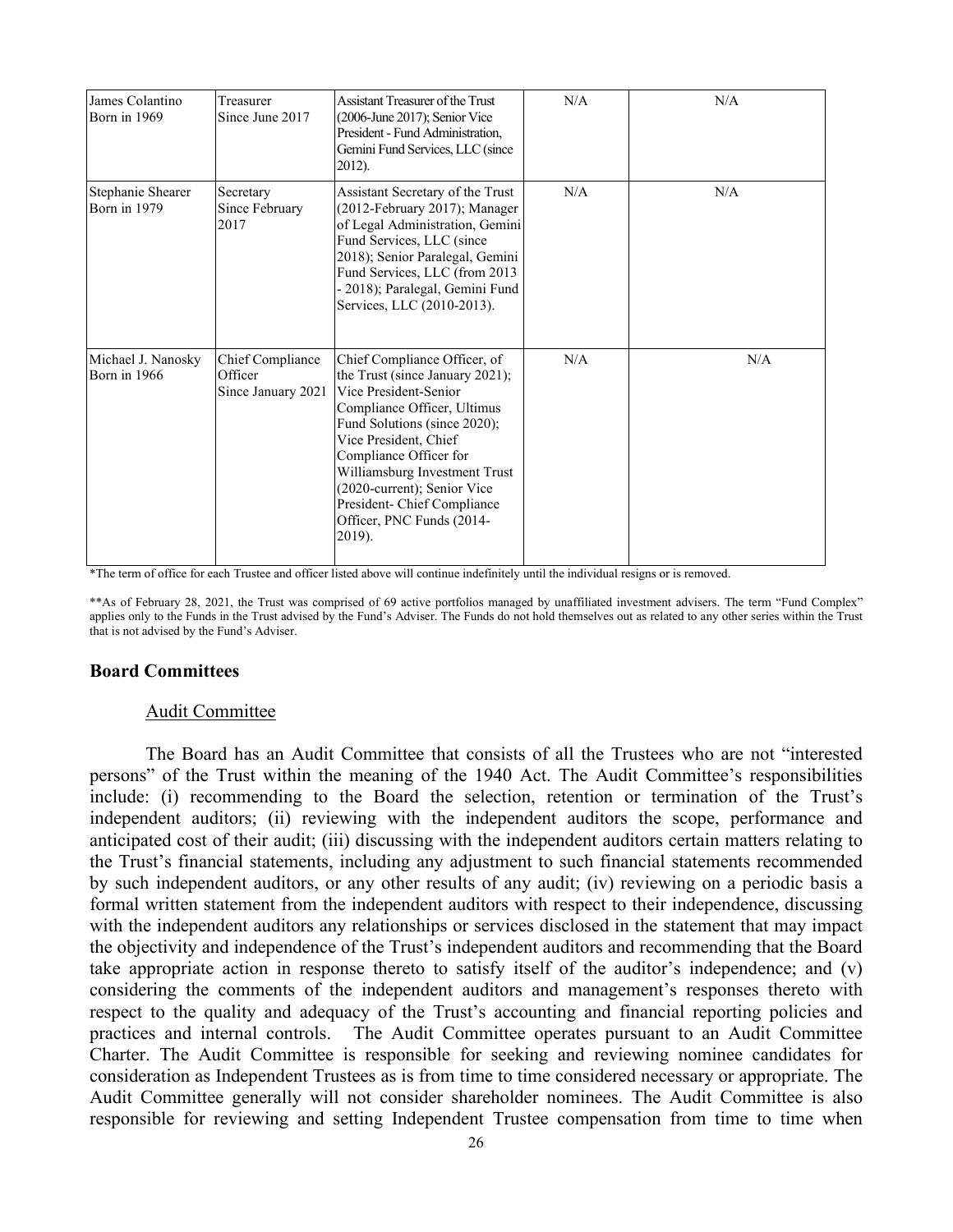considered necessary or appropriate. During the past fiscal year, the Audit Committee held ten meetings.

## Compensation

Effective January 1, 2019, each Trustee who is not affiliated with the Northern Lights Fund Trust and Northern Lights Variable Trust (the "Trusts") or an investment adviser to any series of the Trusts will receive a quarterly fee of \$46,250, allocated among each of the various portfolios comprising the Trust, for his attendance at the regularly scheduled meetings of the Board of Trustees, to be paid in advance of each calendar quarter, as well as reimbursement for any reasonable expenses incurred. Previously, each Trustee who is not affiliated with the Northern Lights Fund Trust or an investment adviser to any series of the Northern Lights Fund Trust received a quarterly fee of \$35,875. In addition to the quarterly fees and reimbursements, the Chairman of the Board receives a quarterly fee of \$11,250 and the Audit Committee Chairman receives a quarterly fee of \$8,750.

Prior to January 1, 2019, each Trustee who was not affiliated with the Trusts or an investment adviser to any series of the Trusts received a quarterly fee of \$43,750, allocated among each of the various portfolios comprising the Trusts. In addition to the quarterly fees and reimbursements, the Chairman of the Board previously received a quarterly fee of \$10,000 and the Audit Committee Chairman receives a quarterly fee of \$7,500.

Additionally, in the event a meeting of the Board of Trustees other than its regularly scheduled meetings (a "Special Meeting") is required, each Independent Trustee will receive a fee of \$2,500 per Special Meeting, as well as reimbursement for any reasonable expenses incurred, to be paid by the relevant series of the Trust or its investment adviser depending on the circumstances necessitating the Special Meeting.

None of the executive officers receive compensation from the Trusts.

The table below details the amount of compensation the Trustees received from the Trust during the period ended December 31, 2020. Each Independent Trustee attended all quarterly meetings during the period. The Trust does not have a bonus, profit sharing, pension or retirement plan.

| <b>Name and Position</b> | Princeton<br><b>Premium</b><br>Fund | Deer Park<br><b>Total Return</b><br><b>Credit Fund</b> | Princeton<br>Long/Short<br><b>Treasury</b><br>Fund | <b>Pension or</b><br><b>Retirement</b><br><b>Benefits</b><br><b>Accrued as</b><br>Part of<br><b>Funds</b><br><b>Expenses</b> | <b>Estimated</b><br>Annual<br><b>Benefits</b><br>Upon<br><b>Retirement</b> | Total<br>Compensation<br>from Fund<br>Complex*<br>Paid to<br><b>Trustees</b> |
|--------------------------|-------------------------------------|--------------------------------------------------------|----------------------------------------------------|------------------------------------------------------------------------------------------------------------------------------|----------------------------------------------------------------------------|------------------------------------------------------------------------------|
| Anthony J. Hertl         | \$2,595                             | \$2,595                                                | \$2,595                                            | None                                                                                                                         | None                                                                       | \$7,785                                                                      |
| Gary Lanzen              | \$2,185                             | \$2,185                                                | \$2,185                                            | None                                                                                                                         | None                                                                       | \$6,555                                                                      |
| Mark H. Taylor           | \$2,322                             | \$2,322                                                | \$2,322                                            | None                                                                                                                         | None                                                                       | \$6,966                                                                      |
| John V. Palancia         | \$2,185                             | \$2,185                                                | \$2,185                                            | None                                                                                                                         | None                                                                       | \$6,555                                                                      |
| Mark D. Gersten          | \$2,185                             | \$2,185                                                | \$2,185                                            | None                                                                                                                         | None                                                                       | \$6,555                                                                      |
| Mark Garbin              | \$2,185                             | \$2,185                                                | \$2,185                                            | None                                                                                                                         | None                                                                       | \$6,555                                                                      |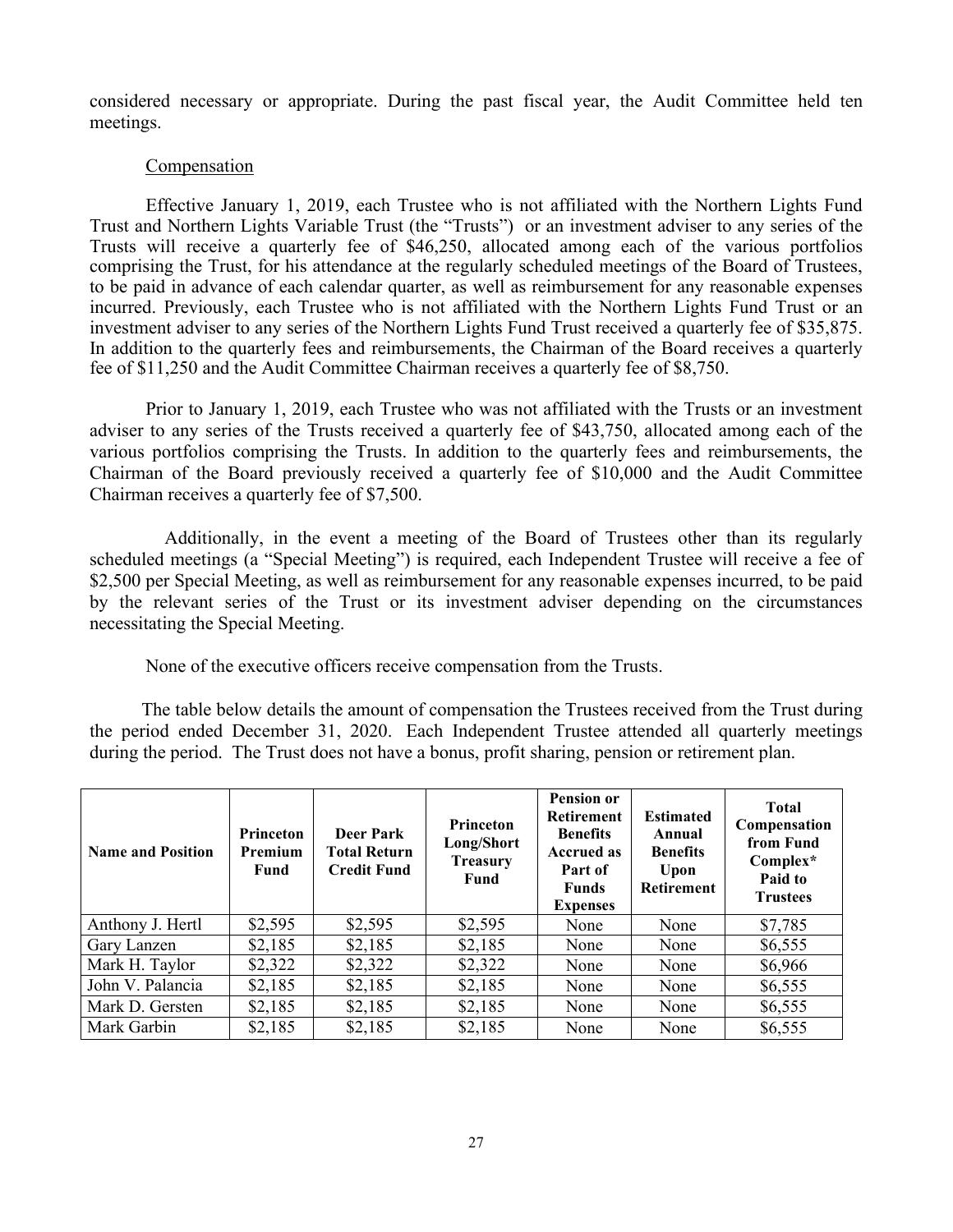| <b>Name and Position</b> | <b>Athena Value</b><br>Fund | <b>Eagle MLP</b><br><b>Strategy Fund</b> | <b>Pension or</b><br><b>Retirement</b><br><b>Benefits</b><br><b>Accrued as</b><br><b>Part of Funds</b><br><b>Expenses</b> | <b>Estimated</b><br>Annual<br><b>Benefits Upon</b><br>Retirement | <b>Total</b><br>Compensation<br>from Fund<br>Complex* Paid<br>to Trustees |
|--------------------------|-----------------------------|------------------------------------------|---------------------------------------------------------------------------------------------------------------------------|------------------------------------------------------------------|---------------------------------------------------------------------------|
| Anthony J. Hertl         | \$2,595                     | \$2,595                                  | None                                                                                                                      | None                                                             | \$5,190                                                                   |
| Gary Lanzen              | \$2,185                     | \$2,185                                  | None                                                                                                                      | None                                                             | \$4,370                                                                   |
| Mark H. Taylor           | \$2,322                     | \$2,322                                  | None                                                                                                                      | None                                                             | \$4,644                                                                   |
| John V. Palancia         | \$2,185                     | \$2,185                                  | None                                                                                                                      | None                                                             | \$4,370                                                                   |
| Mark D. Gersten          | \$2,185                     | \$2,185                                  | <b>None</b>                                                                                                               | None                                                             | \$4,370                                                                   |
| Mark Garbin              | \$2,185                     | \$2,185                                  | None                                                                                                                      | None                                                             | \$4,370                                                                   |

\*The term "Fund Complex" includes the series of Northern Lights Fund Trust ("NLFT"), and Northern Lights Variable Trust ("NLVT") that are advised by the adviser.

### Trustee Ownership

 $\mathcal{L}_\text{max}$  , where  $\mathcal{L}_\text{max}$ 

The following table indicates the dollar range of equity securities that each Trustee beneficially owned in the Fund as of December 31, 2020.

| <b>Name of Trustee</b> | <b>Dollar Range of Equity</b><br><b>Securities in the Fund</b> | <b>Aggregate Dollar Range of Equity Securities in All</b><br><b>Registered Investment Companies Overseen by</b><br><b>Trustee in Family of Investment Companies</b> |
|------------------------|----------------------------------------------------------------|---------------------------------------------------------------------------------------------------------------------------------------------------------------------|
| Anthony J. Hertl       | None                                                           | \$50,001-\$100,000                                                                                                                                                  |
| Gary Lanzen            | None                                                           | None                                                                                                                                                                |
| John V. Palancia       | None                                                           | None                                                                                                                                                                |
| Mark Taylor            | None                                                           | None                                                                                                                                                                |
| Mark D. Gersten        | None                                                           | \$10,001-\$50,000                                                                                                                                                   |
| Mark Garbin            | None                                                           | \$50,001-\$100,000                                                                                                                                                  |

### Management Ownership

As of April 05, 2021, the Trustees and officers, as a group, owned no shares of the Fund and less than 1.00% of the Fund Complex's outstanding shares.

# **CONTROL PERSONS AND PRINCIPAL HOLDERS**

A principal shareholder is any person who owns of record or beneficially 5% or more of the outstanding shares of a Fund. A control person is one who owns beneficially or through controlled companies more than 25% of the voting securities of a company or acknowledged the existence of control.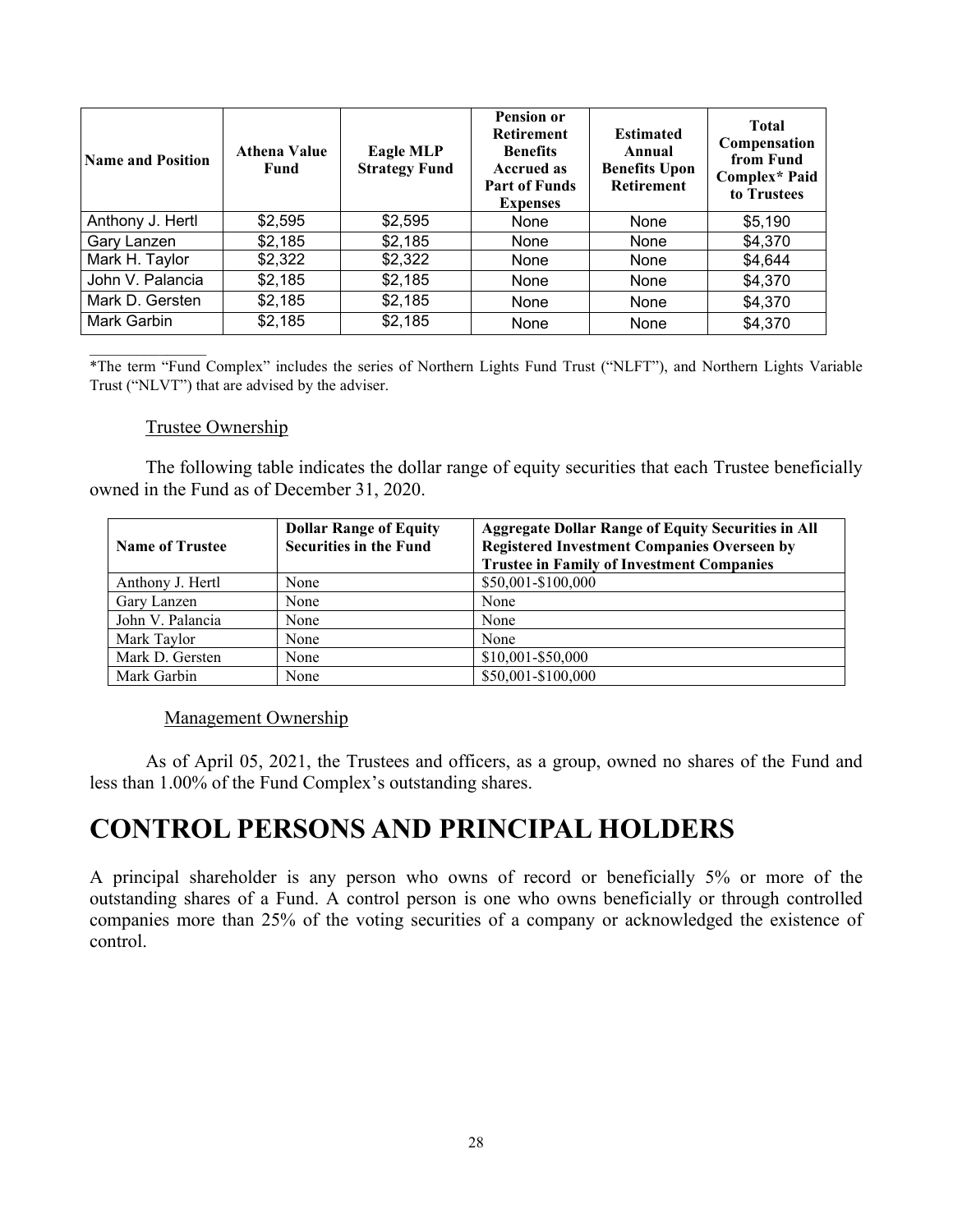As of April 05, 2021, there were no shareholders of record that owned 5% or more of the outstanding shares of the Fund.

| <b>Name</b><br>Class A                                                                                    | <b>Shares</b> | <b>Percentage of Shares</b> |
|-----------------------------------------------------------------------------------------------------------|---------------|-----------------------------|
| E*Trade Savings Bank<br>P.O. Box 6503<br>Englewood, CO 80155                                              | 1,300,672     | 98.25%                      |
| Class I<br>Charles Schwab & CO.<br><b>Attn Mutual Funds</b><br>211 Main Street<br>San Francisco, CA 94105 | 51,055        | 65.58%                      |
| Charles Schwab & CO.<br><b>Attn Mutual Funds</b><br>211 Main Street<br>San Francisco, CA 94105            | 6,951         | 8.93%                       |
| <b>LPL</b> Financial<br>4707 Executive Dr.<br>San Diego, CA 92121                                         | 5,869         | 7.54%                       |
| TD Ameritrade Inc.<br>PO Box 2226<br>Omaha, NE 68103                                                      | 5,515         | 7.08%                       |
| <b>National Financial Services</b><br>499 Washington Blvd<br>Jersey City, NJ 07310                        | 4,722         | 6.07%                       |

# **INVESTMENT ADVISER**

## **Investment Adviser and Advisory Agreement**

The Adviser is located at 1580 Lincoln Street, Suite 680, Denver, CO 80203, and it serves as investment adviser to the Fund. The Adviser was established in 2011. Subject to the authority of the Board of Trustees, the Adviser is responsible for the overall management of the Fund's business affairs. Pursuant to an investment advisory agreement (the "Advisory Agreement") with the Trust, on behalf of the Fund, the Adviser, subject to the supervision of the Board of the Trust, and in conformity with the stated policies of the Fund, manages the operations of the Fund.

The Adviser has overall supervisory responsibilities for the general management and investment of the Fund's securities portfolio, as detailed below, which are subject to review and approval by the Board of Trustees. In general, the Adviser's duties include setting the Fund's overall investment strategies and asset allocation.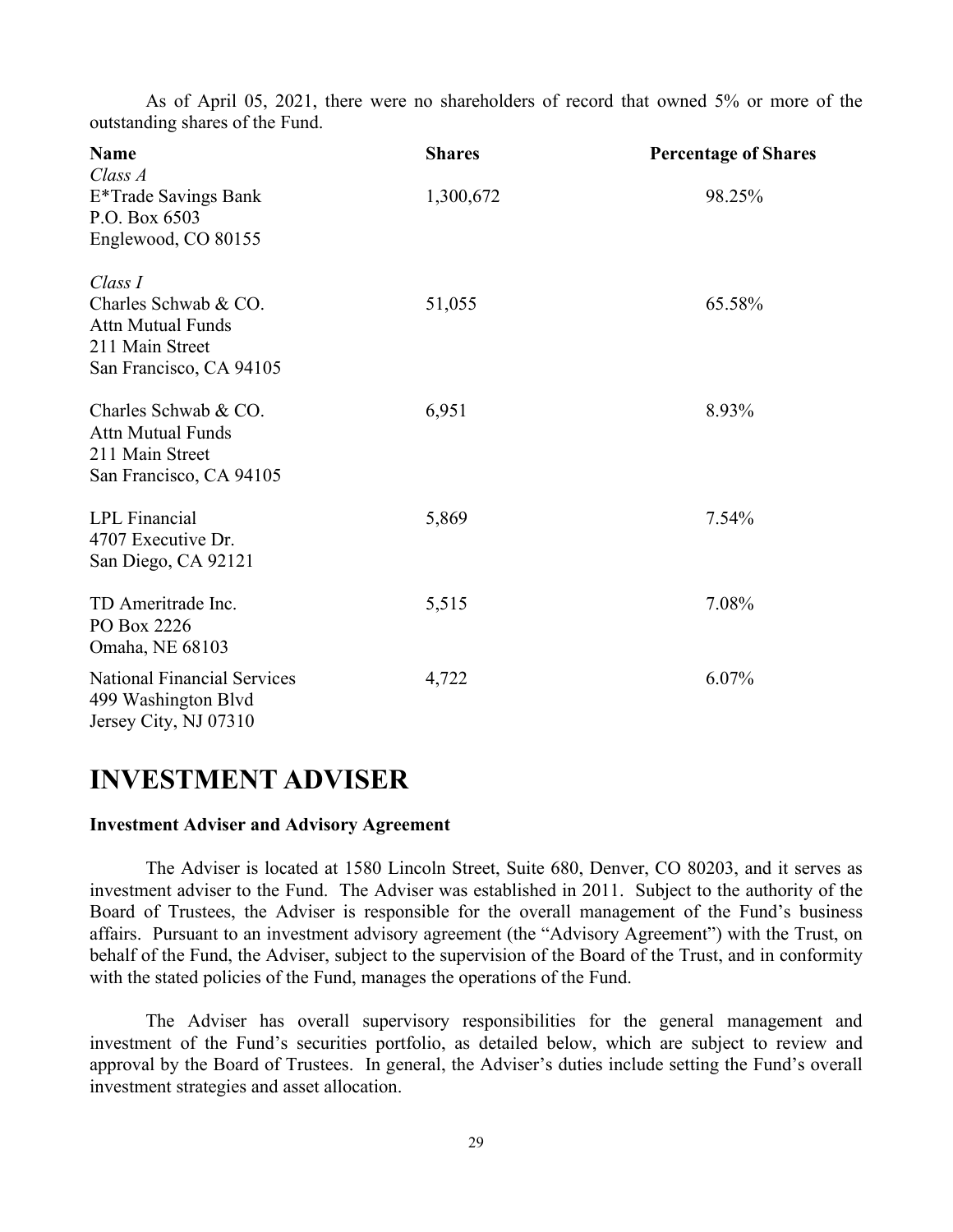Under the Advisory Agreement, the Adviser, under the supervision of the Board, agrees to invest the assets of the Fund directly or to select and retain one or more sub-advisers for the purpose of managing assets of the Fund in accordance with applicable law and the investment objective, policies and restrictions set forth in the Fund's current Prospectus and Statement of Additional Information, and subject to such further limitations as the Trust may from time to time impose by written notice to the Adviser. The Adviser shall act as the investment adviser to the Fund and, as such shall, directly, (i) obtain and evaluate such information relating to the economy, industries, business, securities markets and securities as it may deem necessary or useful in discharging its responsibilities under the Advisory Agreement; (ii) formulate a continuing program for the investment of the assets of the Fund in a manner consistent with its investment objective, policies and restrictions; and (iii) determine from time to time securities to be purchased, sold, retained or lent by the Fund, and implement those decisions, including the selection of entities with or through which such purchases, sales or loans are to be effected; provided, that the Adviser or its designee, directly, will place orders pursuant to its investment determinations either directly with the issuer or with a broker or dealer, and if with a broker or dealer, (a) will attempt to obtain the best price and execution of its orders, and (b) may nevertheless in its discretion purchase and sell portfolio securities from and to brokers who provide the Adviser with research, analysis, advice and similar services and pay such brokers in return a higher commission or spread than may be charged by other brokers. Subject to the initial and periodic approvals of the Board required under Section 15 of the Act, the Adviser may retain one or more sub-advisers, at the Adviser's own cost and expense, for the purpose of managing the assets of the Fund. Retention of one or more sub-advisers shall in no way reduce the responsibilities or obligations of the Adviser under the Advisory Agreement. The Adviser also provides and compensates all personnel of the Fund or the Adviser performing services relating to research, statistical and investment activities. The Advisory Agreement was most recently approved by the Board of the Trust, including by a majority of the Independent Trustees, at a meeting held on December 16-17, 2020.

The following table sets forth the annual management fee rate payable by the Fund to the Adviser pursuant to the Advisory Agreement, expressed as a percentage of the Fund's average daily net assets:

| Fund                          | <b>Management Fees</b> |
|-------------------------------|------------------------|
| Princeton Long/Short Treasury | $1.00\%$               |
| Fund                          |                        |

During the year ended December 31, 2020, the Fund accrued \$175,062 in advisory fees, of which \$159,998 was waived. During the year ended December 31, 2019, the Fund accrued \$202,581 in advisory fees, of which \$159,014 was waived. The fee is computed daily and payable monthly. During the year ended December 31, 2018, the Fund accrued \$1,248,260 in advisory fees, of which \$121,583 was waived. The fee is computed daily and payable monthly. The Fund's Adviser has contractually agreed to reduce its fees and/or absorb expenses of the Fund until May 31, 2022 to ensure that the Total Annual Fund Operating Expenses After Fee Waiver and/or Reimbursement (excluding any frontend or contingent deferred loads, brokerage fees and commissions, acquired fund fees and expenses, fees and expenses associated with instruments in other collective investment vehicles or derivative instruments (for example options fees and expenses) borrowing costs (such as interest and dividend expense on securities sold short), taxes and extraordinary expenses such as litigation (which may include indemnification of Fund officers and Trustees and contractual indemnification of Fund service providers (other than the Adviser)), do not exceed the percentages in the table below. Waiver/reimbursement is subject to possible recoupment from the Fund in future years on a rolling three-year basis (within three years after the fees have been waived or reimbursed) if such recoupment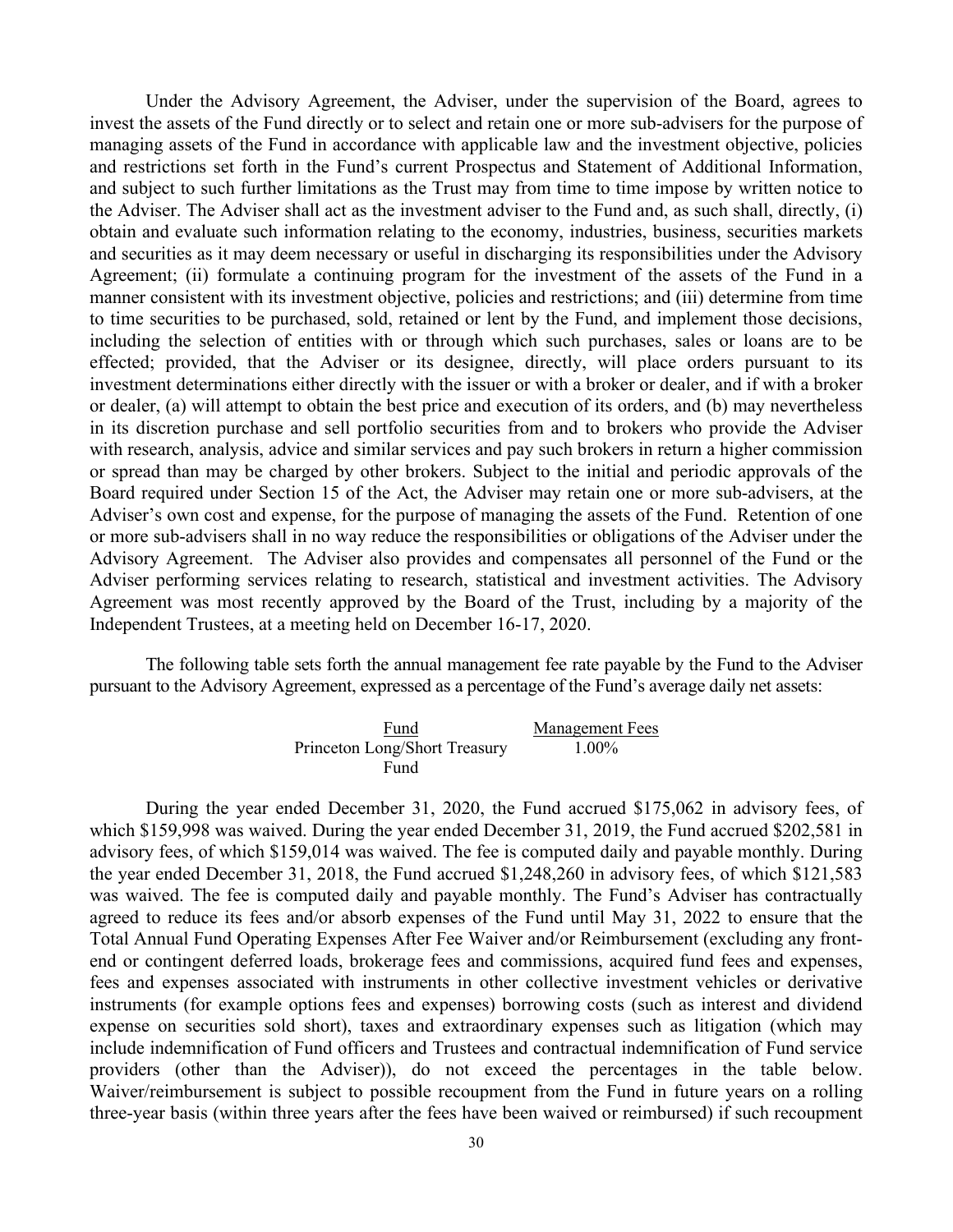can be achieved within the foregoing expense limits. No reimbursement amount will be paid to the Adviser in any fiscal quarter unless the Trust's Board of Trustees has determined in advance that a reimbursement is in the best interest of the Fund and its shareholders. Fee waiver and reimbursement arrangements can decrease the Fund's expenses and increase its performance.

| Fund                          | Class A | Class C | Class I | <b>Minimum Duration</b> |
|-------------------------------|---------|---------|---------|-------------------------|
| Princeton Long/Short Treasury | 1.50%   | 2.25%   | 1.25%   | May 31, 2022            |
| Fund                          |         |         |         |                         |

Expenses not expressly assumed by the Adviser under the Advisory Agreement are paid by the Fund. Under the terms of the Advisory Agreement, the Fund is responsible for the payment of the following expenses among others: (a) the fees payable to the Adviser, (b) the fees and expenses of Trustees who are not affiliated persons of the Adviser or Distributor (as defined under the section entitled ("The Distributor") (c) the fees and certain expenses of the Custodian (as defined under the section entitled "Custodian") and Transfer and Dividend Disbursing Agent (as defined under the section entitled "Transfer Agent"), including the cost of maintaining certain required records of the Fund and of pricing the Fund's shares, (d) the charges and expenses of legal counsel and independent accountants for the Fund, (e) brokerage commissions and any issue or transfer taxes chargeable to the Fund in connection with its securities transactions, (f) all taxes and corporate fees payable by the Fund to governmental agencies, (g) the fees of any trade association of which the Fund may be a member, (h) the cost of share certificates representing shares of the Fund, (i) the cost of fidelity and liability insurance, (j) the fees and expenses involved in registering and maintaining registration of the Fund and of shares with the SEC, qualifying its shares under state securities laws, including the preparation and printing of the Fund's registration statements and prospectuses for such purposes, (k) all expenses of shareholders and Trustees' meetings (including travel expenses of trustees and officers of the Trust who are directors, officers or employees of the Adviser) and of preparing, printing and mailing reports, proxy statements and prospectuses to shareholders in the amount necessary for distribution to the shareholders and (l) litigation and indemnification expenses and other extraordinary expenses not incurred in the ordinary course of the Fund's business.

The Advisory Agreement continued in effect for two (2) years initially and thereafter shall continue from year to year provided such continuance is approved at least annually by (a) a vote of the majority of the Independent Trustees, cast in person at a meeting specifically called for the purpose of voting on such approval and by (b) the majority vote of either all of the Trustees or the vote of a majority of the outstanding shares of the Fund. The Advisory Agreement may be terminated without penalty on 60 days written notice by a vote of a majority of the Trustees or by the Adviser, or by holders of a majority of that Trust's outstanding shares. The Advisory Agreement shall terminate automatically in the event of its assignment.

### **Codes of Ethics**

The Trust, the Adviser and the Distributor each have adopted codes of ethics under Rule 17j-1 under the 1940 Act that governs the personal securities transactions of their board members, officers and employees who may have access to current trading information of the Trust. Under the Trust's code of ethics, the Trustees are permitted to invest in securities that may also be purchased by the Fund.

In addition, the Trust has adopted a code of ethics that applies only to the Trust's executive officers (the "Code") to ensure that these officers promote professional conduct in the practice of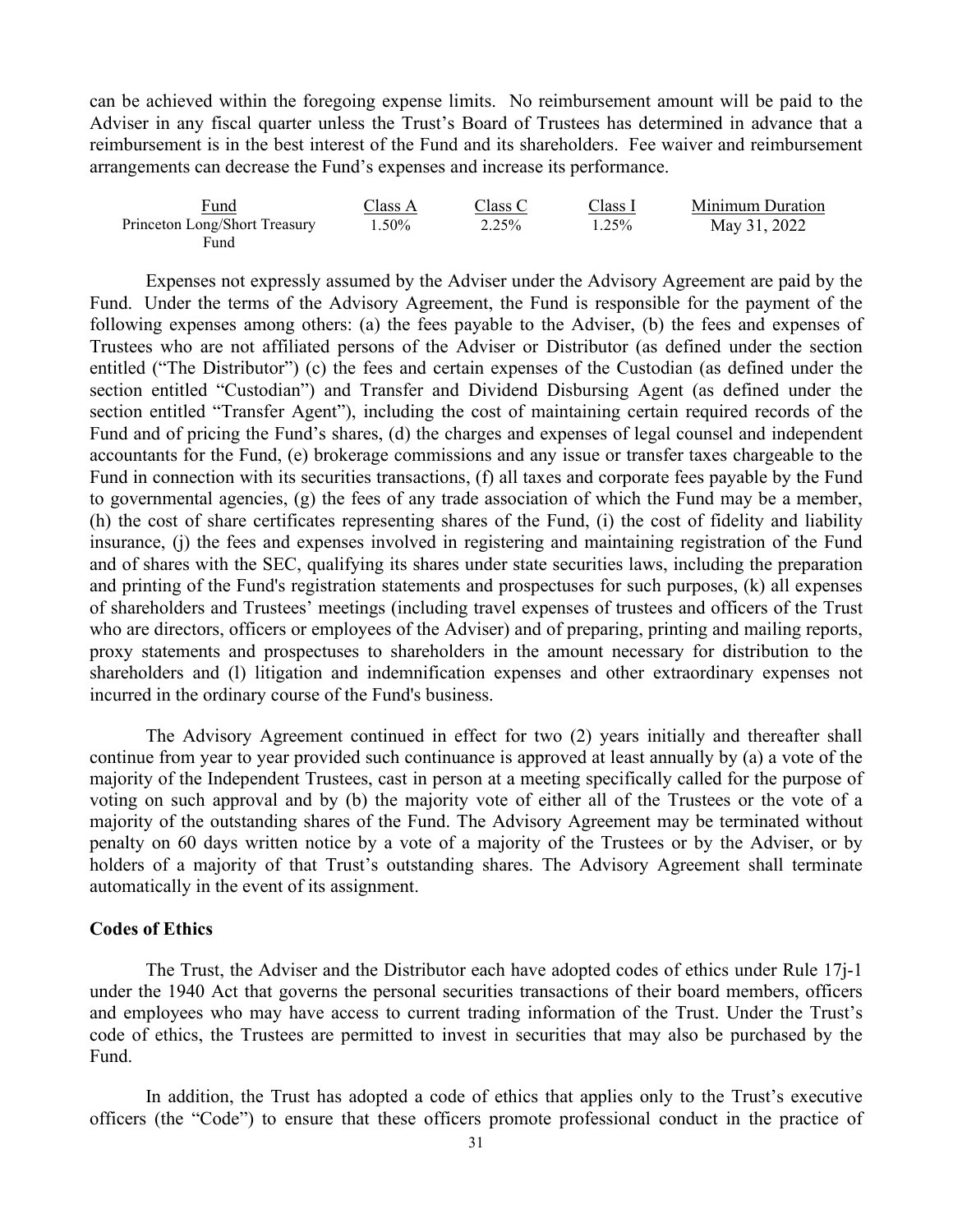corporate governance and management. The purpose behind these guidelines is to promote (i) honest and ethical conduct, including the ethical handling of actual or apparent conflicts of interest between personal and professional relationships; (ii) full, fair, accurate, timely, and understandable disclosure in reports and documents that the Trust files with, or submits to, the Securities and Exchange Commission and in other public communications made by the Fund; (iii) compliance with applicable governmental laws, rule and regulations; (iv) the prompt internal reporting of violations of the Code to an appropriate person or persons identified in the Code; and (v) accountability for adherence to the Code.

### **Proxy Voting Policies**

The Board has adopted Proxy Voting Policies and Procedures ("Policies") on behalf of the Trust, which delegate the responsibility for voting proxies to the Adviser or its designee, subject to the Board's continuing oversight. The Policies require that the Adviser or its designee vote proxies received in a manner consistent with the best interests of the Fund and shareholders. The Policies also require the Adviser or its designee to present to the Board, at least annually, the Adviser's Proxy Policies, or the proxy policies of the Adviser's designee, and a record of each proxy voted by the Adviser or its designee on behalf of the Fund, including a report on the resolution of all proxies identified by the Adviser as involving a conflict of interest.

Where a proxy proposal raises a material conflict between the Adviser's interests and the Fund's interests, the Adviser will resolve the conflict by voting in accordance with the policy guidelines or at the client's directive using the recommendation of an independent third party. If the third party's recommendations are not received in a timely fashion, the Adviser will abstain from voting the securities held by that client's account. A copy of the Adviser's proxy voting policies is attached hereto as Appendix A.

More information. Information regarding how the Fund voted proxies relating to portfolio securities held by the Fund during the most recent 12-month period ending June 30 will be available (1) without charge, upon request, by calling the Fund at 1-888-868-9501; and (2) on the U.S. Securities and Exchange Commission's website at http://www.sec.gov. In addition, a copy of the Fund's proxy voting policies and procedures are also available by calling 1-888-868-9501 and will be sent within three business days of receipt of a request.

# **THE DISTRIBUTOR**

Foreside Distribution Services, L.P., located at Three Canal Plaza, Suite 100, Portland, Maine 04101 (the "Distributor") serves as the principal underwriter and national distributor for the shares of the Trust pursuant to an underwriting agreement with the Trust (the "Underwriting Agreement"). The Distributor is registered as a broker-dealer under the Securities Exchange Act of 1934 and each state's securities laws and is a member of the Financial Industry Regulatory Authority, Inc. ("FINRA"). The offering of the Fund's shares is continuous. The Underwriting Agreement provides that the Distributor, as agent in connection with the distribution of Fund shares, will use reasonable efforts to facilitate the sale of the Fund's shares.

The Underwriting Agreement provides that, unless sooner terminated, it will continue in effect for two years initially and thereafter shall continue from year to year, subject to annual approval by (a) the Board or a vote of a majority of the outstanding shares, and (b) by a majority of the Trustees who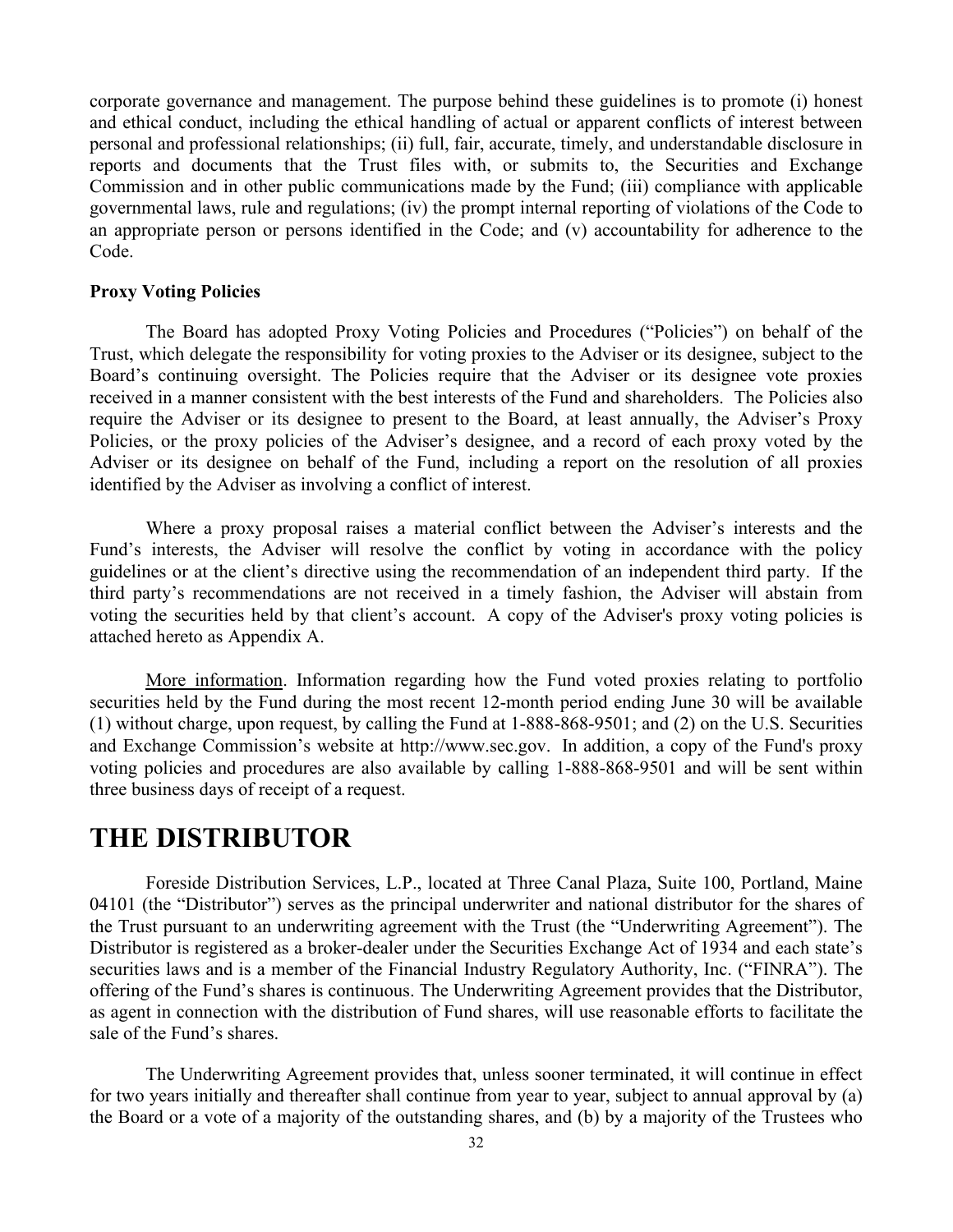are not interested persons of the Trust or of the Distributor by vote cast in person at a meeting called for the purpose of voting on such approval.

The Underwriting Agreement may be terminated by the Fund at any time, without the payment of any penalty, by vote of a majority of the entire Board of the Trust or by vote of a majority of the outstanding shares of the Fund on 60 days written notice to the Distributor, or by the Distributor at any time, without the payment of any penalty, on 60 days written notice to the Fund. The Underwriting Agreement will automatically terminate in the event of its assignment.

The following table sets forth the total compensation received by the Distributor from the Fund during the fiscal period ended December 31, 2020:

| <b>Fund</b>                                | <b>Net Underwriting</b><br><b>Discounts and</b><br><b>Commissions</b> | <b>Compensation on</b><br><b>Redemptions and</b><br><b>Repurchases</b> | <b>Brokerage</b><br><b>Commissions</b> | <b>Other Compensation</b> |
|--------------------------------------------|-----------------------------------------------------------------------|------------------------------------------------------------------------|----------------------------------------|---------------------------|
| Princeton L/S Treasury Fund<br>Class $A^*$ | \$0                                                                   | \$0                                                                    | \$0                                    | \$0                       |
| Princeton L/S Treasury Fund<br>Class $I^*$ | \$0                                                                   | \$0                                                                    | \$0                                    | \$0                       |

\* The Distributor received \$11,749 from the Adviser as compensation for its distribution services to the Fund.

The Distributor also receives 12b-1 fees from the Fund as described under the following section entitled "Rule 12b-1 Plan".

### **Rule 12b-1 Plans**

The Trust, with respect to the Fund, has adopted the Trust's Master Distribution and Shareholder Servicing Plans pursuant to Rule 12b-1 under the 1940 Act for the Fund's Class A shares (the "Plan") pursuant to which the Fund is authorized to pay the Distributor, as compensation for Distributor's account maintenance services under the Plan, a distribution and shareholder servicing fee at the rate of up to 0.25% for Class A shares of the Fund's average daily net assets. Such fees are to be paid by the Fund monthly, or at such other intervals as the Board shall determine. Such fees shall be based upon the Fund's average daily net assets during the preceding month, and shall be calculated and accrued daily. The Fund may pay fees to the Distributor at a lesser rate, as agreed upon by the Board of Trustees of the Trust and the Distributor. The Plan authorizes payments to the Distributor as compensation for providing account maintenance services to Class A Fund shareholders, including arranging for certain securities dealers or brokers, administrators and others ("Recipients") to provide these services and paying compensation for these services. The Fund may make other payments, such as contingent deferred sales charges imposed on certain redemptions of shares, which are separate and apart from payments made pursuant to the Plan.

The services to be provided by Recipients may include, but are not limited to, the following: assistance in the offering and sale of Class A and in other aspects of the marketing of the shares to clients or prospective clients of the respective recipients; answering routine inquiries concerning the Fund; assisting in the establishment and maintenance of accounts or sub-accounts in the Fund and in processing purchase and redemption transactions; making the Fund's investment plan and shareholder services available; and providing such other information and services to investors in shares of the Fund as the Distributor or the Trust, on behalf of the Fund, may reasonably request. The distribution services shall also include any advertising and marketing services provided by or arranged by the Distributor with respect to the Fund.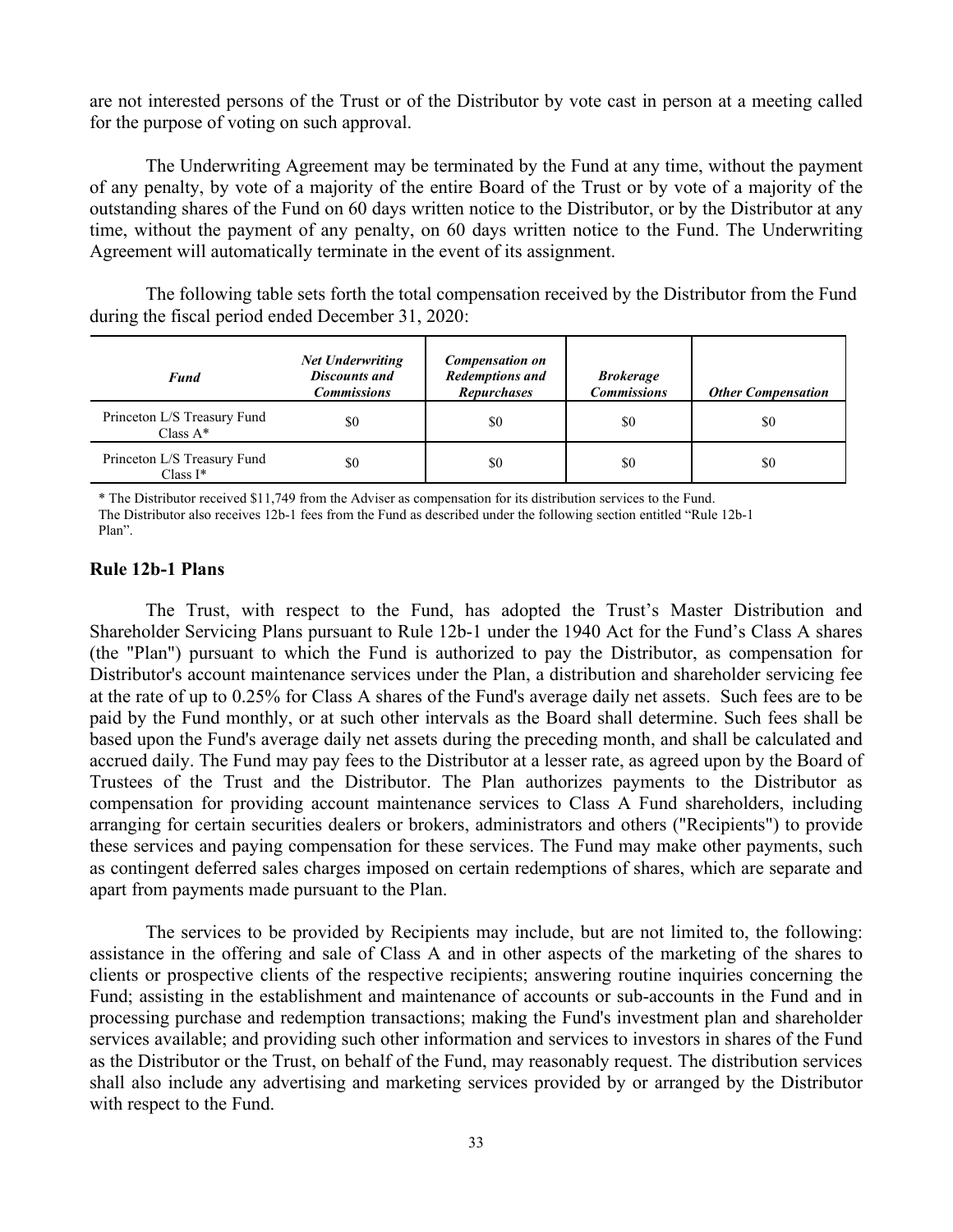The Distributor is required to provide a written report, at least quarterly to the Board of Trustees of the Trust, specifying in reasonable detail the amounts expended pursuant to the Plan and the purposes for which such expenditures were made. Further, the Distributor will inform the Board of any Rule 12b-1 fees to be paid by the Distributor to Recipients.

The Plan may not be amended to increase materially the amount of the Distributor's compensation to be paid by the Fund, unless such amendment is approved by the vote of a majority of the outstanding voting securities of the affected class of a Fund (as defined in the 1940 Act). All material amendments must be approved by a majority of the Board of Trustees of the Trust and a majority of the Rule 12b-1 Trustees by votes cast in person at a meeting called for the purpose of voting on the Plan. During the term of the Plan, the selection and nomination of non-interested Trustees of the Trust will be committed to the discretion of current non-interested Trustees. The Distributor will preserve copies of the Plan, any related agreements, and all reports, for a period of not less than six years from the date of such document and for at least the first two years in an easily accessible place.

Any agreement related to the Plan will be in writing and provide that: (a) it may be terminated by the Trust or with respect to the Fund at any time upon sixty days' written notice, without the payment of any penalty, by vote of a majority of the respective Rule 12b-1 Trustees, or by vote of a majority of the outstanding voting securities of the Trust or the Fund; (b) it will automatically terminate in the event of its assignment (as defined in the 1940 Act); and (c) it will continue in effect for a period of more than one year from the date of its execution or adoption only so long as such continuance is specifically approved at least annually by a majority of the Board and a majority of the Rule 12b-1 Trustees by votes cast in person at a meeting called for the purpose of voting on such agreement.

During the fiscal period ended December 31, 2018 the Fund's shares paid \$13,909 in distribution related fees pursuant to the Rule 12b-1 Plan. These distribution fees were allocated as follows:

|                                 | <b>Total Dollars Allocated</b> |
|---------------------------------|--------------------------------|
|                                 |                                |
| Advertising/Marketing           | None                           |
| Printing/Postage                | None                           |
| Payment to distributor          | None                           |
| Payment to dealers              | \$6,248                        |
| Compensation to sales personnel | None                           |
| Other                           | \$7,661                        |
| Total                           | \$13,909                       |

# **Actual 12b-1 Expenditures Paid by Princeton L/S Treasury Fund Shares During the Fiscal Year Ended December 31, 2018**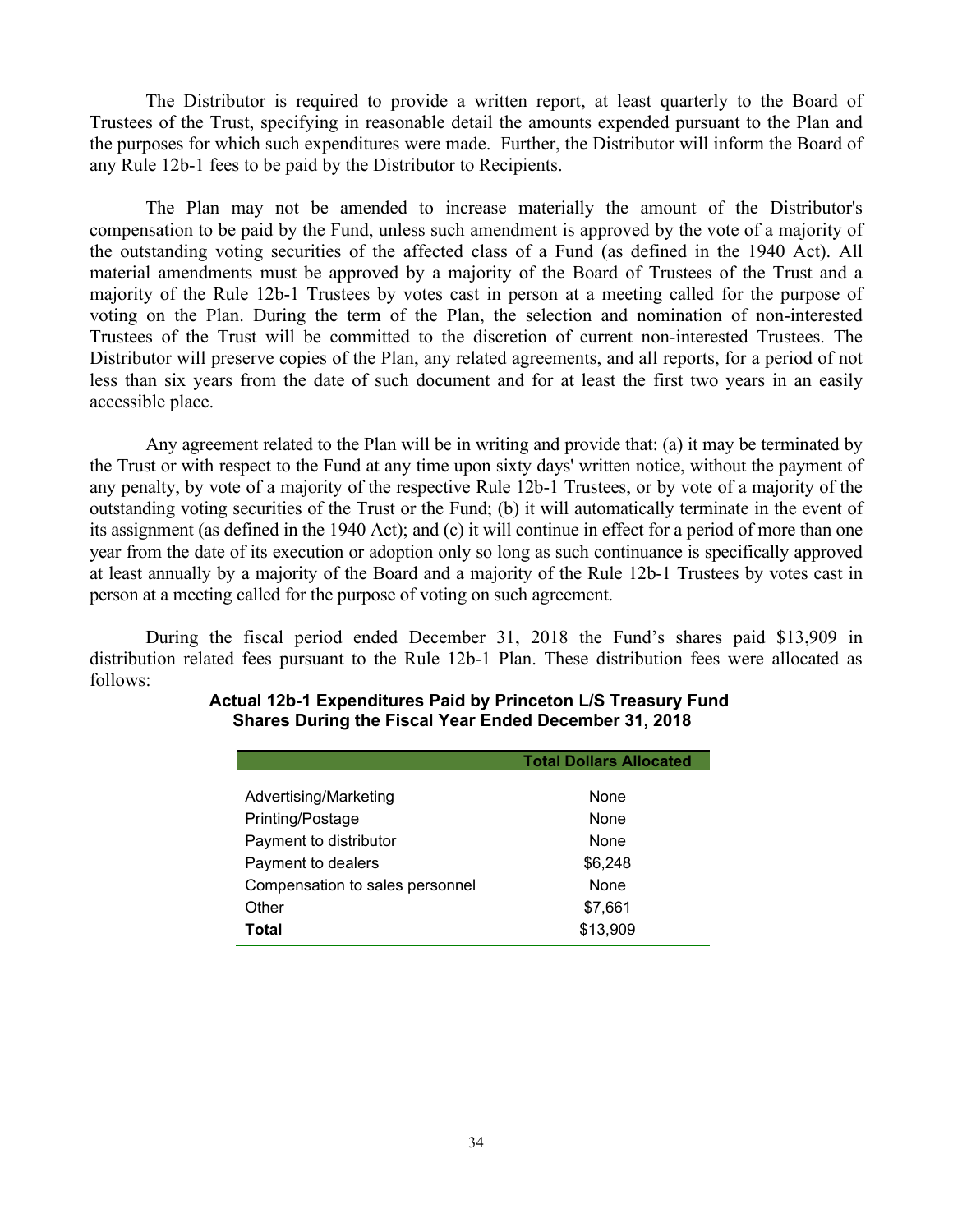During the fiscal period ended December 31, 2019 the Fund's shares paid \$28,310 in distribution related fees pursuant to the Rule 12b-1 Plan. These distribution fees were allocated as follows:

# **Actual 12b-1 Expenditures Paid by Princeton L/S Treasury Fund Shares During the Fiscal Year Ended December 31, 2019**

|                                 | <b>Total Dollars Allocated</b> |
|---------------------------------|--------------------------------|
|                                 |                                |
| Advertising/Marketing           | None                           |
| Printing/Postage                | None                           |
| Payment to distributor          | None                           |
| Payment to dealers              | \$20,966                       |
| Compensation to sales personnel | None                           |
| Other                           | \$7,344                        |
| Total                           | \$28,310                       |

During the fiscal period ended December 31, 2020 the Fund's shares paid \$42,851 in distribution related fees pursuant to the Rule 12b-1 Plan. These distribution fees were allocated as follows:

## **Actual 12b-1 Expenditures Paid by Princeton L/S Treasury Fund Shares During the Fiscal Year Ended December 31, 2020**

|                                 | <b>Total Dollars Allocated</b> |
|---------------------------------|--------------------------------|
|                                 |                                |
| Advertising/Marketing           | None                           |
| Printing/Postage                | None                           |
| Payment to distributor          | None                           |
| Payment to dealers              | \$40,851                       |
| Compensation to sales personnel | None                           |
| Other                           | None                           |
| Total                           | \$40.851                       |

# **PORTFOLIO MANAGERS**

Greg Anderson and John L. Sabre are co-portfolio managers of the Fund. As of December 31, 2020, they were responsible for the management of the following types of accounts in addition to the Fund:

| <b>Greg Anderson</b><br><b>Other Accounts by Type</b> | <b>Total Number of</b><br><b>Accounts by</b><br><b>Account Type</b> | <b>Total Assets by</b><br><b>Account Type</b> | Number of Accounts<br>by Type Subject to a<br><b>Performance Fee</b> | <b>Total Assets by</b><br><b>Account Type</b><br>Subject to a<br><b>Performance Fee</b> |
|-------------------------------------------------------|---------------------------------------------------------------------|-----------------------------------------------|----------------------------------------------------------------------|-----------------------------------------------------------------------------------------|
| Registered Investment Companies                       |                                                                     | \$912 million                                 | N/A                                                                  | N/A                                                                                     |
| <b>Other Pooled Investment Vehicles</b>               |                                                                     | \$29 million                                  |                                                                      | \$29 million                                                                            |
| Other Accounts                                        | 948                                                                 | \$1,654million                                | N/A                                                                  | N/A                                                                                     |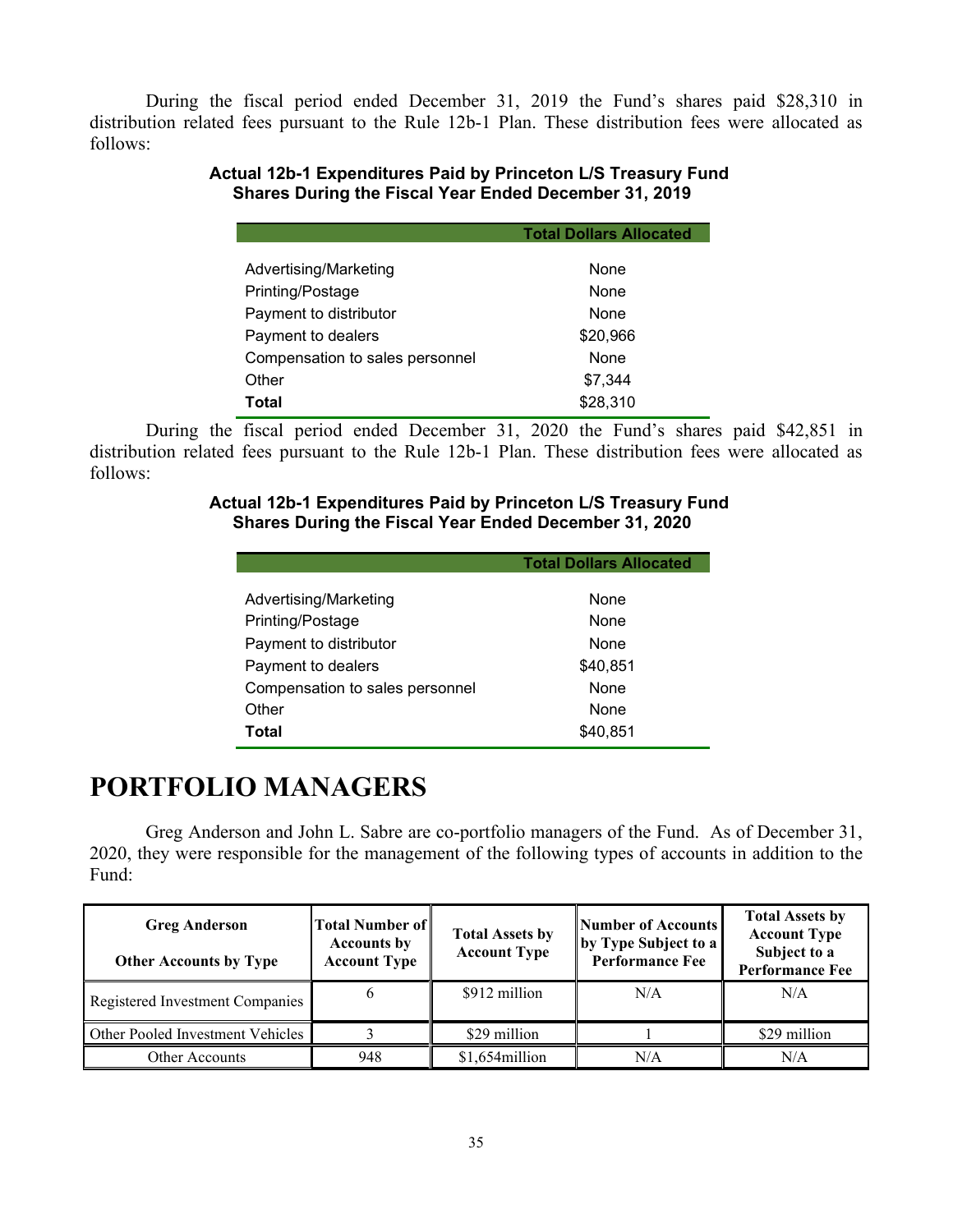| John L. Sabre<br><b>Other Accounts By Type</b> | <b>Total Number of</b><br><b>Accounts by</b><br><b>Account Type</b> | <b>Total Assets by</b><br><b>Account Type</b> | Number of<br><b>Accounts by Type</b><br>Subject to a<br><b>Performance Fee</b> | <b>Total Assets by</b><br><b>Account Type</b><br>Subject to a<br><b>Performance Fee</b> |
|------------------------------------------------|---------------------------------------------------------------------|-----------------------------------------------|--------------------------------------------------------------------------------|-----------------------------------------------------------------------------------------|
| Registered Investment Companies                |                                                                     | \$912 million                                 | N/A                                                                            | N/A                                                                                     |
| Other Pooled Investment Vehicles               |                                                                     | \$29 million                                  |                                                                                | \$29 million                                                                            |
| Other Accounts                                 | 948                                                                 | \$1,654million                                | N/A                                                                            | N/A                                                                                     |

## Conflicts of Interest

When a Portfolio Manager has responsibility for managing more than one account, potential conflicts of interest may arise. Those conflicts could include preferential treatment of one account over others in terms of allocation of resources or of investment opportunities. For instance, the Adviser may receive fees from certain accounts that are higher than the fee it receives from the Fund, or it may receive a performance-based fee on certain accounts. The procedures to address conflicts of interest, if any, are described below for each Portfolio Manager.

*Princeton Fund Advisors, LLC ("PFA")* - PFA has responsibility for managing multiple client accounts and, as such, potential conflicts of interest may arise. Those conflicts could include preferential treatment of one account over others in terms of allocation of resources or of investment opportunities. For instance, PFA may receive fees from certain client accounts that are higher than the fee it receives from the Fund.

PFA and its associates attempt to avoid conflicts of interest that may arise as a result of the management of multiple client accounts. From time to time, PFA may recommend or cause a client to invest in a security in which another client of PFA has an ownership position. PFA has adopted certain procedures intended to treat all client accounts in a fair and equitable manner. To the extent that PFA seeks to purchase or sell the same security for multiple client accounts, PFA may aggregate, or bunch, these orders where it deems this to be appropriate and consistent with applicable regulatory requirements. When a bunched order is filled in its entirety, each participating client account will participate at the average share prices for the bunched order. When a bunched order is only partially filled, the securities purchased will be allocated on a pro-rata basis to each account participating in the bunched order based upon the initial amount requested for the account, subject to certain exceptions. Each participating account will receive the average share price for the bunched order on the same business day.

## Compensation.

For their services as co-portfolio managers to the Fund, Greg Anderson and John L. Sabre receive a fixed salary from the Adviser, as applicable. Each co-portfolio manager is a member of its respective firm's Portfolio Management team and/or Investment Committee for the strategy managed within the Fund, and therefore also shares in the profits of the Adviser, if any.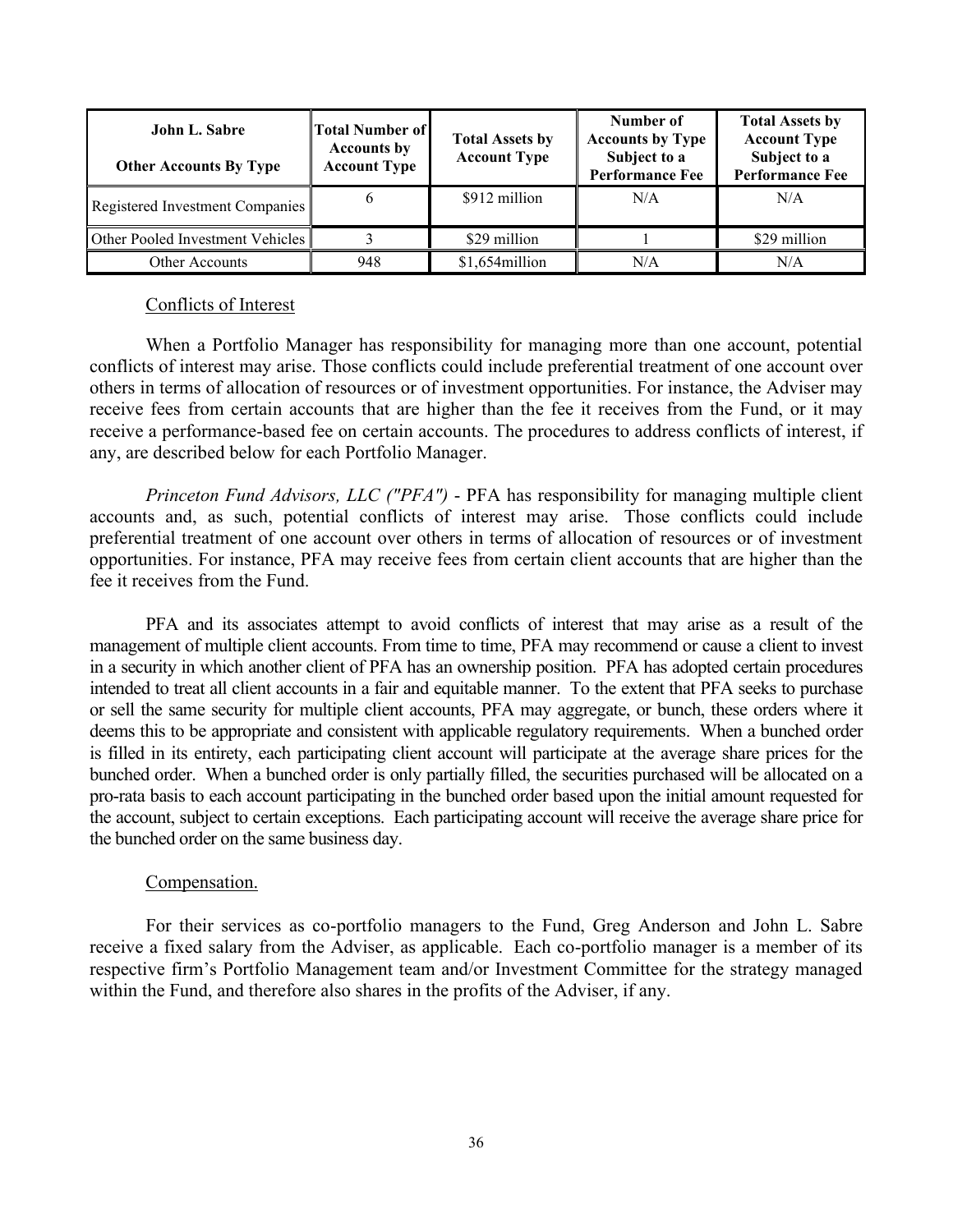### Ownership of Securities.

The following table shows the dollar range of equity securities beneficially owned by the Portfolio Managers in the Fund as of December 31, 2020:

| <b>Name of Portfolio Manger</b> | <b>Dollar Range of Equity Securities</b> |
|---------------------------------|------------------------------------------|
| Greg Anderson                   | $$1 - $10,000$                           |
| John L. Sabre                   | None                                     |

# **ALLOCATION OF PORTFOLIO BROKERAGE**

Specific decisions to purchase or sell securities for the Fund are made by the co-portfolio managers who are employees of the Adviser. The Adviser is authorized by the Trustees to allocate the orders placed by them on behalf of the Fund to brokers or dealers who may, but need not, provide research or statistical material or other services to the Fund or the Adviser for the Fund's use. Such allocation is to be in such amounts and proportions as the Adviser may determine.

In selecting a broker or dealer to execute each particular transaction, the Adviser will take the following into consideration:

- the best net price available;
- the reliability, integrity and financial condition of the broker or dealer;
- the size of and difficulty in executing the order; and
- the value of the expected contribution of the broker or dealer to the investment performance of the Fund on a continuing basis.

Brokers or dealers executing a portfolio transaction on behalf of the Fund may receive a commission in excess of the amount of commission another broker or dealer would have charged for executing the transaction if the Adviser determines in good faith that such commission is reasonable in relation to the value of brokerage and research services provided to the Fund. In allocating portfolio brokerage, the Adviser may select brokers or dealers who also provide brokerage, research and other services to other accounts over which the Adviser exercises investment discretion. Some of the services received as the result of Fund transactions may primarily benefit accounts other than the Fund, while services received as the result of portfolio transactions effected on behalf of those other accounts may primarily benefit the Fund. For the period ended December 31, 2018, the Fund paid brokerage commissions of \$0. For the period ended December 31, 2019, the Fund paid brokerage commissions of \$0. For the period ended December 31, 2020, the Fund paid brokerage commissions of \$0.

# **PORTFOLIO TURNOVER**

The Fund's portfolio turnover rate is calculated by dividing the lesser of purchases or sales of portfolio securities for the fiscal year by the monthly average of the value of the portfolio securities owned by the Fund during the fiscal year. The calculation excludes from both the numerator and the denominator securities with maturities at the time of acquisition of one year or less. High portfolio turnover involves correspondingly greater brokerage commissions and other transaction costs, which will be borne directly by the Fund. A 100% turnover rate would occur if all of the Fund's portfolio securities were replaced once within a one-year period. For the period ended December 31, 2019, the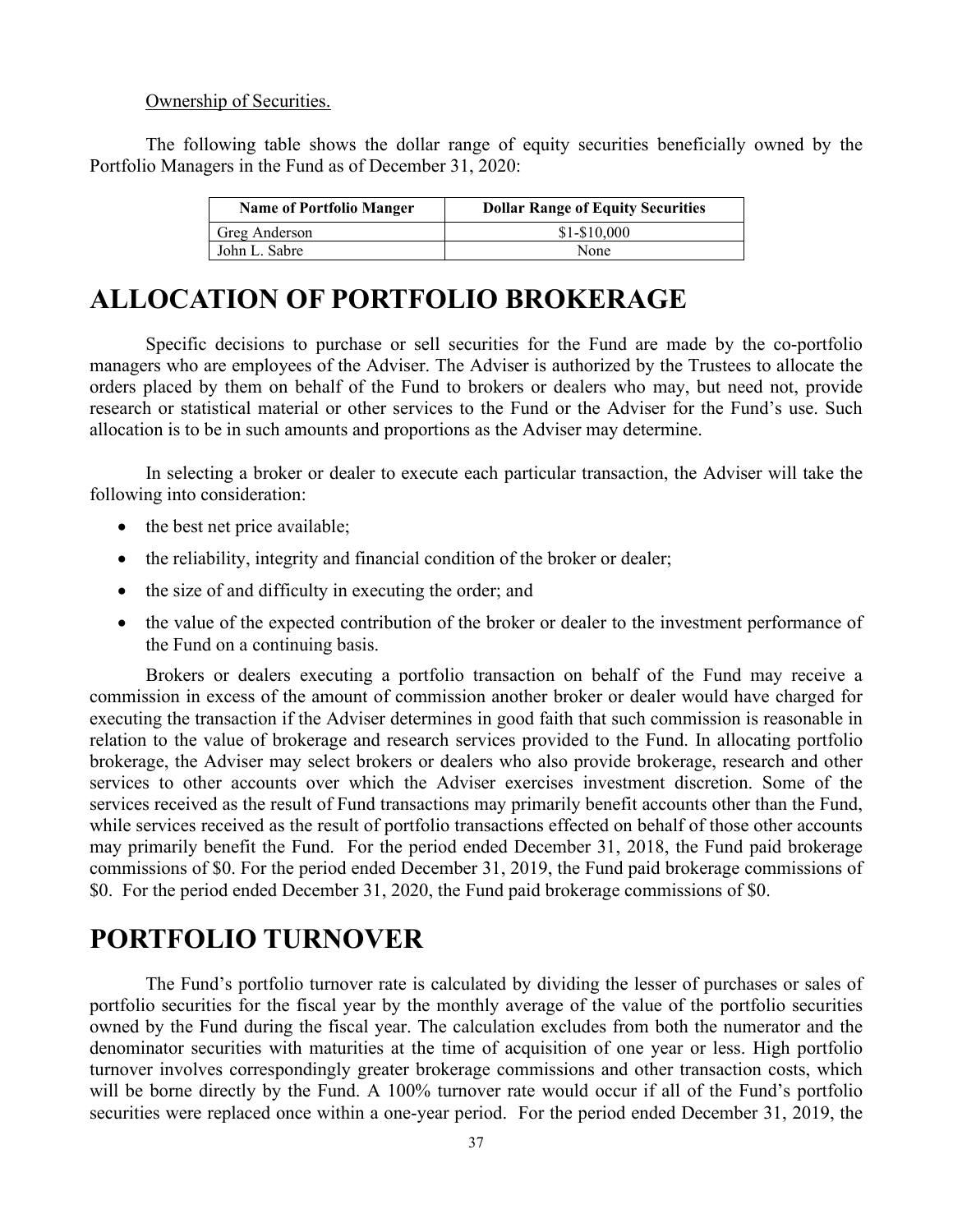Fund's portfolio turnover rate was 0%. For the period ended December 31, 2020, the Fund's portfolio turnover rate was 0%.

# **OTHER SERVICE PROVIDERS**

# **Fund Administration, Fund Accounting and Transfer Agent Services**

Gemini Fund Services, LLC, ("GFS"), which has its principal office at 80 Arkay Drive, Suite 110, Hauppauge, New York 11788, serves as administrator, fund accountant and transfer agent for the Fund pursuant to a Fund Services Agreement (the "Agreement") with the Trust and subject to the supervision of the Board. GFS is primarily in the business of providing administrative, fund accounting and transfer agent services to retail and institutional mutual funds. GFS is an affiliate of the Distributor. GFS may also provide persons to serve as officers of the Fund. Such officers may be directors, officers or employees of GFS or its affiliates.

Effective February 1, 2019, NorthStar Financial Services Group, LLC, the parent company of Gemini Fund Services, LLC ("GFS") and its affiliated companies including Northern Lights Distributors, LLC ("NLD") and Northern Lights Compliance Services, LLC ("NLCS") (collectively, the "Gemini Companies"), sold its interest in the Gemini Companies to a third party private equity firm that contemporaneously acquired Ultimus Fund Solutions, LLC (an independent mutual fund administration firm) and its affiliates (collectively, the "Ultimus Companies"). As a result of these separate transactions, the Gemini Companies and the Ultimus Companies are now indirectly owned through a common parent entity, The Ultimus Group, LLC.

The Agreement became effective on June 22, 2011 and remained in effect for two years initially, and will continue in effect for successive twelve-month periods provided that such continuance is specifically approved at least annually by a majority of the Board. The Agreement is terminable by the Board or GFS on 90 days' written notice and may be assigned by either party, provided that the Trust may not assign this agreement without the prior written consent of GFS. The Agreement provides that GFS shall be without liability for any action reasonably taken or omitted pursuant to the Agreement.

Under the Agreement, GFS performs administrative services, including: (1) monitoring the performance of administrative and professional services rendered to the Trust by others service providers; (2) monitoring Fund holdings and operations for post-trade compliance with the Fund's registration statement and applicable laws and rules; (3) preparing and coordinating the printing of semiannual and annual financial statements; (4) preparing selected management reports for performance and compliance analyses; (5) preparing and disseminating materials for and attending and participating in meetings of the Board; (6) determining income and capital gains available for distribution and calculating distributions required to meet regulatory, income, and excise tax requirements; (7) reviewing the Trust's federal, state, and local tax returns as prepared and signed by the Trust's independent public accountants; (8) preparing and maintaining the Trust's operating expense budget to determine proper expense accruals to be charged to each Fund to calculate its daily net asset value; (9) assisting in and monitoring the preparation, filing, printing and where applicable, dissemination to shareholders of amendments to the Trust's Registration Statement on Form N-1A, periodic reports to the Trustees, shareholders and the SEC, notices pursuant to Rule 24f-2, proxy materials and reports to the SEC on Forms N-CEN, N-CSR, N-PORT and N-PX; (10) coordinating the Trust's audits and examinations by assisting each Fund's independent public accountants; (11) determining, in consultation with others, the jurisdictions in which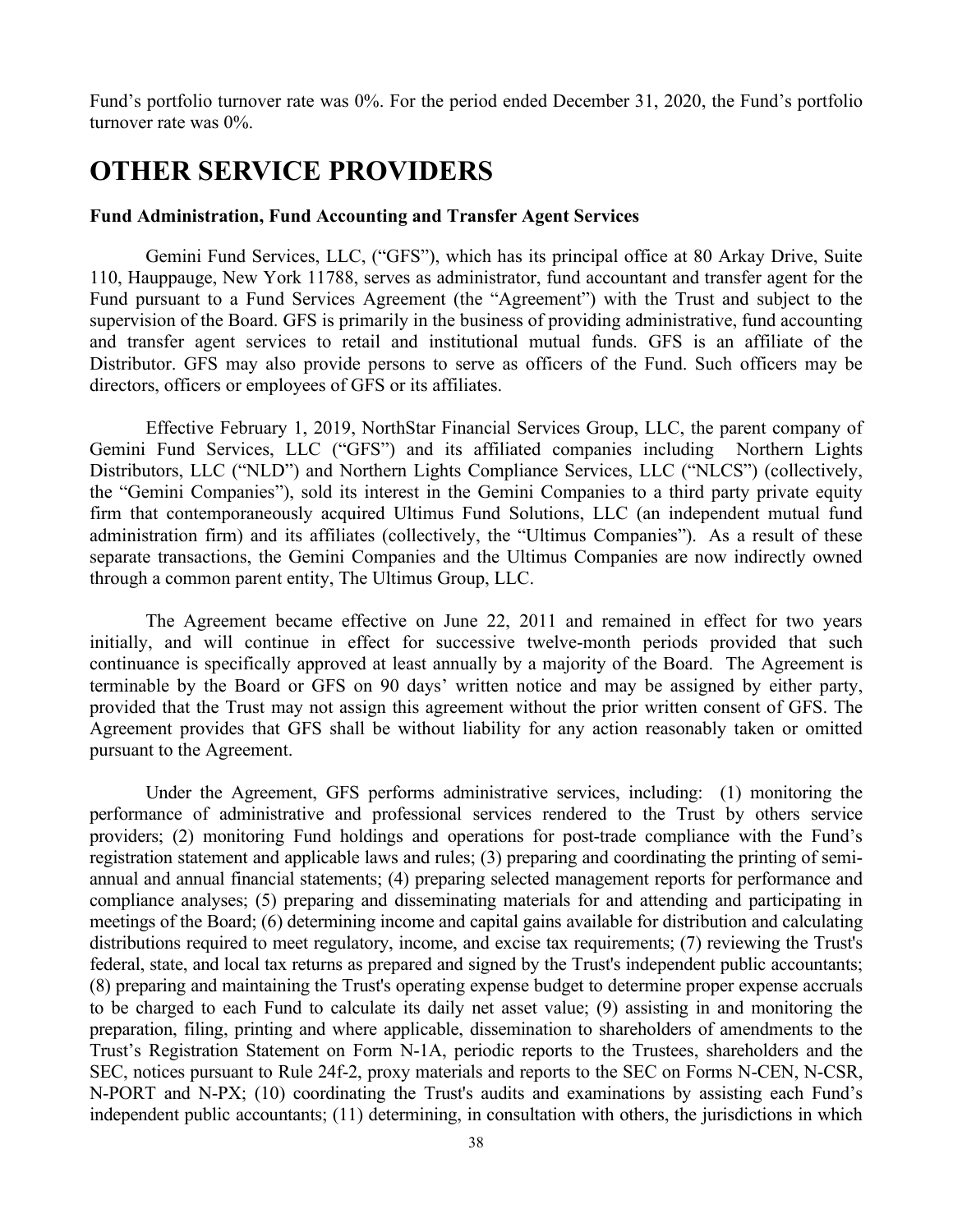shares of the Trust shall be registered or qualified for sale and facilitating such registration or qualification; (12) monitoring sales of shares and ensure that the shares are properly and duly registered with the SEC; (13) monitoring the calculation of performance data for the Fund; (14) preparing, or cause to be prepared, expense and financial reports; (15) preparing authorizations for the payment of Trust expenses and pay, from Trust assets, all bills of the Trust; (16) providing information typically supplied in the investment company industry to companies that track or report price, performance or other information with respect to investment companies; (17) upon request, assisting each Fund in the evaluation and selection of other service providers, such as independent public accountants, printers, EDGAR providers and proxy solicitors (such parties may be affiliates of GFS) and (18) performing other services, recordkeeping and assistance relating to the affairs of the Trust as the Trust may, from time to time, reasonably request.

For the administrative services rendered to the Fund by GFS, the Fund pays a fund administration fee equal to the greater of an annual minimum fee or an asset based fee, which scales downward based upon net assets of the Fund. The Fund also pays GFS for any out-of-pocket expenses. During the year ended December 31, 2018, the Fund paid \$90,498 for administrative fees. During the year ended December 31, 2019, the Fund paid \$26,143 for administrative fees. During the year ended December 31, 2020, the Fund paid \$29,090 for administrative fees.

GFS also provides the Fund with accounting services, including: (i) daily computation of net asset value; (ii) maintenance of security ledgers and books and records as required by the 1940 Act; (iii) production of the Fund's listing of portfolio securities and general ledger reports; (iv) reconciliation of accounting records; (v) calculation of yield and total return for the Fund; (vi) maintenance of certain books and records described in Rule 31a-1 under the 1940 Act, and reconciliation of account information and balances among the Fund's custodian and Adviser; and (vii) monitoring and evaluation of daily income and expense accruals, and sales and redemptions of shares of the Fund.

For the fund accounting services rendered to the Fund by GFS, the Fund pays GFS an annual fund accounting fee equal to the greater of an annual minimum fee or an asset based fee, which scales downward based upon net assets. The Fund also pays GFS for any out-of-pocket expenses. During the year ended December 31, 2018, the Fund paid \$53,961 for fund accounting fees. During the year ended December 31, 2019, the Fund paid \$33,226 for fund accounting fees. During the year ended December 31, 2020, the Fund paid \$33,994 for fund accounting fees.

GFS also acts as transfer, dividend disbursing, and shareholder servicing agent for the Fund pursuant to the Agreement. Under the Agreement, GFS is responsible for administering and performing transfer agent functions, dividend distribution, shareholder administration, and maintaining necessary records in accordance with applicable rules and regulations.

For such transfer agency services rendered to the Fund under the Agreement, the Fund pays GFS an annual transfer agency fee equal to the greater of an annual minimum fee or an asset based fee, which scales downward based upon net assets. The Fund also pays GFS for any out-of-pocket expenses. During the year ended December 31, 2018, the Fund paid \$4,761 for transfer agency fees. During the year ended December 31, 2019, the Fund paid \$8,823 for transfer agency fees. During the year ended December 31, 2020, the Fund paid \$11,605 for transfer agency fees.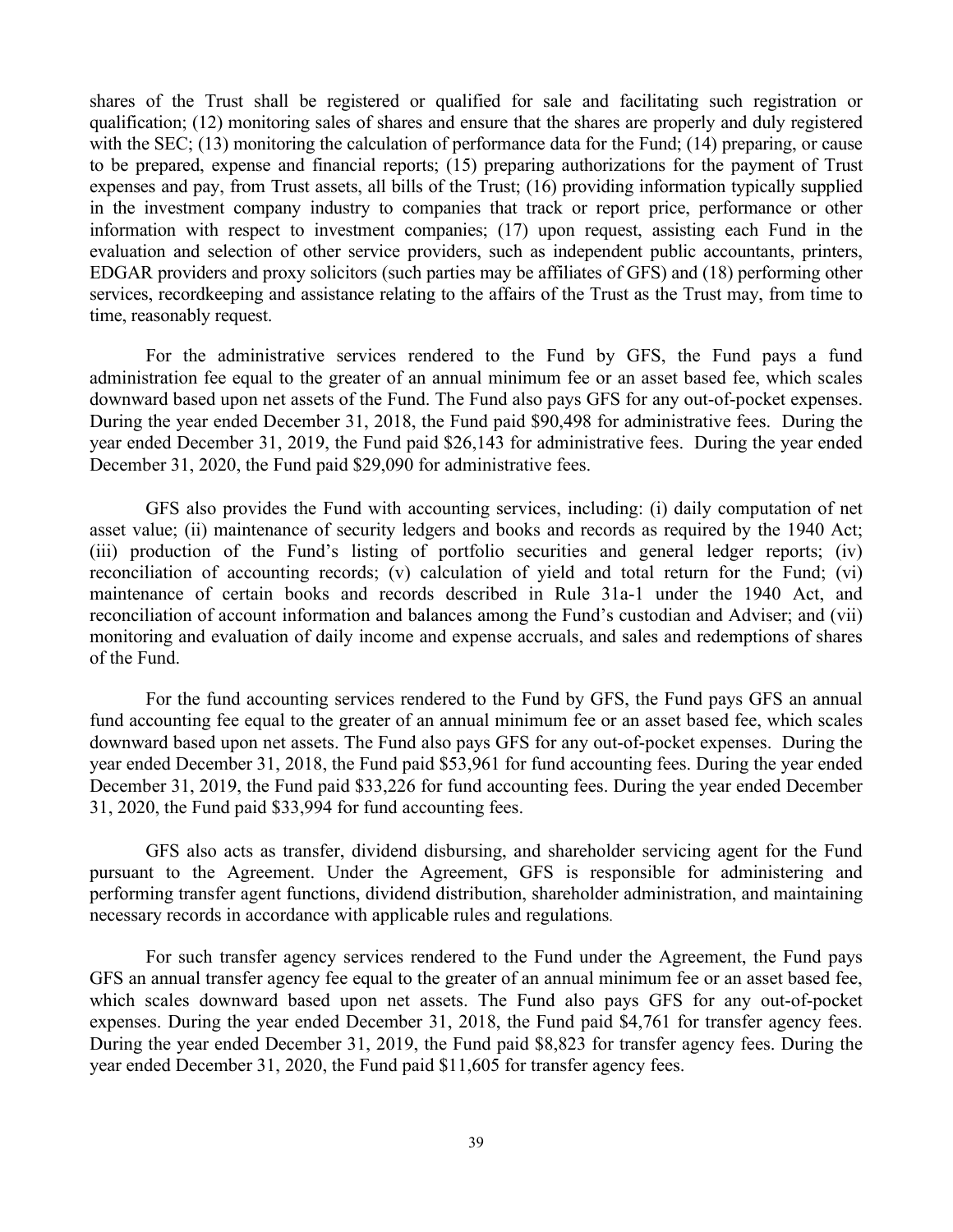### **Custodian**

MUFG Union Bank, National Association, (the "Custodian"), 400 California Street 6<sup>th</sup> Floor, San Francisco, California 94104 serves as the custodian of the Fund's assets pursuant to a custody agreement (the "Custody Agreement") by and between the Custodian and the Trust on behalf of the Fund. The Custodian's responsibilities include safeguarding and controlling the Fund's cash and securities, handling the receipt and delivery of securities, and collecting interest and dividends on the Fund's investments. Pursuant to the Custody Agreement, the Custodian also maintains original entry documents and books of record and general ledgers; posts cash receipts and disbursements; and records purchases and sales based upon communications from the Adviser. The Fund may employ foreign subcustodians that are approved by the Board to hold foreign assets.

## **Compliance Officer**

Northern Lights Compliance Services, LLC ("NLCS"), 4221 North 203<sup>rd</sup> Street, Suite 100, Elkhorn, NE 68022, an affiliate of GFS and the Distributor, provides a Chief Compliance Officer to the Trust as well as related compliance services pursuant to a consulting agreement between NLCS and the Trust. NLCS's compliance services consist primarily of reviewing and assessing the policies and procedures of the Trust and its service providers pertaining to compliance with applicable federal securities laws, including Rule 38a-1 under the 1940 Act. For the compliance services rendered to the Fund, the Fund pays NLCS an annual fixed fee and an asset based fee, which scales downward based upon the Fund's net assets. The Fund also pays NLCS for any out-of-pocket expenses. The Fund also pays NLCS for any out-of-pocket expenses. For the year ended December 31, 2018, the Fund paid \$16,459 in compliance service fees. For the year ended December 31, 2019, the Fund paid \$11,046 in compliance service fees. For the year ended December 31, 2020, the Fund paid \$10,345 in compliance service fees.

# **DESCRIPTION OF SHARES**

Each share of beneficial interest of the Trust has one vote in the election of Trustees. Cumulative voting is not authorized for the Trust. This means that the holders of more than 50% of the shares voting for the election of Trustees can elect 100% of the Trustees if they choose to do so, and, in that event, the holders of the remaining shares will be unable to elect any Trustees.

Shareholders of the Trust and any other future series of the Trust will vote in the aggregate and not by series except as otherwise required by law or when the Board determines that the matter to be voted upon affects only the interest of the shareholders of a particular series or classes. Matters such as election of Trustees are not subject to separate voting requirements and may be acted upon by shareholders of the Trust voting without regard to series. Class A and Class C shares of the Fund vote separately on matters related to the respective Plan.

The Trust is authorized to issue an unlimited number of shares of beneficial interest. Each share has equal dividend, distribution and liquidation rights. There are no conversion or preemptive rights applicable to any shares of the Fund. All shares issued are fully paid and non-assessable.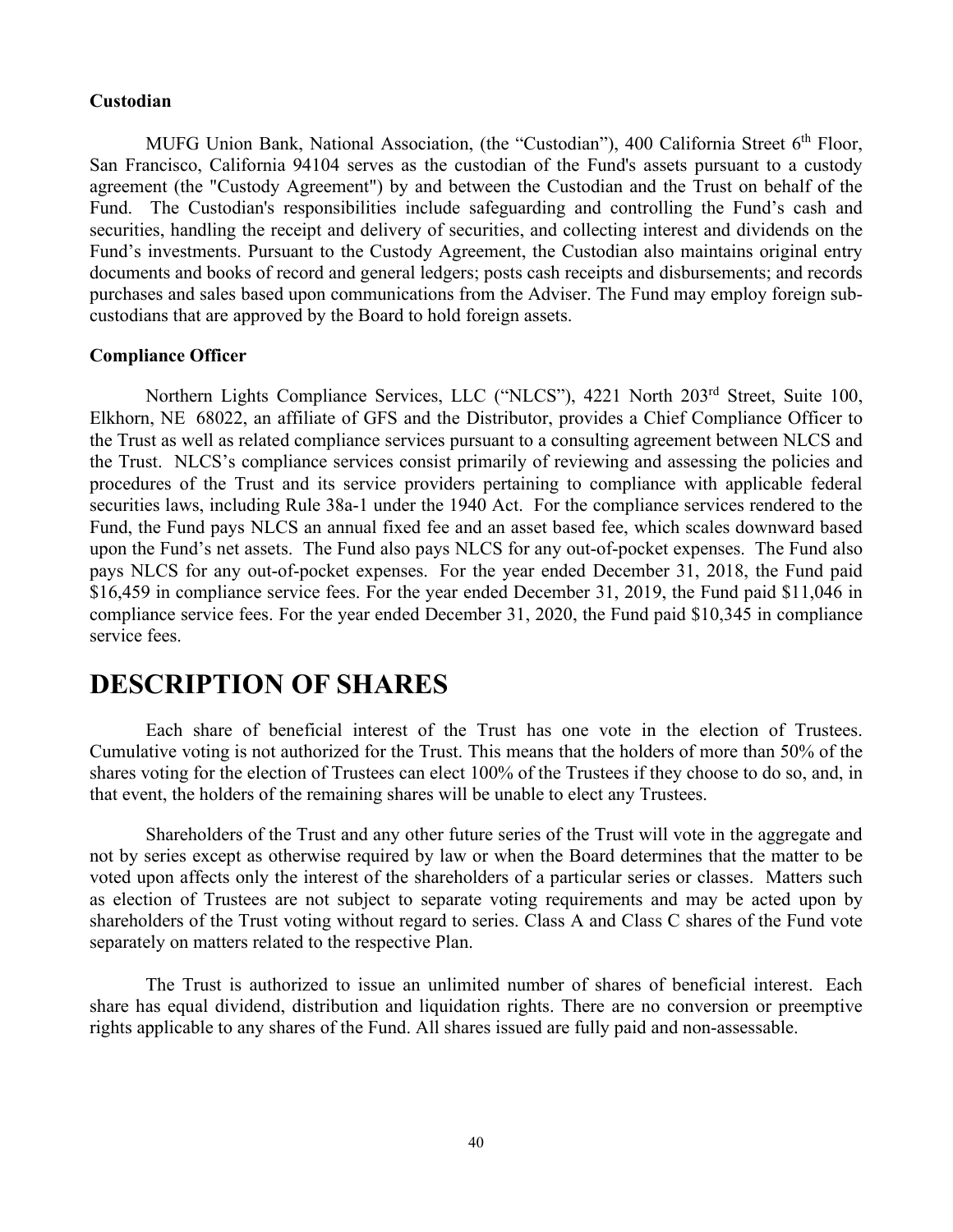# **ANTI-MONEY LAUNDERING PROGRAM**

The Trust has established an Anti-Money Laundering Compliance Program (the "Program") as required by the Uniting and Strengthening America by Providing Appropriate Tools Required to Intercept and Obstruct Terrorism Act of 2001 ("USA PATRIOT Act"). To ensure compliance with this law, the Trust's Program provides for the development of internal practices, procedures and controls, designation of anti-money laundering compliance officers, an ongoing training program and an independent audit function to determine the effectiveness of the Program. The Trust's secretary serves as its Anti-Money Laundering Compliance Officer.

Procedures to implement the Program include, but are not limited to, determining that the Fund's Distributor and Transfer Agent have established proper anti-money laundering procedures, reporting suspicious and/or fraudulent activity and a providing a complete and thorough review of all new opening account applications. The Trust will not transact business with any person or entity whose identity cannot be adequately verified under the provisions of the USA PATRIOT Act.

As a result of the Program, the Trust may be required to "freeze" the account of a shareholder if the shareholder appears to be involved in suspicious activity or if certain account information matches information on government lists of known terrorists or other suspicious persons, or the Trust may be required to transfer the account or proceeds of the account to a governmental agency.

# **PURCHASE, REDEMPTION AND PRICING OF SHARES**

## **Calculation of Share Price**

As indicated in the Prospectus under the heading "How Shares Are Priced," NAV of the Fund's shares is determined by dividing the total value of the Fund's portfolio investments and other assets, less any liabilities, by the total number of shares outstanding of the Fund.

Generally, the Fund's domestic securities (including underlying ETFs which hold portfolio securities primarily listed on foreign (non-U.S.) exchanges) are valued each day at the last quoted sales price on each security's primary exchange. Securities traded or dealt in upon one or more securities exchanges for which market quotations are readily available and not subject to restrictions against resale shall be valued at the last quoted sales price on the primary exchange or, in the absence of a sale on the primary exchange, at the mean between the current bid and ask prices on such exchange. Securities primarily traded in the National Association of Securities Dealers' Automated Quotation System ("NASDAQ") National Market System for which market quotations are readily available shall be valued using the NASDAQ Official Closing Price. If market quotations are not readily available, securities will be valued at their fair market value as determined in good faith by the Fund's fair value committee in accordance with procedures approved by the Board and as further described below. Securities that are not traded or dealt in any securities exchange (whether domestic or foreign) and for which over-the-counter market quotations are readily available generally shall be valued at the last sale price or, in the absence of a sale, at the mean between the current bid and ask price on such over-thecounter market.

Certain securities or investments for which daily market quotes are not readily available may be valued, pursuant to guidelines established by the Board, with reference to other securities or indices.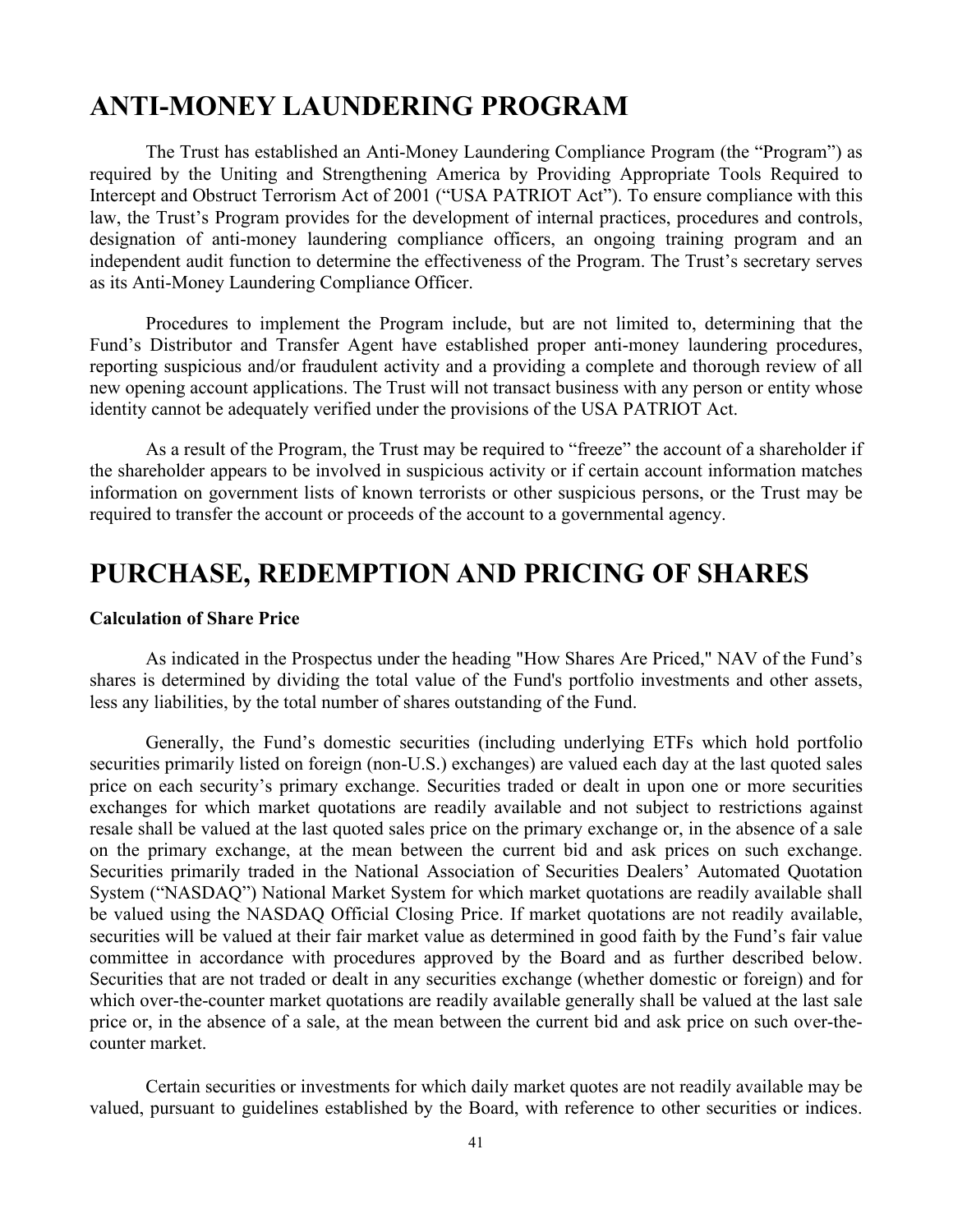Debt securities not traded on an exchange may be valued at prices supplied by a pricing agent(s) based on broker or dealer supplied valuations or matrix pricing, a method of valuing securities by reference to the value of other securities with similar characteristics, such as rating, interest rate and maturity. Short-term investments having a maturity of 60 days or less may be generally valued at amortized cost.

Exchange traded options are valued at the last quoted sales price or, in the absence of a sale, at the mean between the current bid and ask prices on the exchange on which such options are traded. Futures and options on futures are valued at the settlement price determined by the exchange. Other securities for which market quotes are not readily available are valued at fair value as determined in good faith by the Board or persons acting at their direction. Swap agreements and other derivatives are generally valued daily based upon quotations from market makers or by a pricing service in accordance with the valuation procedures approved by the Board.

Under certain circumstances, the Fund may use an independent pricing service to calculate the fair market value of foreign equity securities on a daily basis by applying valuation factors to the last sale price or the mean price as noted above. The fair market values supplied by the independent pricing service will generally reflect market trading that occurs after the close of the applicable foreign markets of comparable securities or the value of other instruments that have a strong correlation to the fair-valued securities. The independent pricing service will also take into account the current relevant currency exchange rate. A security that is fair valued may be valued at a price higher or lower than actual market quotations or the value determined by other funds using their own fair valuation procedures. Because foreign securities may trade on days when Fund shares are not priced, the value of securities held by the Fund can change on days when Fund shares cannot be redeemed or purchased. In the event that a foreign security's market quotations are not readily available or are deemed unreliable (for reasons other than because the foreign exchange on which it trades closed before the Fund's calculation of NAV), the security will be valued at its fair market value as determined in good faith by the Fund's fair value committee in accordance with procedures approved by the Board as discussed below. Without fair valuation, it is possible that short-term traders could take advantage of the arbitrage opportunity and dilute the NAV of long-term investors. Fair valuation of the Fund's portfolio securities can serve to reduce arbitrage opportunities available to short-term traders, but there is no assurance that it will prevent dilution of the Fund's NAV by short-term traders. In addition, because the Fund may invest in underlying ETFs which hold portfolio securities primarily listed on foreign (non-U.S.) exchanges, and these exchanges may trade on weekends or other days when the underlying ETFs do not price their shares, the value of these portfolio securities may change on days when you may not be able to buy or sell Fund shares.

Investments initially valued in currencies other than the U.S. dollar are converted to U.S. dollars using exchange rates obtained from pricing services. As a result, the NAV of the Fund's shares may be affected by changes in the value of currencies in relation to the U.S. dollar. The value of securities traded in markets outside the United States or denominated in currencies other than the U.S. dollar may be affected significantly on a day that the New York Stock Exchange is closed and an investor is not able to purchase, redeem or exchange shares.

Fund shares are valued at the close of regular trading on the New York Stock Exchange ("NYSE") (normally 4:00 p.m., Eastern time) (the "NYSE Close") on each day that the New York Stock Exchange is open. For purposes of calculating the NAV, the Fund normally uses pricing data for domestic equity securities received shortly after the NYSE Close and do not normally take into account trading, clearances or settlements that take place after the NYSE Close. Domestic fixed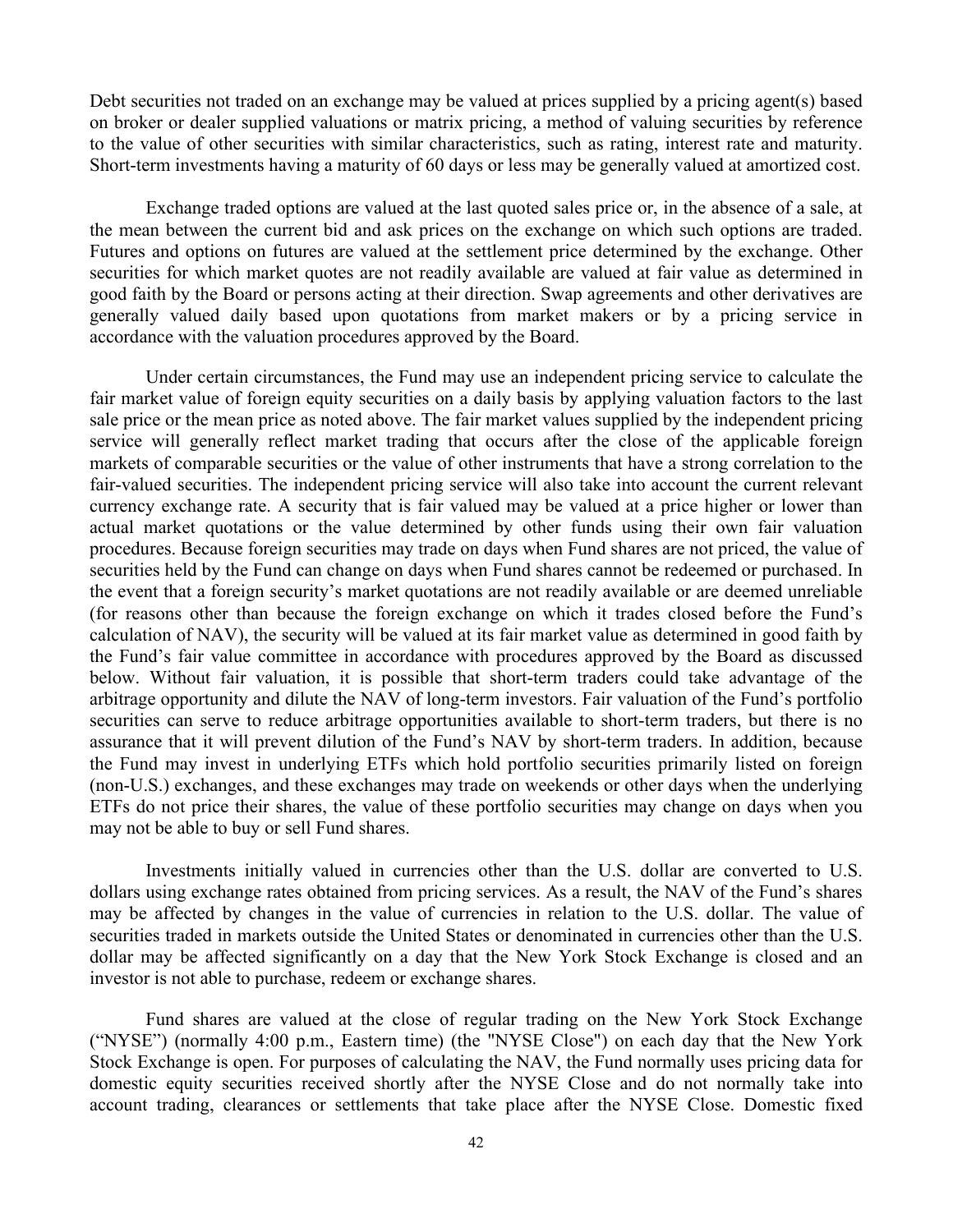income and foreign securities are normally priced using data reflecting the earlier closing of the principal markets for those securities. Information that becomes known to the Fund or its agents after the NAV has been calculated on a particular day will not generally be used to retroactively adjust the price of the security or the NAV determined earlier that day.

When market quotations are insufficient or not readily available, the Fund may value securities at fair value or estimate their value as determined in good faith by the Board or their designees, pursuant to procedures approved by the Board. Fair valuation may also be used by the Board if extraordinary events occur after the close of the relevant market but prior to the NYSE Close.

The Fund may hold securities, such as private placements, interests in commodity pools, other non-traded securities or temporarily illiquid securities, for which market quotations are not readily available or are determined to be unreliable. These securities will be valued at their fair market value as determined using the "fair value" procedures approved by the Board. The Board has delegated execution of these procedures to a fair value team composed of one of more representatives from each of the (i) Trust, (ii) administrator, and (iii) adviser. The team may also enlist third party consultants such as an audit firm or financial officer of a security issuer on an as-needed basis to assist in determining a security-specific fair value. The Board reviews and ratifies the execution of this process and the resultant fair value prices at least quarterly to assure the process produces reliable results.

Fair Value Committee and Valuation Process. The fair value committee is composed of one of more representatives from each of the (i) Trust, (ii) administrator, and (iii) adviser. The applicable investments are valued collectively via inputs from each of these groups. For example, fair value determinations are required for the following securities: (i) securities for which market quotations are insufficient or not readily available on a particular business day (including securities for which there is a short and temporary lapse in the provision of a price by the regular pricing source), (ii) securities for which, in the judgment of the adviser, the prices or values available do not represent the fair value of the instrument. Factors which may cause the adviser to make such a judgment include, but are not limited to, the following: only a bid price or an asked price is available; the spread between bid and asked prices is substantial; the frequency of sales; the thinness of the market; the size of reported trades; and actions of the securities markets, such as the suspension or limitation of trading; (iii) securities determined to be illiquid; (iv) securities with respect to which an event that will affect the value thereof has occurred (a "significant event") since the closing prices were established on the principal exchange on which they are traded, but prior to the Fund's calculation of its net asset value. Specifically, interests in commodity pools or managed futures pools are valued on a daily basis by reference to the closing market prices of each futures contract or other asset held by a pool, as adjusted for pool expenses. Restricted or illiquid securities, such as private placements or non-traded securities are valued via inputs from the adviser valuation based upon the current bid for the security from two or more independent dealers or other parties reasonably familiar with the facts and circumstances of the security (who should take into consideration all relevant factors as may be appropriate under the circumstances). If the adviser are unable to obtain a current bid from such independent dealers or other independent parties, the fair value team shall determine the fair value of such security using the following factors: (i) the type of security; (ii) the cost at date of purchase; (iii) the size and nature of the Fund's holdings; (iv) the discount from market value of unrestricted securities of the same class at the time of purchase and subsequent thereto; (v) information as to any transactions or offers with respect to the security; (vi) the nature and duration of restrictions on disposition of the security and the existence of any registration rights; (vii) how the yield of the security compares to similar securities of companies of similar or equal creditworthiness; (viii) the level of recent trades of similar or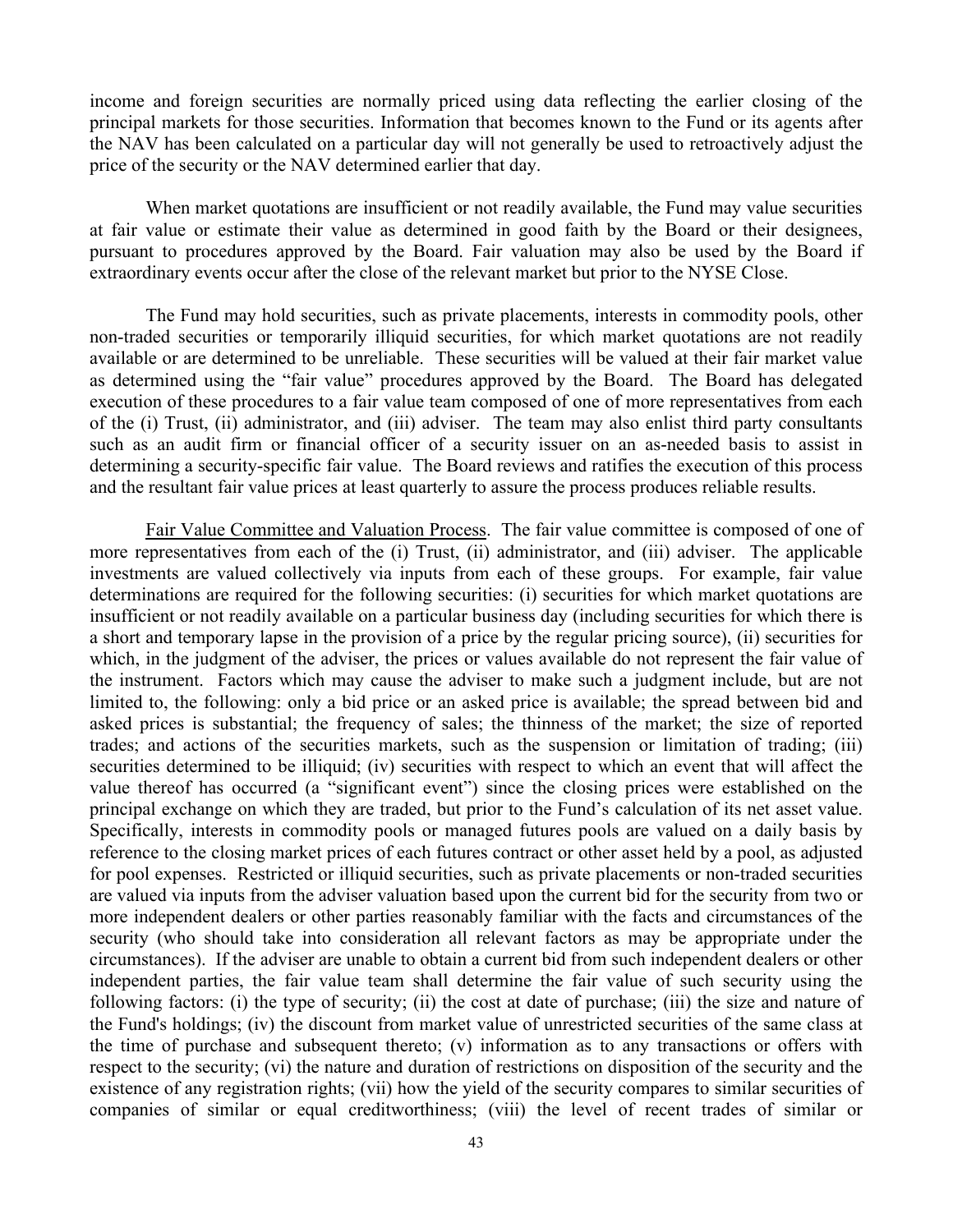comparable securities;  $(ix)$  the liquidity characteristics of the security;  $(x)$  current market conditions; and (xi) the market value of any securities into which the security is convertible or exchangeable.

Standards For Fair Value Determinations. As a general principle, the fair value of a security is the amount that a Fund might reasonably expect to realize upon its current sale. The Trust has adopted Financial Accounting Standards Board Statement of Financial Accounting Standards Codification Topic 820, Fair Value Measurements and Disclosures ("ASC 820"). In accordance with ASC 820, fair value is defined as the price that the Fund would receive upon selling an investment in a timely transaction to an independent buyer in the principal or most advantageous market of the investment. ASC 820 establishes a three-tier hierarchy to maximize the use of observable market data and minimize the use of unobservable inputs and to establish classification of fair value measurements for disclosure purposes. Inputs refer broadly to the assumptions that market participants would use in pricing the asset or liability, including assumptions about risk, for example, the risk inherent in a particular valuation technique used to measure fair value including such a pricing model and/or the risk inherent in the inputs to the valuation technique. Inputs may be observable or unobservable. Observable inputs are inputs that reflect the assumptions market participants would use in pricing the asset or liability developed based on market data obtained from sources independent of the reporting entity. Unobservable inputs are inputs that reflect the reporting entity's own assumptions about the assumptions market participants would use in pricing the asset or liability, developed based on the best information available under the circumstances.

Various inputs are used in determining the value of the Fund's investments relating to ASC 820. These inputs are summarized in the three broad levels listed below.

Level 1 – quoted prices in active markets for identical securities.

Level 2 – other significant observable inputs (including quoted prices for similar securities, interest rates, prepayment speeds, credit risk, etc.)

Level 3 – significant unobservable inputs (including a Fund's own assumptions in determining the fair value of investments).

The fair value team takes into account the relevant factors and surrounding circumstances, which may include: (i) the nature and pricing history (if any) of the security; (ii) whether any dealer quotations for the security are available; (iii) possible valuation methodologies that could be used to determine the fair value of the security; (iv) the recommendation of a portfolio manager of the Fund with respect to the valuation of the security;  $(v)$  whether the same or similar securities are held by other funds managed by the Adviser or other funds and the method used to price the security in those funds; (vi) the extent to which the fair value to be determined for the security will result from the use of data or formulae produced by independent third parties and (vii) the liquidity or illiquidity of the market for the security.

Board of Trustees Determination. The Board of Trustees meets at least quarterly to consider the valuations provided by fair value committee and to ratify the valuations made for the applicable securities. The Board of Trustees considers the reports provided by the fair value committee, including follow up studies of subsequent market-provided prices when available, in reviewing and determining in good faith the fair value of the applicable portfolio securities.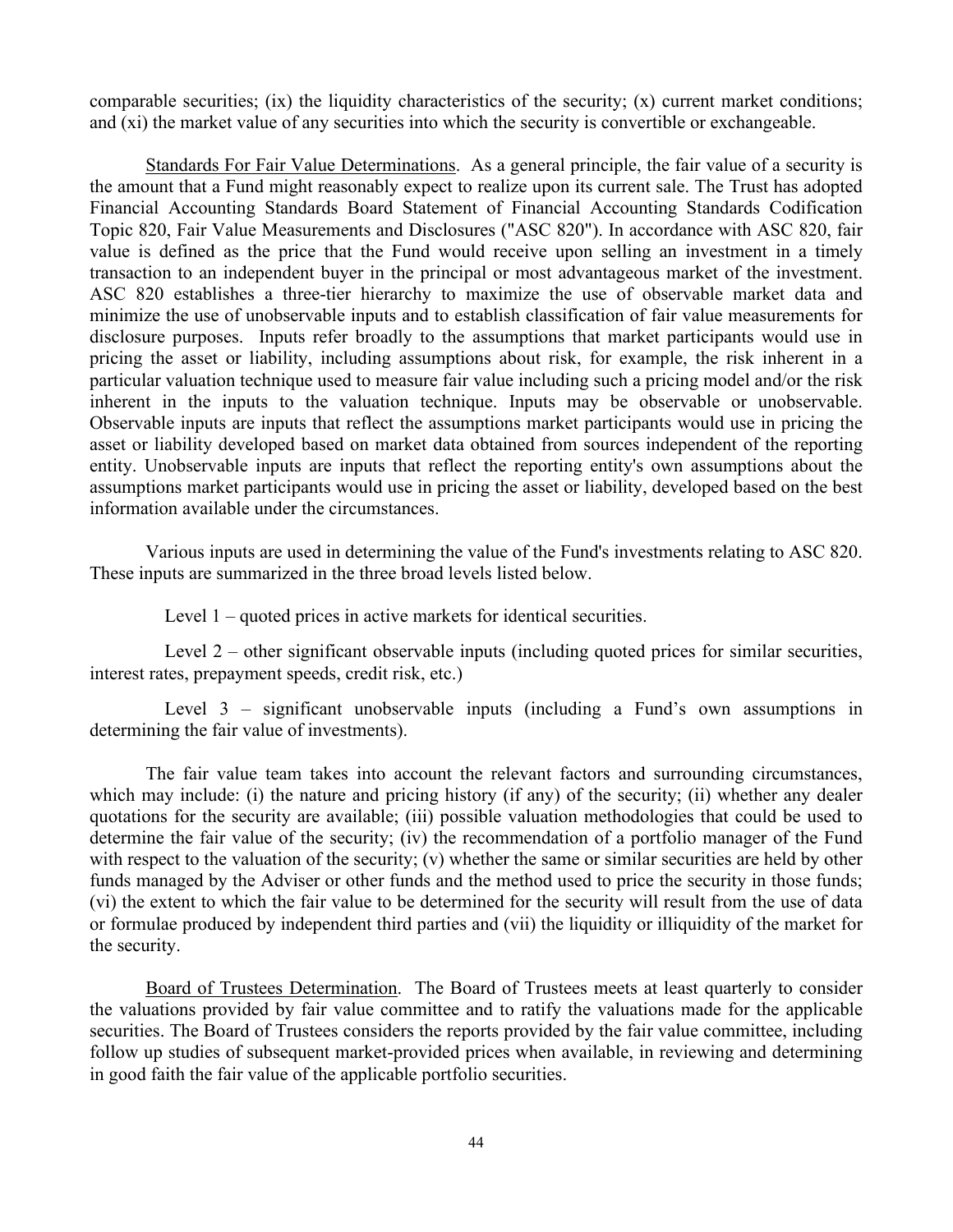The Trust expects that the NYSE will be closed on the following days: New Year's Day, Martin Luther King, Jr. Day, Presidents' Day, Good Friday, Memorial Day, Independence Day, Labor Day, Thanksgiving Day, and Christmas Day.

## Purchase of Shares

Orders for shares received by the Fund in good order prior to the close of business on the NYSE on each day during such periods that the NYSE is open for trading are priced at the public offering price, which is NAV plus any sales charge, or at net asset value per share (if no sales charges apply) computed as of the close of the regular session of trading on the NYSE. Orders received in good order after the close of the NYSE, or on a day it is not open for trading, are priced at the close of such NYSE on the next day on which it is open for trading at the next determined net asset value per share plus sales charges, if any.

# Notice to Texas Shareholders

Under section 72.1021(a) of the Texas Property Code, initial investors in the Fund who are Texas residents may designate a representative to receive notices of abandoned property in connection with Fund shares. Texas shareholders who wish to appoint a representative should notify the Trust's Transfer Agent by writing to the address below to obtain a form for providing written notice to the Trust:

> Princeton Long/Short Treasury Fund c/o Gemini Fund Services, LLC P.O. Box 541150 Omaha, Nebraska 68154 **or overnight to** 4221 North 203rd Street, Suite 100 Elkhorn, Nebraska 68022-3474

# Redemption of Shares

The Fund will redeem all or any portion of a shareholder's shares of the Fund when requested in accordance with the procedures set forth in the "How To Redeem Shares" section of the Prospectus. Under the 1940 Act, a shareholder's right to redeem shares and to receive payment therefore may be suspended at times:

(a) when the NYSE is closed, other than customary weekend and holiday closings;

(b) when trading on that exchange is restricted for any reason;

(c) when an emergency exists as a result of which disposal by the Fund of securities owned is not reasonably practicable or it is not reasonably practicable for the Fund to fairly to determine the value of net assets, provided that applicable rules and regulations of the Securities and Exchange Commission (or any succeeding governmental authority) will govern as to whether the conditions prescribed in (b) or (c) exist; or

(d) when the Securities and Exchange Commission by order permits a suspension of the right to redemption or a postponement of the date of payment on redemption.

In case of suspension of the right of redemption, payment of a redemption request will be made based on the net asset value next determined after the termination of the suspension.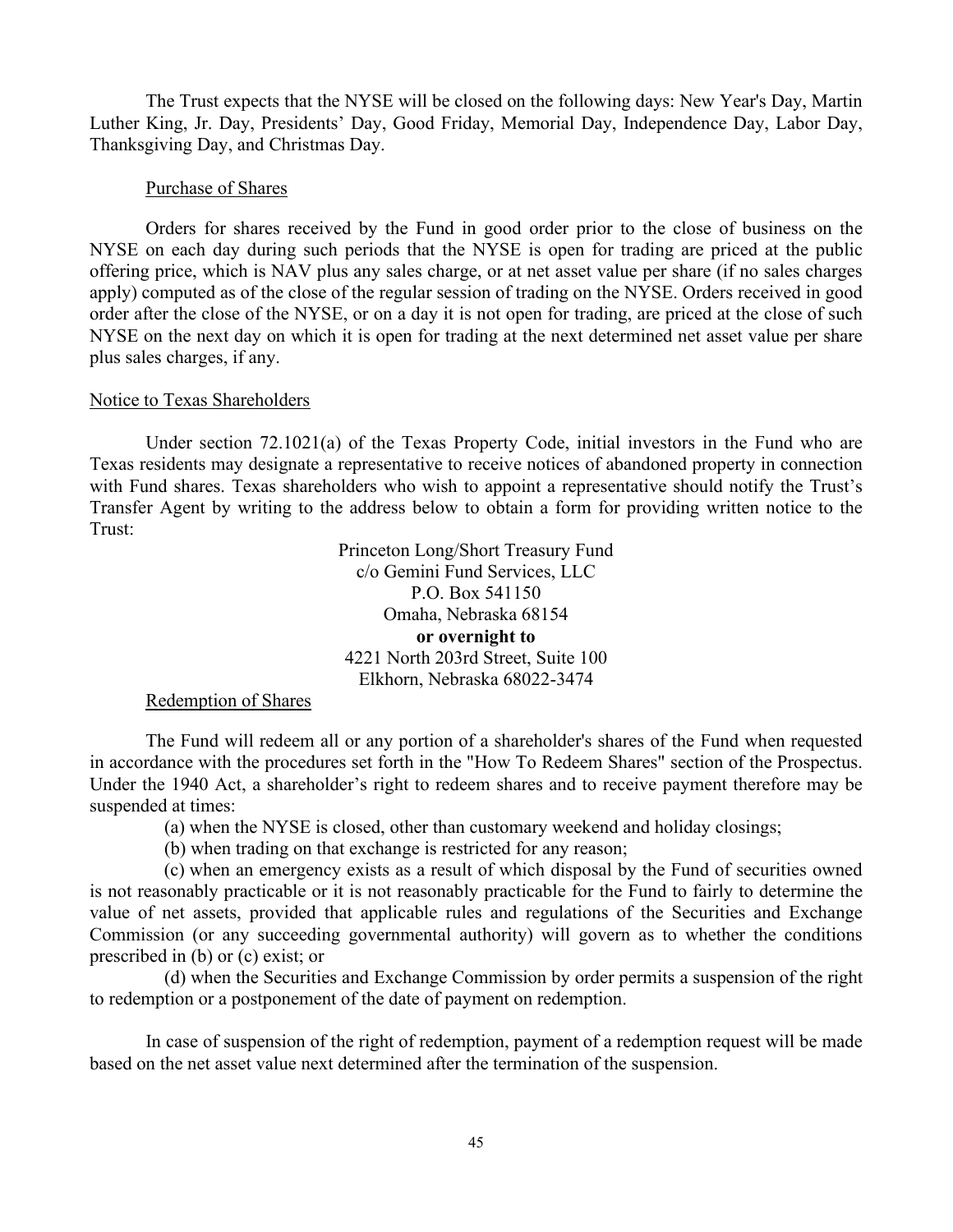Supporting documents in addition to those listed under "How To Redeem Shares" in the Prospectus will be required from executors, administrators, trustees, or if redemption is requested by someone other than the shareholder of record. Such documents include, but are not restricted to, stock powers, trust instruments, certificates of death, appointments as executor, certificates of corporate authority and waiver of tax required in some states when settling estates.

## Redemption Fees

*Waivers of Redemption Fees:* The Fund has elected not to impose the redemption fee for:

- redemptions and exchanges of Fund shares acquired through the reinvestment of dividends and distributions:
- certain types of redemptions and exchanges of Fund shares owned through participant-directed retirement plans;
- redemptions or exchanges in discretionary asset allocation, fee based or wrap programs ("wrap") programs") that are initiated by the sponsor/financial advisor as part of a periodic rebalancing;
- redemptions or exchanges in a fee based or wrap program that are made as a result of a full withdrawal from the wrap program or as part of a systematic withdrawal plan including the Fund's systematic withdrawal plan;
- involuntary redemptions, such as those resulting from a shareholder's failure to maintain a minimum investment in the Fund, or to pay shareholder fees; or
- other types of redemptions as the Adviser or the Trust may determine in special situations and approved by the Fund's or the Adviser's Chief Compliance Officer.

# **TAX STATUS**

The following discussion is general in nature and should not be regarded as an exhaustive presentation of all possible tax ramifications. All shareholders should consult a qualified tax adviser regarding their investment in the Fund.

The Fund intends to qualify as regulated investment company under Subchapter M of the Internal Revenue Code of 1986, as amended (the "Code"), which requires compliance with certain requirements concerning the sources of its income, diversification of its assets, and the amount and timing of its distributions to shareholders. Such qualification does not involve supervision of management or investment practices or policies by any government agency or bureau. By so qualifying, the Fund should not be subject to federal income or excise tax on its net investment income or net capital gain, which are distributed to shareholders in accordance with the applicable timing requirements. Net investment income and net capital gain of the Fund will be computed in accordance with Section 852 of the Code.

Net investment income is made up of dividends and interest less expenses. Net capital gain for a fiscal year is computed by taking into account any capital loss carryforward of the Fund. Capital losses incurred in tax years beginning after December 22, 2010 may now be carried forward indefinitely and retain the character of the original loss. Under previously enacted laws, capital losses could be carried forward to offset any capital gains for only eight years, and carried forward as shortterm capital losses, irrespective of the character of the original loss. Capital loss carryforwards are available to offset future realized capital gains. To the extent that these carryforwards are used to offset future capital gains it is probable that the amount offset will not be distributed to shareholders.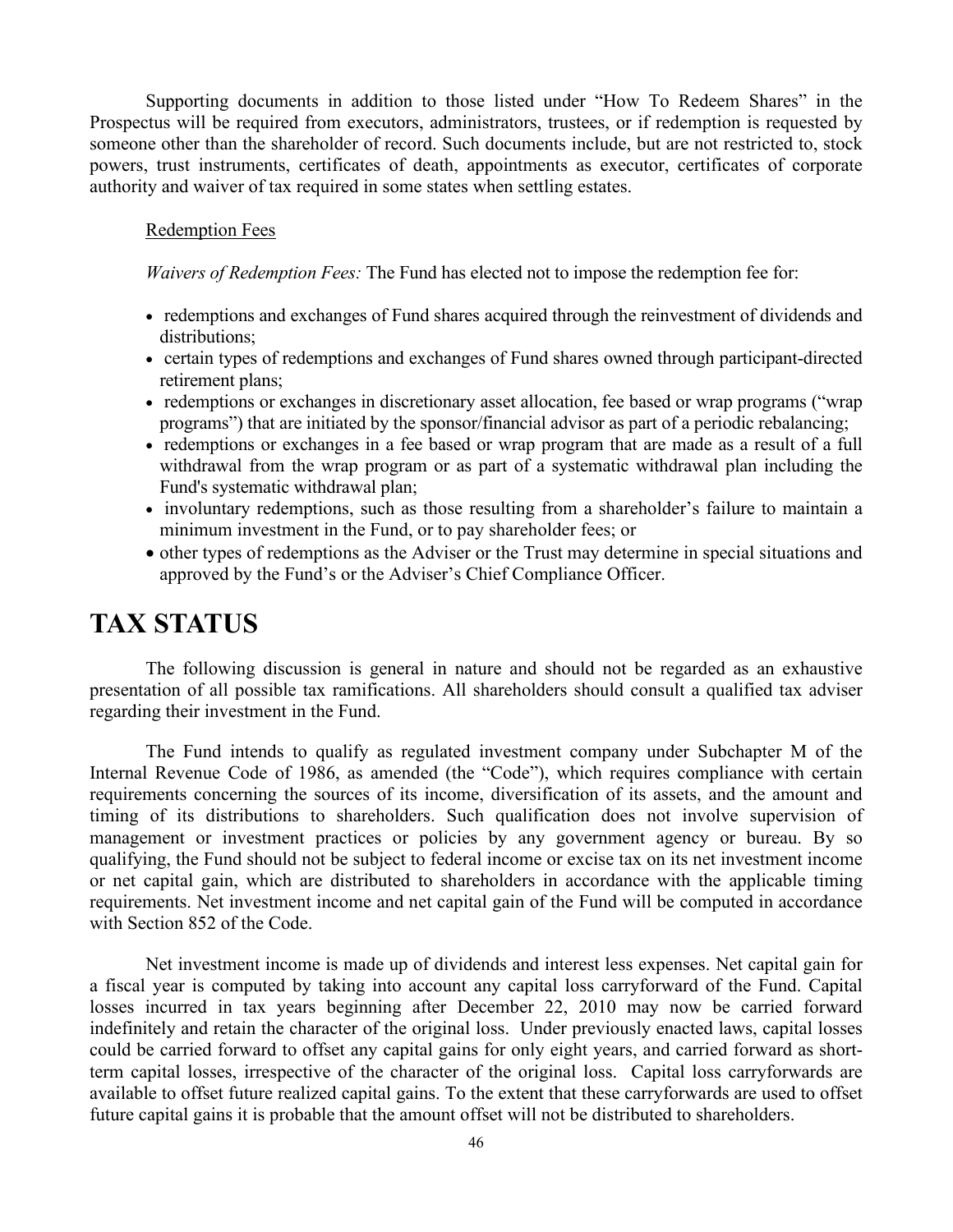The Fund intends to distribute all of its net investment income, any excess of net short-term capital gains over net long-term capital losses, and any excess of net long-term capital gains over net short-term capital losses in accordance with the timing requirements imposed by the Code and therefore should not be required to pay any federal income or excise taxes. Distributions of net investment income and net capital gain will be made after the end of each fiscal year, and no later than December 31 of each year. Both types of distributions will be in shares of the Fund unless a shareholder elects to receive cash.

The Fund's net realized capital gains from securities transactions will be distributed only after reducing the gains by the amount of any available capital loss carry forwards. As of December 31, 2020, the Fund had \$4,935,759 of capital loss carry forwards available to offset any future gains.

To be treated as a regulated investment company under Subchapter M of the Code, the Fund must also (a) derive at least 90% of its gross income from dividends, interest, payments with respect to securities loans, net income from certain publicly traded partnerships and gains from the sale or other disposition of securities or foreign currencies, or other income (including, but not limited to, gains from options, futures or forward contracts) derived with respect to the business of investing in such securities or currencies, and (b) diversify its holdings so that, at the end of each fiscal quarter, (i) at least 50% of the market value of the Fund's assets is represented by cash, U.S. government securities and securities of other regulated investment companies, and other securities (for purposes of this calculation, generally limited in respect of any one issuer, to an amount not greater than 5% of the market value of the Fund's assets and 10% of the outstanding voting securities of such issuer) and (ii) not more than 25% of the value of its assets is invested in the securities of (other than U.S. government securities or the securities of other regulated investment companies) any one issuer, two or more issuers which the Fund controls and which are determined to be engaged in the same or similar trades or businesses, or the securities of certain publicly traded partnerships.

If the Fund fails to qualify as a regulated investment company under Subchapter M in any fiscal year, it will be treated as a corporation for federal income tax purposes. As such, the Fund would be required to pay income taxes on its net investment income and net realized capital gains, if any, at the rates generally applicable to corporations. Shareholders of the Fund generally would not be liable for income tax on the Fund's net investment income or net realized capital gains in their individual capacities. Distributions to shareholders, whether from the Fund's net investment income or net realized capital gains, would be treated as taxable dividends to the extent of current or accumulated earnings and profits of the Fund.

The Fund is subject to a 4% nondeductible excise tax on certain undistributed amounts of ordinary income and capital gain under a prescribed formula contained in Section 4982 of the Code. The formula requires payment to shareholders during a calendar year of distributions representing at least 98% of the Fund's ordinary income for the calendar year and at least 98.2% of its capital gain net income (i.e., the excess of its capital gains over capital losses) realized during the one-year period ending October 31 during such year plus 100% of any income that was neither distributed nor taxed to the Fund during the preceding calendar year. Under ordinary circumstances, the Fund expects to time its distributions so as to avoid liability for this tax.

The following discussion of tax consequences is for the general information of shareholders that are subject to tax. Shareholders that are IRAs or other qualified retirement plans are exempt from income taxation under the Code.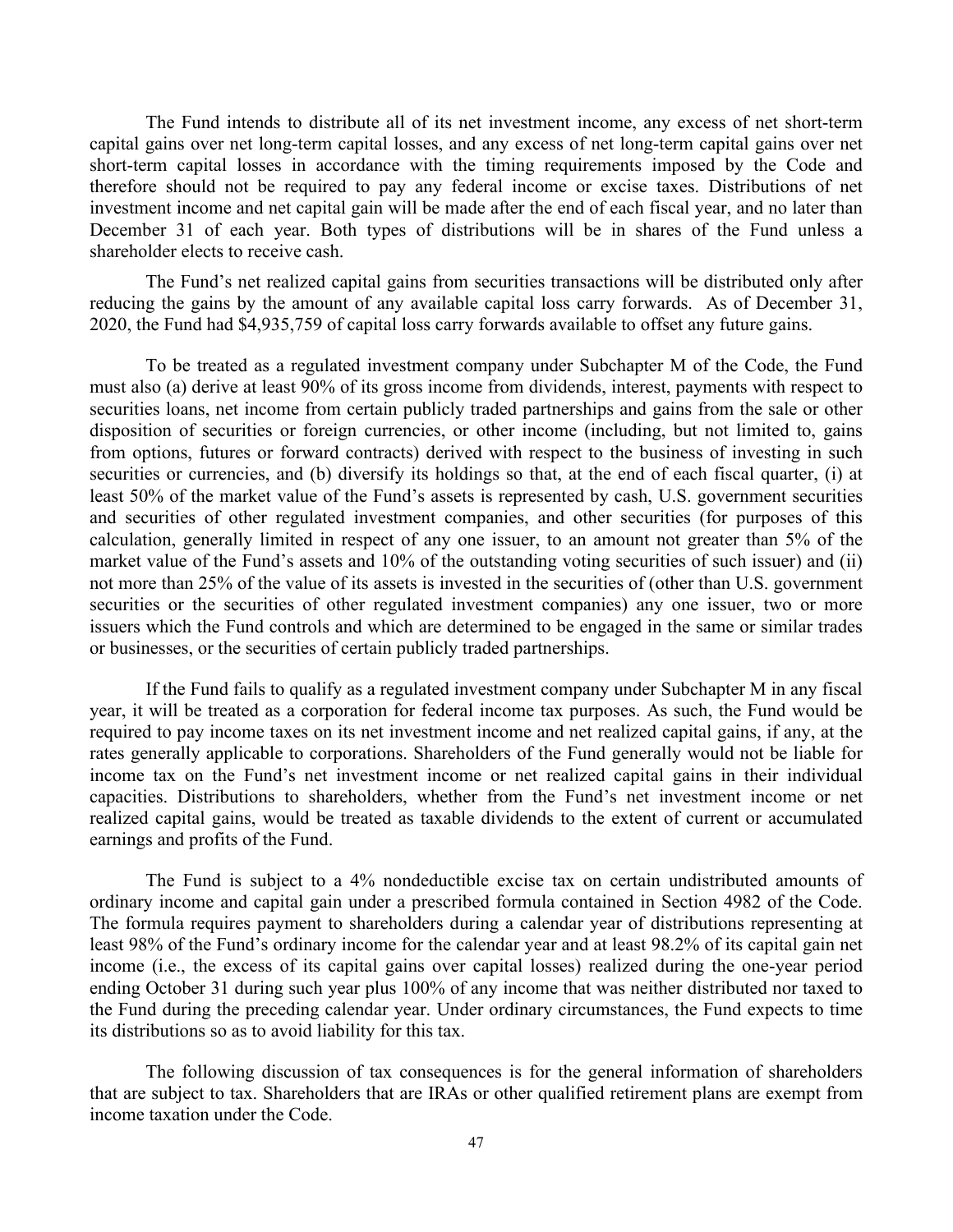Distributions of taxable net investment income and the excess of net short-term capital gain over net long-term capital loss are taxable to shareholders as ordinary income.

Distributions of net capital gain ("capital gain dividends") generally are taxable to shareholders as long-term capital gain, regardless of the length of time the shares of the Fund have been held by such shareholders.

For taxable years beginning after December 31, 2012, certain U.S. shareholders, including individuals and estates and trusts, will be subject to an additional 3.8% Medicare tax on all or a portion of their "net investment income," which should include dividends from the Fund and net gains from the disposition of shares of the Fund. U.S. Shareholders are urged to consult their own tax advisers regarding the implications of the additional Medicare tax resulting from an investment in the Fund.

A redemption of Fund shares by a shareholder will result in the recognition of taxable gain or loss in an amount equal to the difference between the amount realized and the shareholder's tax basis in his or her Fund shares. Such gain or loss is treated as a capital gain or loss if the shares are held as capital assets. However, any loss realized upon the redemption of shares within six months from the date of their purchase will be treated as a long-term capital loss to the extent of any amounts treated as capital gain dividends during such six-month period. All or a portion of any loss realized upon the redemption of shares may be disallowed to the extent shares are purchased (including shares acquired by means of reinvested dividends) within 30 days before or after such redemption.

Distributions of taxable net investment income and net capital gain will be taxable as described above, whether received in additional cash or shares. Shareholders electing to receive distributions in the form of additional shares will have a cost basis for federal income tax purposes in each share so received equal to the net asset value of a share on the reinvestment date.

All distributions of taxable net investment income and net capital gain, whether received in shares or in cash, must be reported by each taxable shareholder on his or her federal income tax return. Dividends or distributions declared in October, November or December as of a record date in such a month, if any, will be deemed to have been received by shareholders on December 31, if paid during January of the following year. Redemptions of shares may result in tax consequences (gain or loss) to the shareholder and are also subject to these reporting requirements.

Under the Code, the Fund will be required to report to the Internal Revenue Service all distributions of taxable income and capital gains as well as gross proceeds from the redemption or exchange of Fund shares, except in the case of certain exempt shareholders. Under the backup withholding provisions of Section 3406 of the Code, distributions of taxable net investment income and net capital gain and proceeds from the redemption or exchange of the shares of a regulated investment company may be subject to withholding of federal income tax in the case of non-exempt shareholders who fail to furnish the investment company with their taxpayer identification numbers and with required certifications regarding their status under the federal income tax law, or if the Fund is notified by the IRS or a broker that withholding is required due to an incorrect TIN or a previous failure to report taxable interest or dividends. If the withholding provisions are applicable, any such distributions and proceeds, whether taken in cash or reinvested in additional shares, will be reduced by the amounts required to be withheld.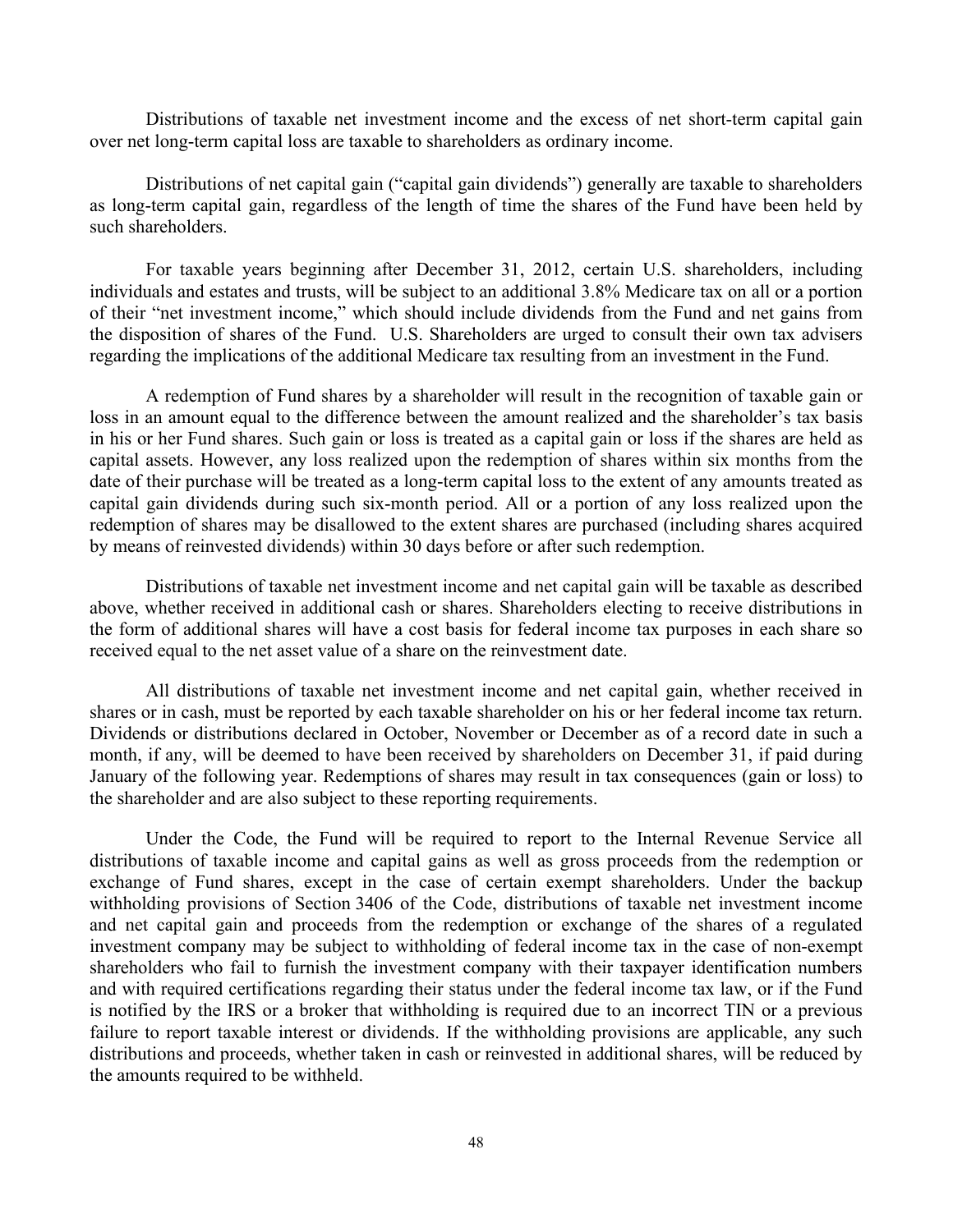### Other Reporting and Withholding Requirements

Payments to a shareholder that is either a foreign financial institution ("FFI") or a non-financial foreign entity ("NFFE") within the meaning of the Foreign Account Tax Compliance Act ("FATCA") may be subject to a generally nonrefundable 30% withholding tax on: (a) income dividends paid by a Fund after June 30, 2014 and (b) certain capital gain distributions and the proceeds arising from the sale of Fund shares paid by the Fund after December 31, 2017. FATCA withholding tax generally can be avoided: (a) by an FFI, subject to any applicable intergovernmental agreement or other exemption, if it enters into a valid agreement with the IRS to, among other requirements, report required information about certain direct and indirect ownership of foreign financial accounts held by U.S. persons with the FFI and (b) by an NFFE, if it: (i) certifies that it has no substantial U.S. persons as owners or (ii) if it does have such owners, reports information relating to them. The Fund may disclose the information that it receives from its shareholders to the IRS, non-U.S. taxing authorities or other parties as necessary to comply with FATCA. Withholding also may be required if a foreign entity that is a shareholder of the Fund fails to provide the Fund with appropriate certifications or other documentation concerning its status under FATCA.

### Options, Futures, Forward Contracts and Swap Agreements

To the extent such investments are permissible for the Fund, the Fund's transactions in options, futures contracts, hedging transactions, forward contracts, straddles and foreign currencies will be subject to special tax rules (including mark-to-market, constructive sale, straddle, wash sale and short sale rules), the effect of which may be to accelerate income to the Fund, defer losses to the Fund, cause adjustments in the holding periods of the Fund's securities, convert long-term capital gains into shortterm capital gains and convert short-term capital losses into long-term capital losses. These rules could therefore affect the amount, timing and character of distributions to shareholders.

To the extent such investments are permissible, certain of the Fund's hedging activities (including its transactions, if any, in foreign currencies or foreign currency-denominated instruments) are likely to produce a difference between its book income and its taxable income. If the Fund's book income exceeds its taxable income, the distribution (if any) of such excess book income will be treated as (i) a dividend to the extent of the Fund's remaining earnings and profits (including earnings and profits arising from tax-exempt income), (ii) thereafter, as a return of capital to the extent of the recipient's basis in the shares, and (iii) thereafter, as gain from the sale or exchange of a capital asset. If the Fund's book income is less than taxable income, the Fund could be required to make distributions exceeding book income to qualify as a regular investment company that is accorded special tax treatment.

### Passive Foreign Investment Companies

Investment by the Fund in certain "passive foreign investment companies" ("PFICs") could subject the Fund to a U.S. federal income tax (including interest charges) on distributions received from the company or on proceeds received from the disposition of shares in the company, which tax cannot be eliminated by making distributions to Fund shareholders. However, the Fund may elect to treat a PFIC as a "qualified electing fund" ("QEF election"), in which case the Fund will be required to include its share of the company's income and net capital gains annually, regardless of whether they receive any distribution from the company.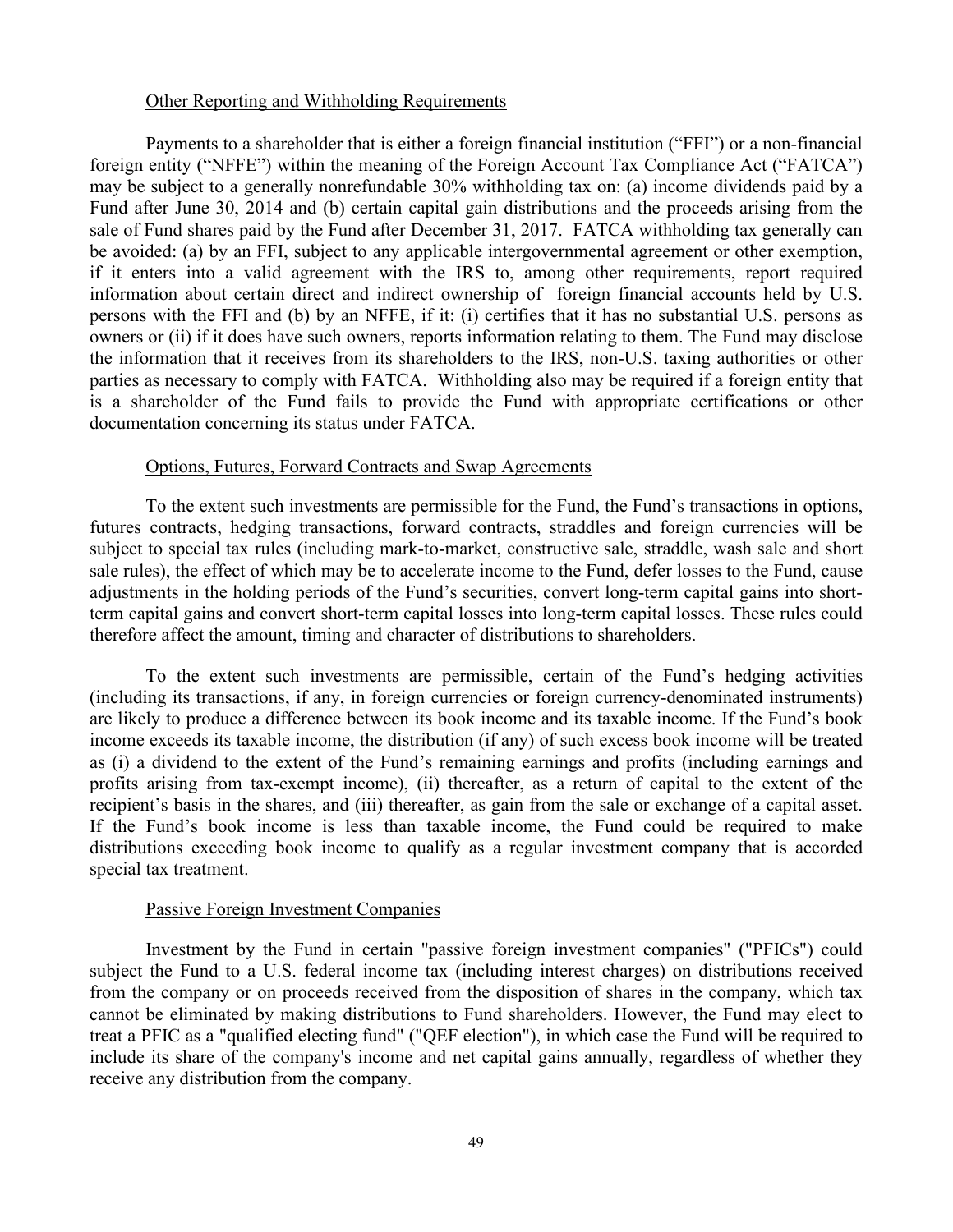The Fund also may make an election to mark the gains (and to a limited extent losses) in such holdings "to the market" as though it had sold and repurchased its holdings in those PFICs on the last day of the Fund's taxable year. Such gains and losses are treated as ordinary income and loss. The QEF and mark-to-market elections may accelerate the recognition of income (without the receipt of cash) and increase the amount required to be distributed for the Fund to avoid taxation. Making either of these elections therefore may require the Fund to liquidate other investments (including when it is not advantageous to do so) to meet its distribution requirement, which also may accelerate the recognition of gain and affect the Fund's total return.

### Foreign Currency Transactions

The Fund's transactions in foreign currencies, foreign currency-denominated debt securities and certain foreign currency options, futures contracts and forward contracts (and similar instruments) may give rise to ordinary income or loss to the extent such income or loss results from fluctuations in the value of the foreign currency concerned.

### Foreign Taxation

Income received by the Fund from sources within foreign countries may be subject to withholding and other taxes imposed by such countries. Tax treaties and conventions between certain countries and the U.S. may reduce or eliminate such taxes. If more than 50% of the value of the Fund's total assets at the close of its taxable year consists of securities of foreign corporations, the Fund may be able to elect to "pass through" to the Fund's shareholders the amount of eligible foreign income and similar taxes paid by the Fund. If this election is made, a shareholder generally subject to tax will be required to include in gross income (in addition to taxable dividends actually received) his or her pro rata share of the foreign taxes paid by the Fund, and may be entitled either to deduct (as an itemized deduction) his or her pro rata share of foreign taxes in computing his or her taxable income or to use it as a foreign tax credit against his or her U.S. federal income tax liability, subject to certain limitations. In particular, a shareholder must hold his or her shares (without protection from risk of loss) on the exdividend date and for at least 15 more days during the 30-day period surrounding the ex-dividend date to be eligible to claim a foreign tax credit with respect to a gain dividend. No deduction for foreign taxes may be claimed by a shareholder who does not itemize deductions. Each shareholder will be notified within 60 days after the close of the Fund's taxable year whether the foreign taxes paid by the Fund will "pass through" for that year.

Generally, a credit for foreign taxes is subject to the limitation that it may not exceed the shareholder's U.S. tax attributable to his or her total foreign source taxable income. For this purpose, if the pass-through election is made, the source of the Fund's income will flow through to shareholders of the Fund. With respect to the Fund, gains from the sale of securities will be treated as derived from U.S. sources and certain currency fluctuation gains, including fluctuation gains from foreign currencydenominated debt securities, receivables and payables will be treated as ordinary income derived from U.S. sources. The limitation on the foreign tax credit is applied separately to foreign source passive income, and to certain other types of income. A shareholder may be unable to claim a credit for the full amount of his or her proportionate share of the foreign taxes paid by the Fund. The foreign tax credit can be used to offset only 90% of the revised alternative minimum tax imposed on corporations and individuals and foreign taxes generally are not deductible in computing alternative minimum taxable income.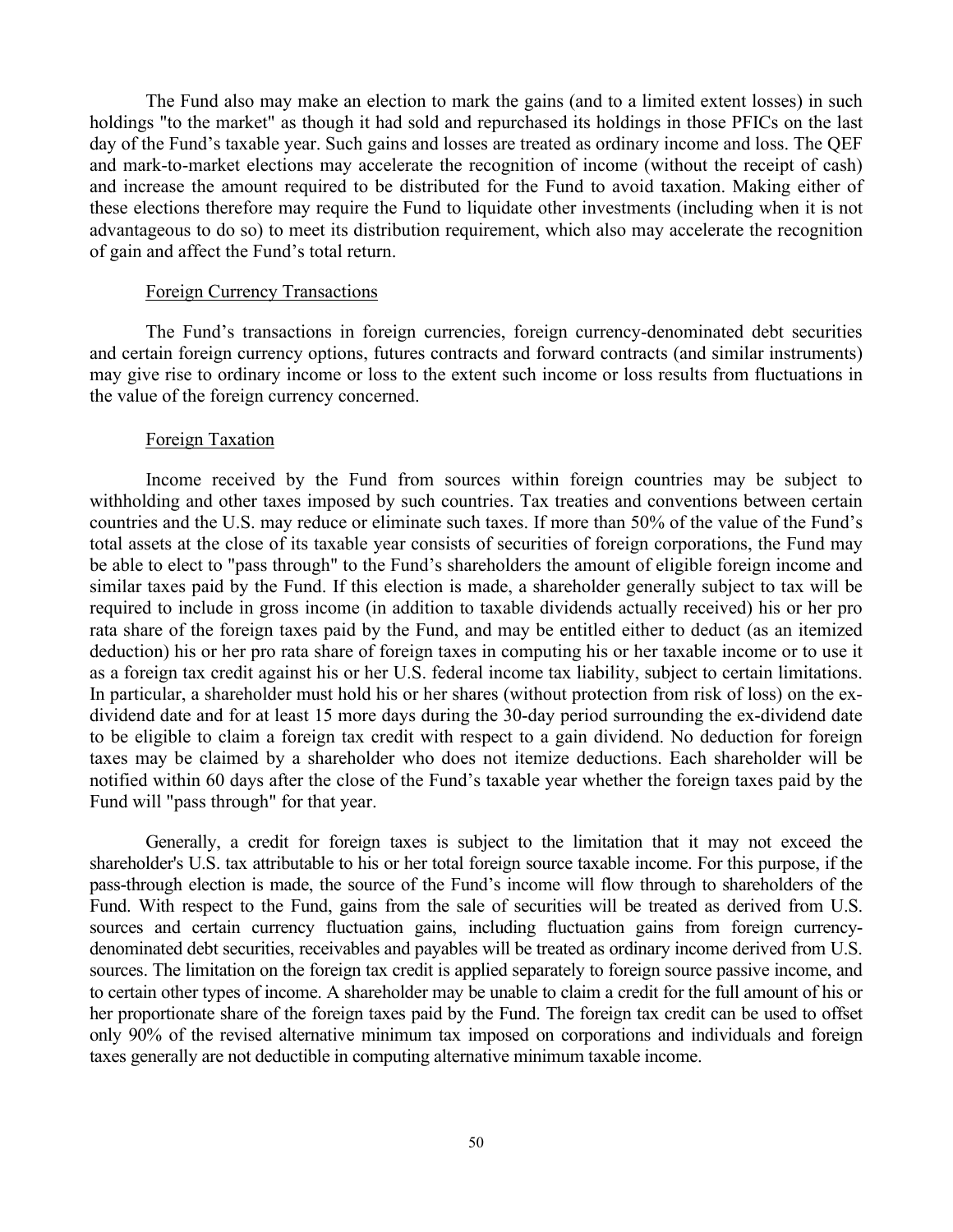### Original Issue Discount and Pay-In-Kind Securities

Current federal tax law requires the holder of a U.S. Treasury or other fixed income zero coupon security to accrue as income each year a portion of the discount at which the security was purchased, even though the holder receives no interest payment in cash on the security during the year. In addition, pay-in-kind securities will give rise to income which is required to be distributed and is taxable even though the Fund holding the security receives no interest payment in cash on the security during the year.

Some of the debt securities (with a fixed maturity date of more than one year from the date of issuance) that may be acquired by the Fund may be treated as debt securities that are issued originally at a discount. Generally, the amount of the original issue discount ("OID") is treated as interest income and is included in income over the term of the debt security, even though payment of that amount is not received until a later time, usually when the debt security matures. A portion of the OID includable in income with respect to certain high-yield corporate debt securities (including certain pay-in-kind securities) may be treated as a dividend for U.S. federal income tax purposes.

Some of the debt securities (with a fixed maturity date of more than one year from the date of issuance) that may be acquired by the Fund in the secondary market may be treated as having market discount. Generally, any gain recognized on the disposition of, and any partial payment of principal on, a debt security having market discount is treated as ordinary income to the extent the gain, or principal payment, does not exceed the "accrued market discount" on such debt security. Market discount generally accrues in equal daily installments. The Fund may make one or more of the elections applicable to debt securities having market discount, which could affect the character and timing of recognition of income.

Some debt securities (with a fixed maturity date of one year or less from the date of issuance) that may be acquired by the Fund may be treated as having acquisition discount, or OID in the case of certain types of debt securities. Generally, the Fund will be required to include the acquisition discount, or OID, in income over the term of the debt security, even though payment of that amount is not received until a later time, usually when the debt security matures. The Fund may make one or more of the elections applicable to debt securities having acquisition discount, or OID, which could affect the character and timing of recognition of income.

A fund that holds the foregoing kinds of securities may be required to pay out as an income distribution each year an amount, which is greater than the total amount of cash interest the Fund actually received. Such distributions may be made from the cash assets of the Fund or by liquidation of portfolio securities, if necessary (including when it is not advantageous to do so). The Fund may realize gains or losses from such liquidations. In the event the Fund realizes net capital gains from such transactions, its shareholders may receive a larger capital gain distribution, if any, than they would in the absence of such transactions.

Shareholders of the Fund may be subject to state and local taxes on distributions received from the Fund and on redemptions of the Fund's shares.

A brief explanation of the form and character of the distribution accompany each distribution. In January of each year the Fund issues to each shareholder a statement of the federal income tax status of all distributions.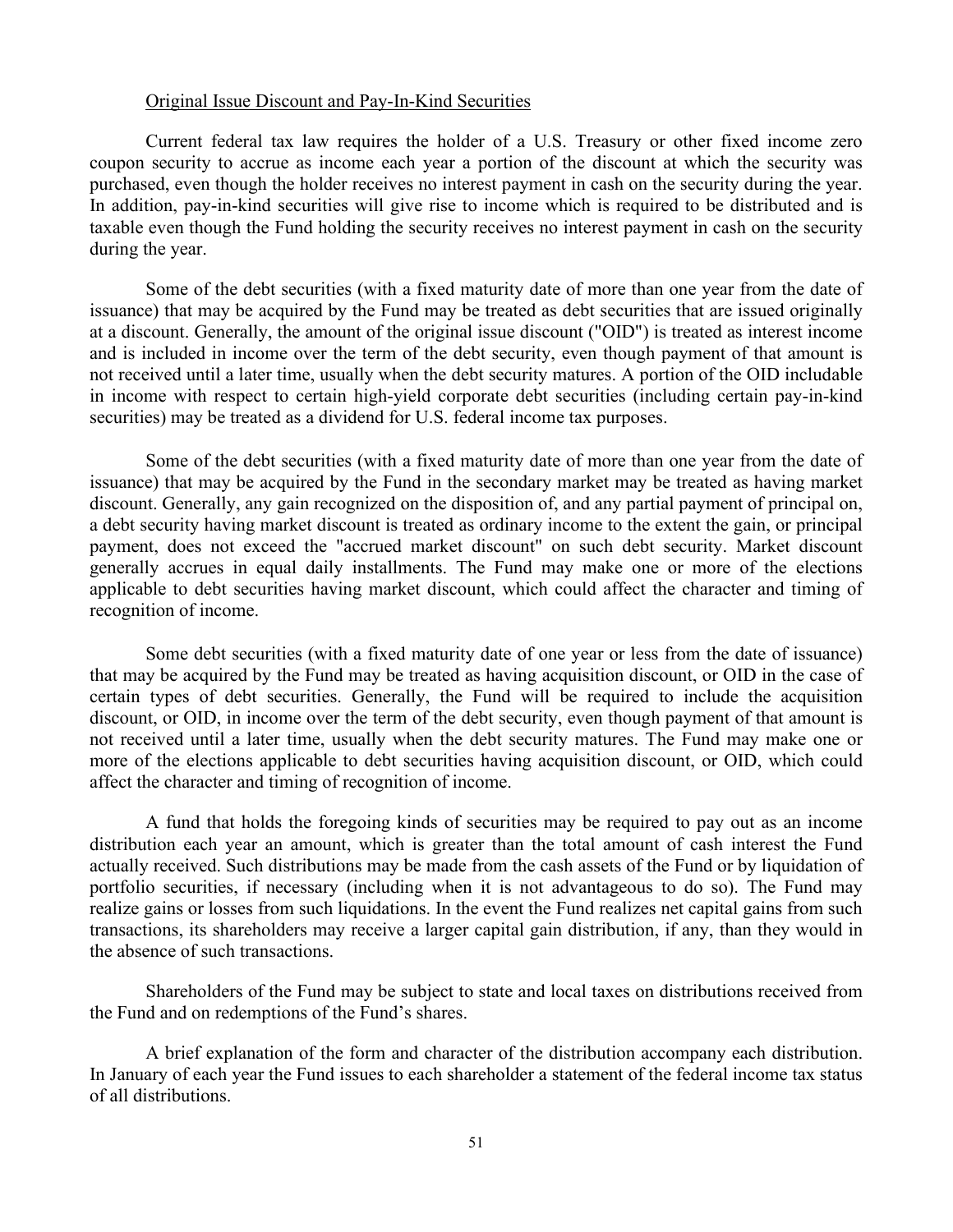Shareholders should consult their tax advisers about the application of federal, state and local and foreign tax law in light of their particular situation.

# **INDEPENDENT REGISTERED PUBLIC ACCOUNTING FIRM**

The Fund has selected RSM US LLP, located at 555 17th Street, Suite 1200, Denver, CO 80202 as its independent registered public accounting firm for the current fiscal year. RSM US LLP performs annual audits of the Fund's financial statements and provides other audit, tax, and related services for the Fund.

# **LEGAL COUNSEL**

Thompson Hine LLP, 41 South High Street, Suite 1700, Columbus, Ohio 43215 serves as the Trust's legal counsel.

# **FINANCIAL STATEMENTS**

The financial statements and report of the independent registered public accounting firm required to be included in this SAI are hereby incorporated by reference to the Annual Report for the Fund for the period ended December 31, 2020. You can obtain a copy of the financial statements contained in the Fund's Annual or Semi-Annual Report without charge by calling the Fund at 1-888- 868-9501.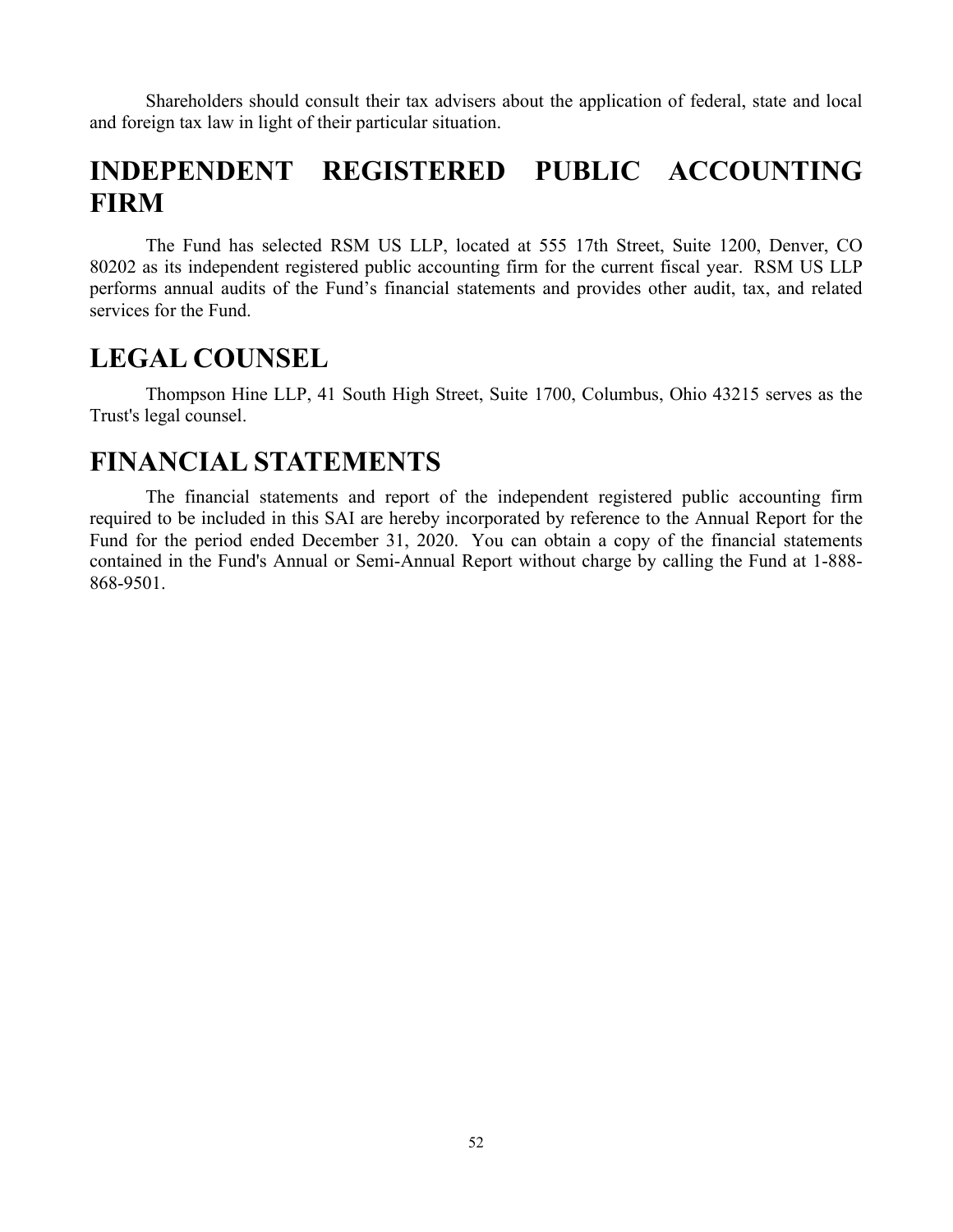# **APPENDIX A Proxy Voting Policies and Procedures**

# **Policy**

Princeton Fund Advisors, LLC ("ADVISER"), as a matter of policy and as a fiduciary, has responsibility for voting proxies for portfolio securities consistent with the best economic interests of the Funds, Portfolios and clients. Our firm maintains written policies and procedures as to the handling, research, voting and reporting of proxy voting and makes appropriate disclosures about our firm's proxy policies and practices. Our policy and practice includes the responsibility to monitor corporate actions, receive and vote client proxies and disclose any potential conflicts of interest as well as making information available to clients about the voting of proxies for their portfolio securities and maintaining relevant and required records.

# **Background**

Proxy voting is an important right of shareholders and reasonable care and diligence must be undertaken to ensure that such rights are properly and timely exercised.

Investment advisers registered with the SEC, and which exercise voting authority with respect to client securities, are required by Rule 206(4) - 6 of the Advisers Act to (a) adopt and implement written policies and procedures that are reasonably designed to ensure that client securities are voted in the best interests of clients, which must include how an adviser addresses material conflicts that may arise between an adviser's interests and those of its Funds, Portfolios and clients; (b) to disclose to Funds, Portfolios and clients how they may obtain information from the adviser with respect to the voting of proxies for their securities; (c) to describe to clients a summary of its proxy voting policies and procedures and, upon request, furnish a copy to its clients; and (d) maintain certain records relating to the adviser's proxy voting activities when the adviser does have proxy voting authority.

## **Responsibility**

The ADVISER's Chief Compliance Officer has the responsibility for the implementation and monitoring of our proxy voting policy, practices, disclosures and record keeping, including outlining our voting guidelines in our procedures.

## **Procedure**

ADVISER has adopted procedures to implement the firm's policy and reviews to monitor and insure the firm's policy is observed, implemented properly and amended or updated, as appropriate, which include the following:

## **Voting Procedures**

# **I. INTRODUCTION**

ADVISER has adopted proxy voting policies and procedures as required by Rule 206(4)-6 of the Investment Advisers Act of 1940. These policies and procedures are effective 2010.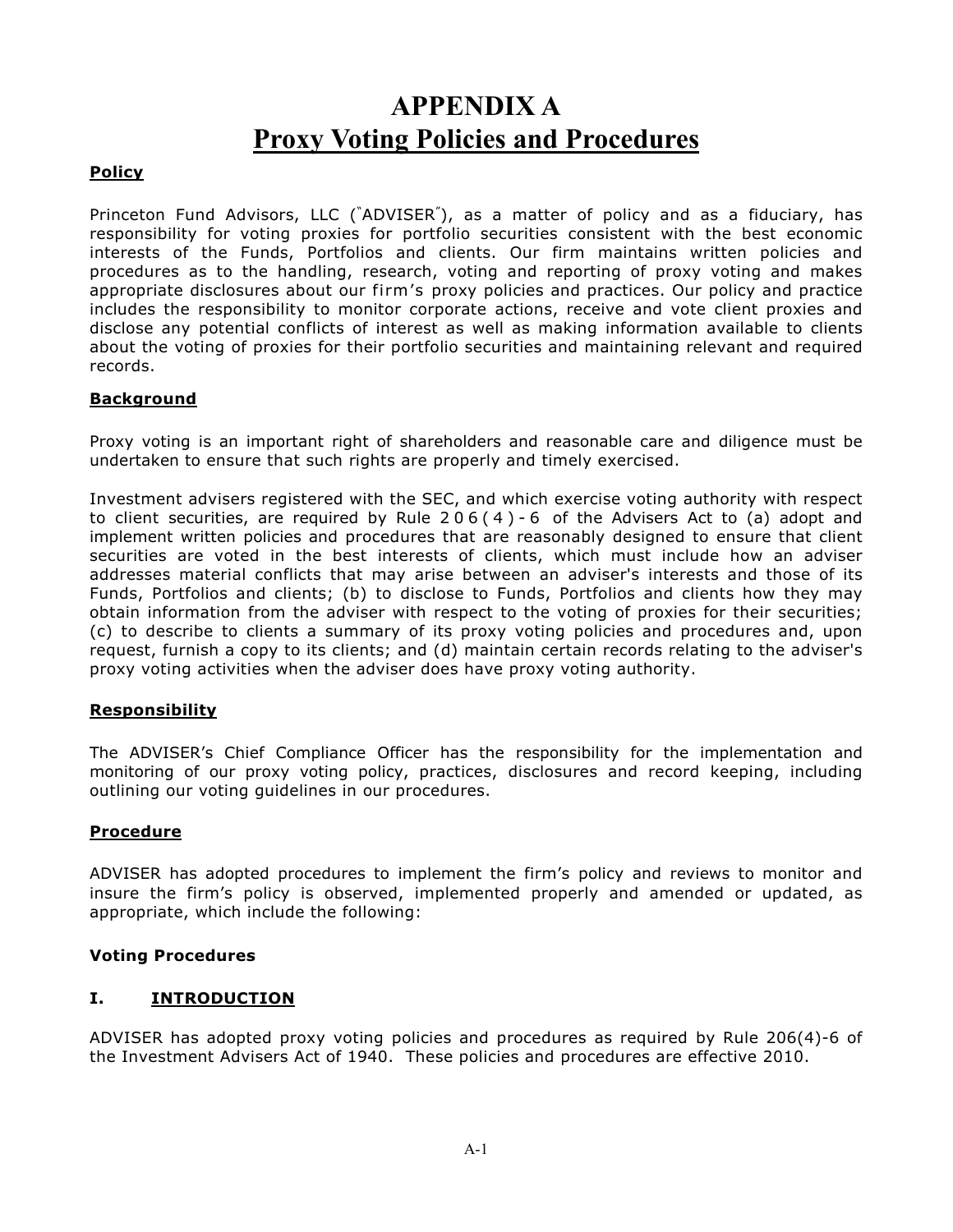# **II. GLOSSARY OF TERMS**

# **Non-Routine Proxy Proposals** shall mean:

- Proxy proposals that are to be considered on a case-by-case basis,
- Proxy proposals that Advisor generally abstains from voting on, and

• Proxy proposals that are not addressed by the Principles and Guidelines section of the Proxy Voting Policy and Procedures.

**Proxy Manager** shall be Michael Sabre, Chief Compliance Officer.

**Proxy Committee** shall be comprised of the following person(s):

- 1) Greg Anderson, Managing Partner
- 2) John Sabre, Managing Partner

A quorum of the Proxy Committee shall be comprised of at least one member.

**Routine Proxy Proposals** shall mean proxy proposals that the Proxy Manager shall

cast either yes or no votes in accordance with the Principles and Guidelines noted below.

# **III. PRINCIPLES AND GUIDELINE**

# **A. Principles**

ADVISER's primary purpose and fiduciary responsibility is to maximize shareholder value, which is defined as share price and dividend appreciation. ADVISER will vote proxies in the best interests of our Funds, Portfolios and clients and will *generally* vote for, against, consider on a case-by-case basis, or abstain from voting as indicated below. Because of the extenuating circumstances associated with specific proxy issues, ADVISER's votes may differ from time to time from the indications noted. In addition, the list may not include all proxies on which ADVISER votes. ADVISER will also act, in our best judgment, on behalf of our Funds, Portfolios and clients on certain corporate actions that impact shareholder value, such as tender offers and bankruptcy proceedings.

# **B. Voting Guidelines**

## **1.** Routine Business Decisions and Director Related Proposals

Advisor votes for:

- a) Name changes
- b) Directors in uncontested elections
- c) Elimination/limitation of directors' liability
- d) Indemnification of directors
- e) Reincorporation that is not a takeover defense

Advisor considers on a case-by-case basis:

- f) Directors in contested elections
- g) Approval of auditors.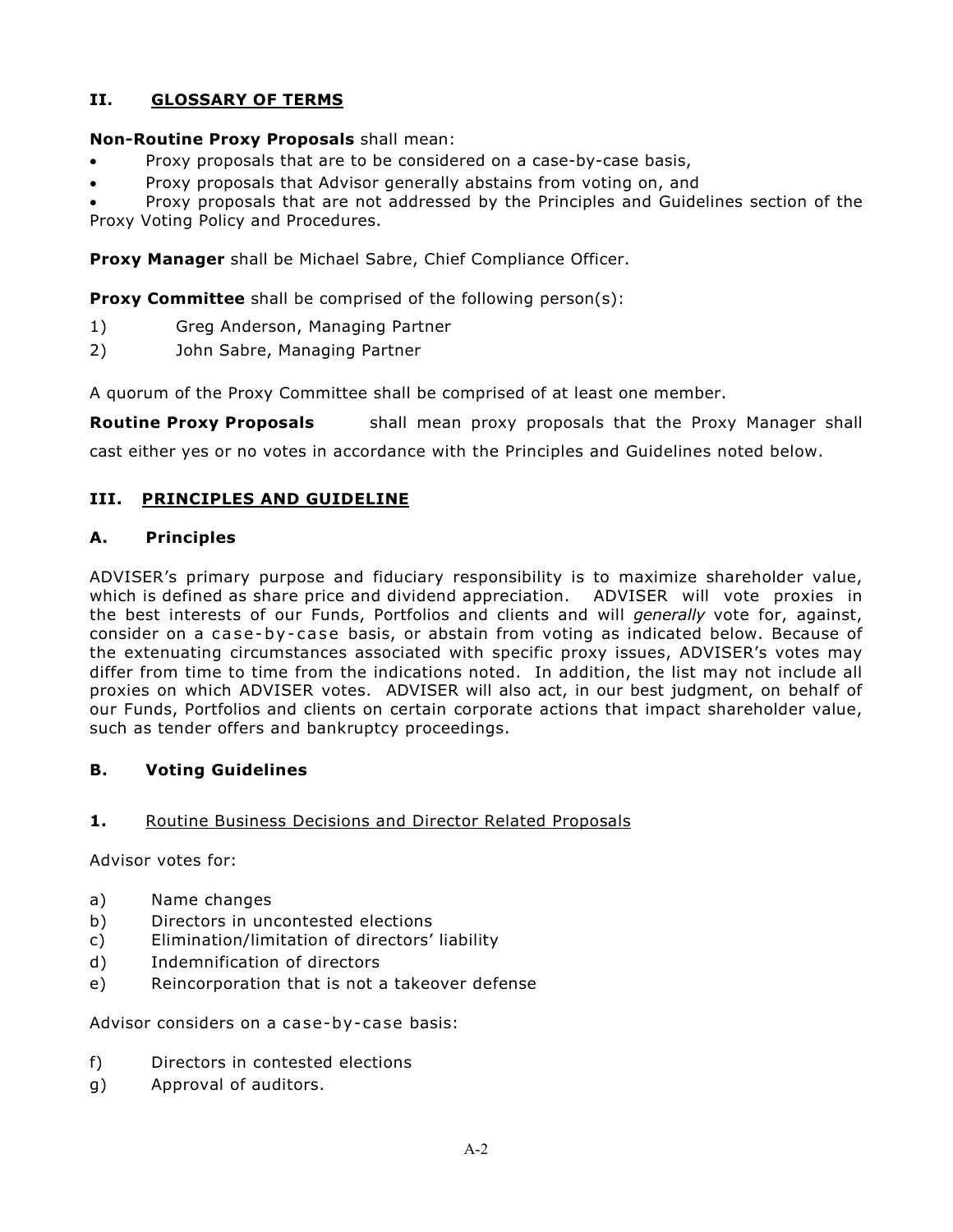# 2. Corporate Governance

Advisor votes for:

Majority independent board

Audit, compensation & nominating committees that are comprised exclusively of independent directors Minimum director share ownership Separate offices of chairperson and CEO Limitation on number of other board seats Confidential voting Shareholders ' ability to remove directors Shareholder right to call special meetings

Advisor votes against:

- a) Supermajority vote requirements
- b) Limiting directors ' tenure
- c) Restrictions on shareholders to act by written consent

Advisor considers on a case-by-case basis:

- d) Shareholder proposals
- e) Dissident proxy battle
- 3. Director and Executive Compensation

## Advisor votes for:

- a) Disclosure of executive compensation Advisor votes against:
- b) Golden and tin parachutes

Advisor considers on a case-by-case basis:

- c) Restricting executive compensation
- d) Executive compensation plans
- e) Establish/Increase share option plans for directors and executives

# 4. Take-Over Defense

Advisor votes against:

- a) Reincorporation to prevent takeover
- b) Issue new class of common stock with unequal voting rights
- c) Adoption of fair price amendments
- d) Establish a classified (or "staggered") board of directors
- e) Eliminating cumulative voting
- f) Poison pills
- g) Blank check preferred stock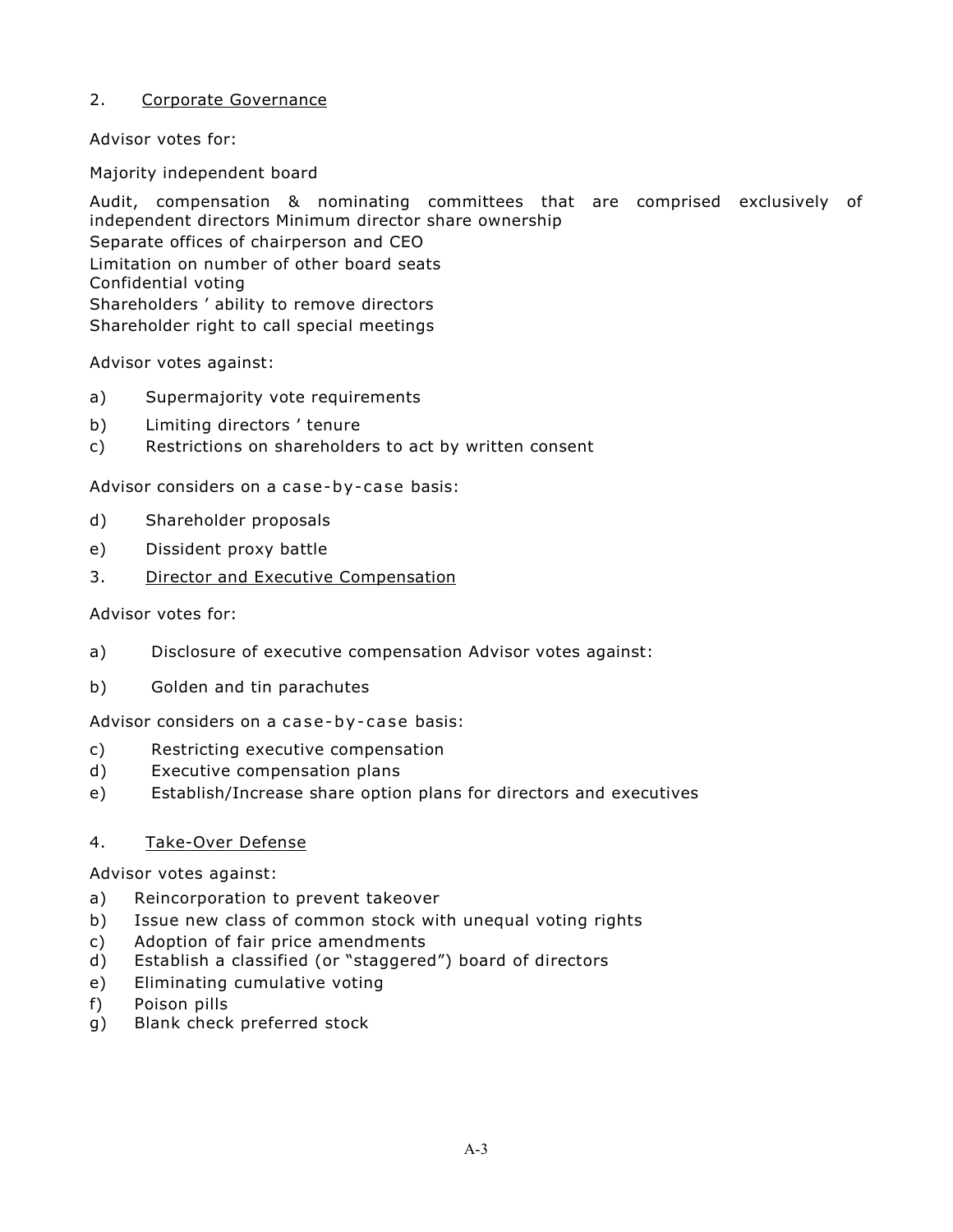# 5. Capital Structure

Advisor votes for:

a) Increase authorized common stock (unless additional stock is a takeover defense, i.e., poison pill).

b) Share repurchase programs (when all shareholders may participate on equal terms)

Advisor votes against:

- c) Unequal voting rights, such as dual class of stock
- d) Pre-emptive rights

Advisor considers on a case-by-case basis:

- e) Increase preferred stock
- f) Blank check preferred stock (not for takeover defense)
- g) Restructuring plans
- 6. Other Shareholder Value Issues Advisor votes for:
- a) Employee stock ownership plans (ESOPs)
- b) Employee stock purchase plans
- c)  $401(k)$  plans

Advisor votes against:

d) Greenmail

Advisor considers on a case-by-case basis:

- e) Mergers and acquisitions
- d) Spin-offs and asset sales

## 7. Corporate, Social and Environmental Policy Proposals

As noted above, ADVISER's fiduciary responsibility is the maintenance and growth of our clients' assets. Accordingly, ADVISER will typically vote in accordance with management's recommendations or abstain from voting on proposals concerning corporate policy and social and environmental issues. When such proposals impact shareholder value, Advisor may vote on a case-by-case basis.

## 8. Proposals Specific to Mutual Funds

ADVISER serves as investment adviser to certain investment companies under the Northern Lights Fund Trust. These funds invest in other investment companies that are not affiliated ("Underlying Funds") and are required by the Investment Company Act of 1940, as amended (the "1940 Act") Act to handle proxies received from Underlying Funds in a certain manner. Notwithstanding the guidelines provided in these procedures, it is the policy of ADVISER to vote all proxies received from the Underlying Funds in the same proportion that all shares of the Underlying Funds are voted, or in accordance with instructions received from fund shareholders, pursuant to Section  $12(d)(1)(F)$  of the 1940 Act. After properly voted, the proxy materials are placed in a file maintained by the Chief Compliance Officer for future reference.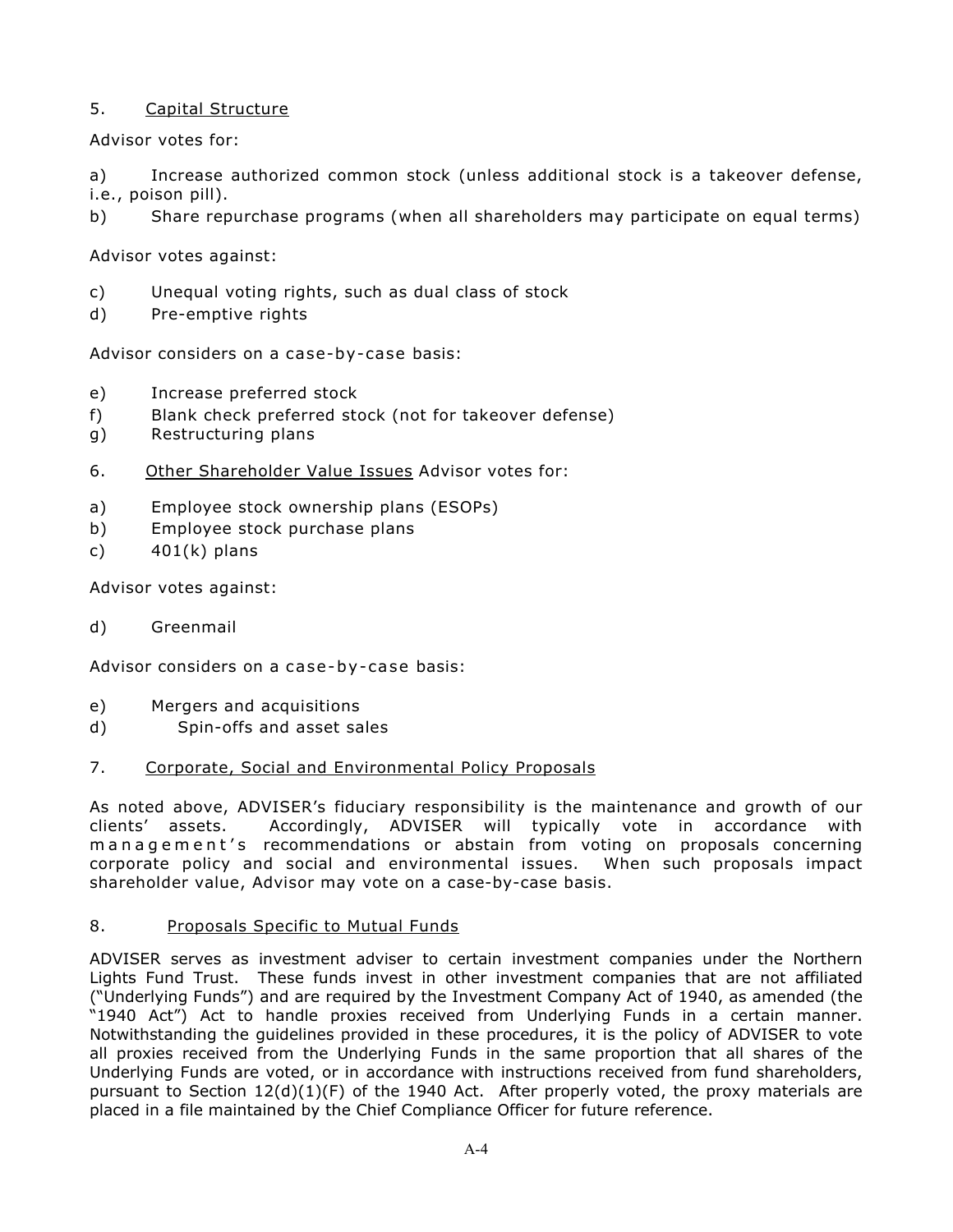# **IV. Conflicts of Interest**

On occasion, a conflict of interest may exist between ADVISER and Funds, Portfolios and clients regarding the outcome of certain proxy votes. In such cases, ADVISER is committed to resolving the conflict in the best interest of our Funds, Portfolios and clients before we vote the proxy in question.

If the proxy proposal is a Routine Proxy Proposal, ADVISER will typically adhere to the standard procedure of referring to the principles and guidelines described herein in deciding how to vote. Alternatively, ADVISER may disclose the conflict to our clients and obtain their consent before voting or seek the recommendation of an independent third party in deciding how to vote.

If the proxy proposal is a Non-Routine Proxy Proposal, ADVISER will take any of the following courses of action to resolve the conflict:

1) Disclose the conflict to our Funds, Portfolios and clients and obtain consent before voting;

2) Suggest that our Funds, Portfolios and clients engage another party to determine how the proxy should be voted; or

- 3) Vote according to the recommendation of an independent third party, such as a:
- proxy consultant;
- research analyst;
- proxy voting department of a mutual fund or pension fund; or
- compliance consultant.

## **V. Obtaining More Information**

Funds, Portfolios and clients may obtain a record of A d visor's proxy voting, free of charge, by calling (888) 868- 9501.

These policies and procedures may also be found in ADVISER's Compliance Program Manual

and supporting schedules.

## **Procedures**

When the mail arrives, the person responsible for separating the mail gives any proxy materials to the person who handles compliance issues. The proxy materials are then opened by the Compliance person. The ticker symbol for the security noted on the proxy is located. A Security Cross Reference report is run in Axys as of the record date, as stated on the proxy. This report tells how many shares were owned by Funds, Portfolios and clients as of the record date, and can be printed in detail so that the exact clients who held the security on the record date are listed. An email is sent to the Receptionist about the arrival of the proxy. In the email is listed the name of the security, ticker symbol, arrival date, custodian and number of shares.

Once the Security Cross Reference report has been run, the number of shares on the report is compared to the number of shares to be voted on the proxy.

If the number of shares between the two reports matches, then the Security Cross Reference report is attached to the proxy materials and forwarded to the Portfolio Manager to be voted according to ADVISER's proxy voting policies.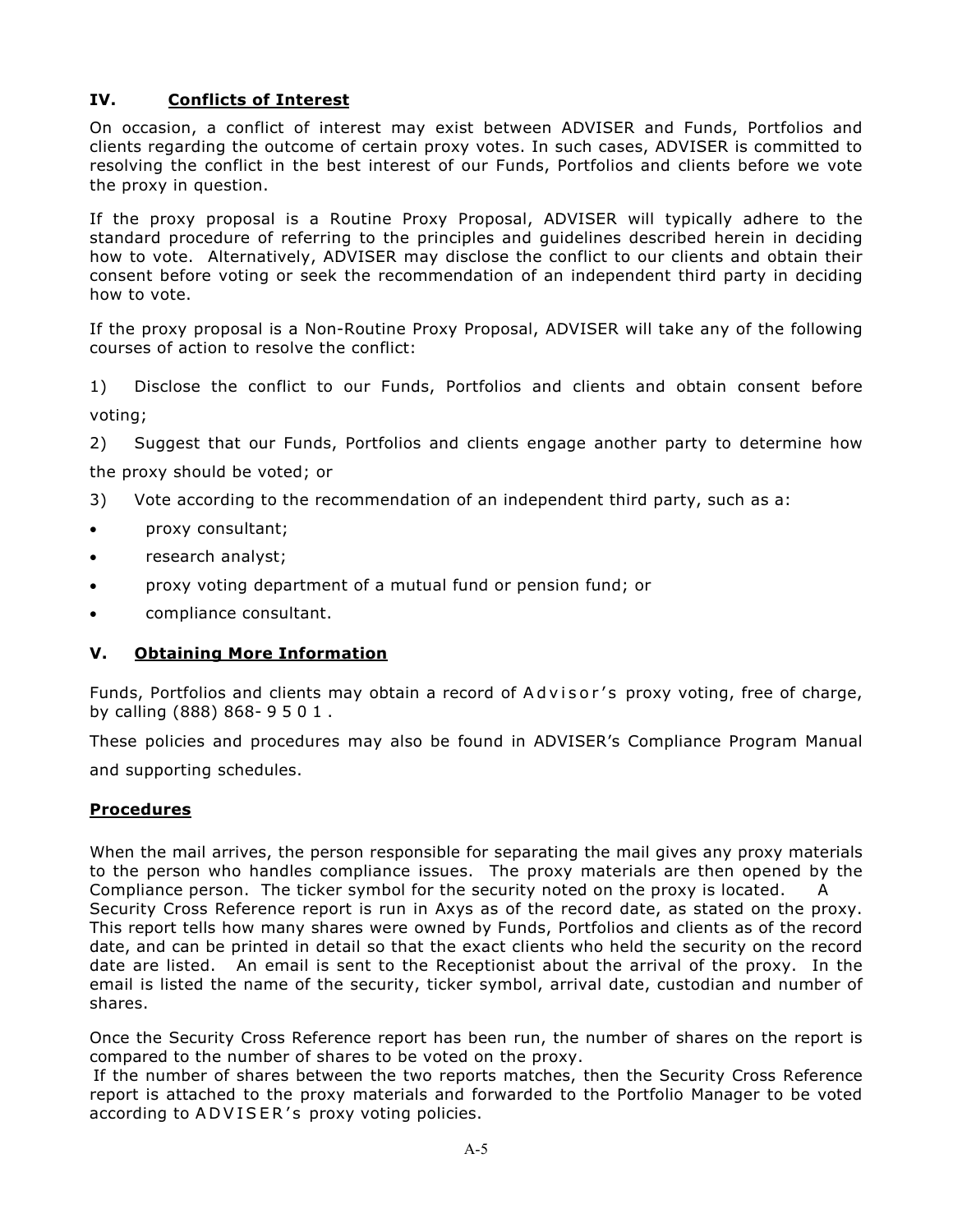If the number of shares does not match, then reasonable efforts will be made to resolve the difference, such as:

- Rerunning the Security Cross Reference report for other dates around the record date of the proxy to see if the security transferred into ADVISER after the record date, even though the client owned it as of the record date.
- Calling the custodian to confirm the clients per their records that are included in the proxy count, and then verifying that information to the Security Cross Reference report. There may be differences due to clients having made the decision to vote their proxies, in which case, the proxies would go directly to the clients.

If the difference still cannot be resolved, the matter is reviewed with the Portfolio Manager as to the next action to be taken. If the difference is determined to be immaterial and is approved by the Portfolio Manager, then the proxy will stand as is.

Once the shares have been reconciled, then the proxy materials and the Security Cross Reference report are then given to the Portfolio Manager to vote.

The Portfolio Manager will generally vote the routine proxies in accordance with the principles and guidelines described in ADVISER's Proxy Voting Policy and sign the proxy. For Non-Routine Proxy Proposals, the Portfolio Manager will vote them on a case-by-case basis. The vote and the rationale will be noted as documentation for the vote.

Once the Portfolio Manager has voted the proxies, they will be given to the Receptionist for processing. If the proxy is to be mailed, then a copy of the proxy is made, attached to the proxy materials that support the vote and Security Cross Reference report and filed in chronological order. This file is maintained by year.

If the proxy was voted electronically, the original proxy with the notes on it is as to how the proxy was voted, are maintained and attached to the proxy materials that support the vote and Security Cross Reference report, and filed in chronological order, just like proxies that are mailed.

The Receptionist then enters the necessary information in the Proxy Voting Database. The following information is entered:

- Name of Company
- Proxy Proposal
- Management's recommendation
- ADVISER's Action
- Rationale for the vote
- List of clients to whom the proxy vote applies.

Should ADVISER receive any requests from clients regarding proxy voting, the Receptionist will maintain a record of the requests from the specific clients, which will include:

- Name of the Client
- Date that the request was received
- Whether the request was for a complete or partial record of proxy votes
- The documents provided
- Date that the information was sent to the client

A copy of the information sent to the client will be retained in a chronological file, maintained by year.